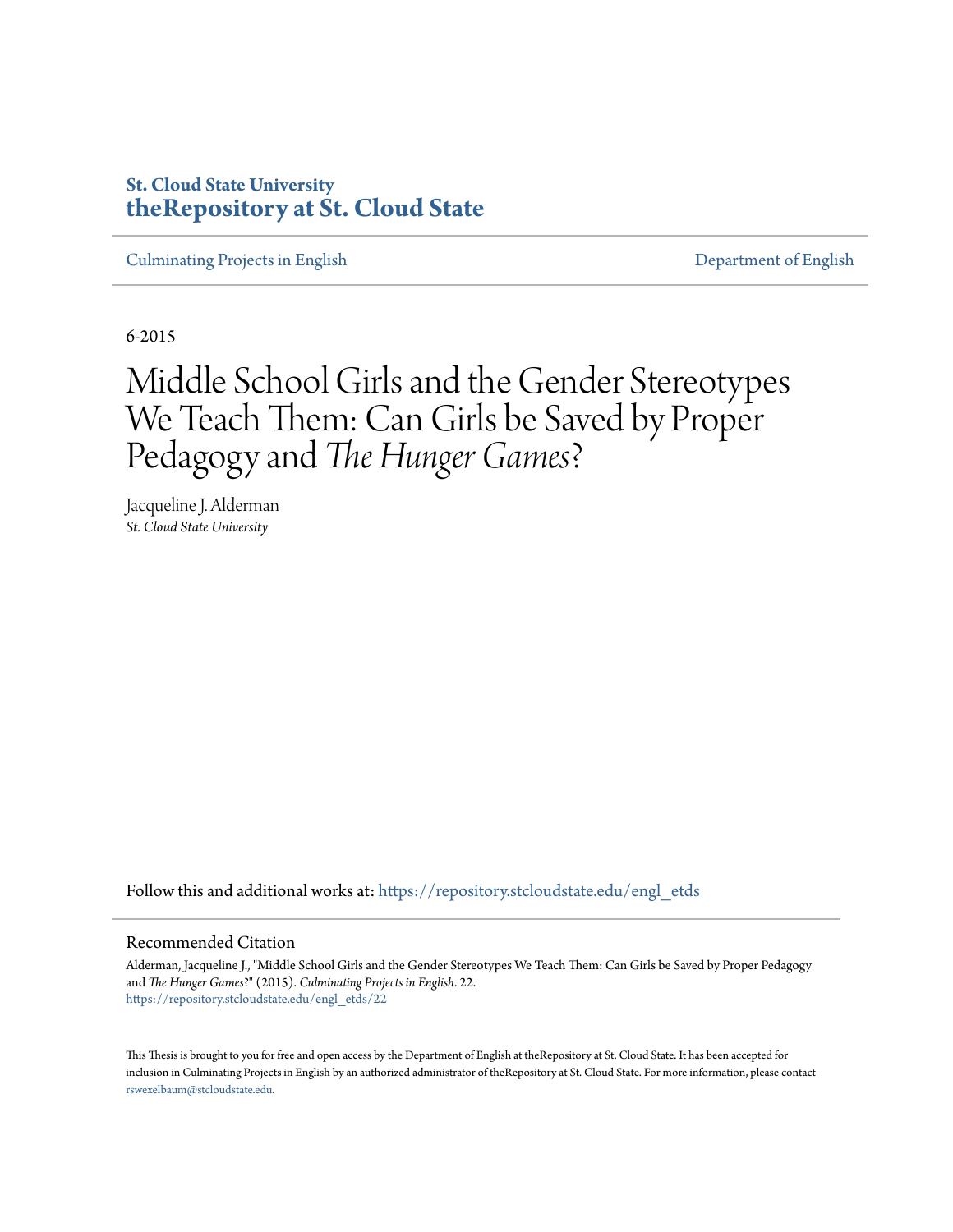# **Middle School Girls and the Gender Stereotypes We Teach Them: Can**

## **Girls be Saved by Proper Pedagogy and** *The Hunger Games***?**

by

Jacqueline J. Alderman

## A Thesis

Submitted to the Graduate Faculty of

St. Cloud State University

in Partial Fulfillment of the Requirements

for the Degree

of

Master of Science in

English Education

June, 2015

Thesis Committee: Judith Dorn, Chairperson Judith Kilborn Stephen Hornstein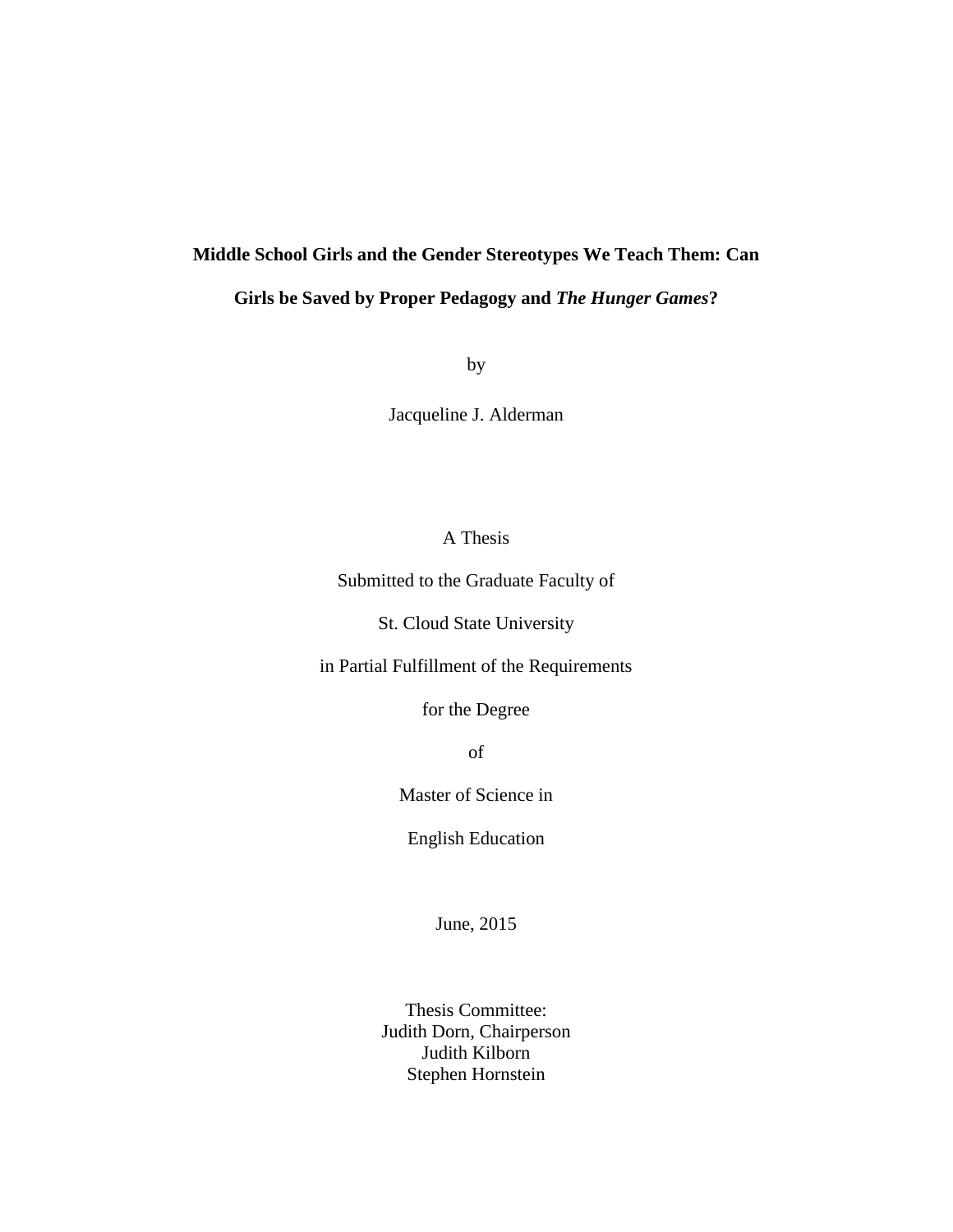### **Abstract**

Gender is one of the first characteristics we learn about people. It used to be that doctors would excitedly shout, "It's a boy!" or "It's a girl!" upon delivery, and now, most people find out the gender of their babies at only 20 weeks gestation. This gender, then, dictates the colors of nurseries and clothes, names, hopes and dreams, and because of gender roles in society, the success and quality of life the baby will attain. Gendering everything, however, can lead to significant problems for students as they come to realize that gender oppression is still a challenge faced regularly by women in the United States. What we think we are supposed to be is what we will become. Literature containing gender violence, stereotypical gender roles, and outright sexism is still widely taught in public middle schools, and if female students are complying with the messages they're receiving, the effects can be detrimental. These negative effects can include lower self-esteem, lower test scores, and even where blame is placed in the cases of sexual and gender violence. Because the findings are alarming, and because the literature does not seem to be changing, I have made several recommendations herein for educators, so that we may work to break the cycle that continues to harm our adolescent girls. The most important recommendation is for teachers to address the messages with students. Also included is an analysis of *The Hunger Games* by Suzanne Collins (2008), and whether or not it is a recommended text for combating gender stereotypes.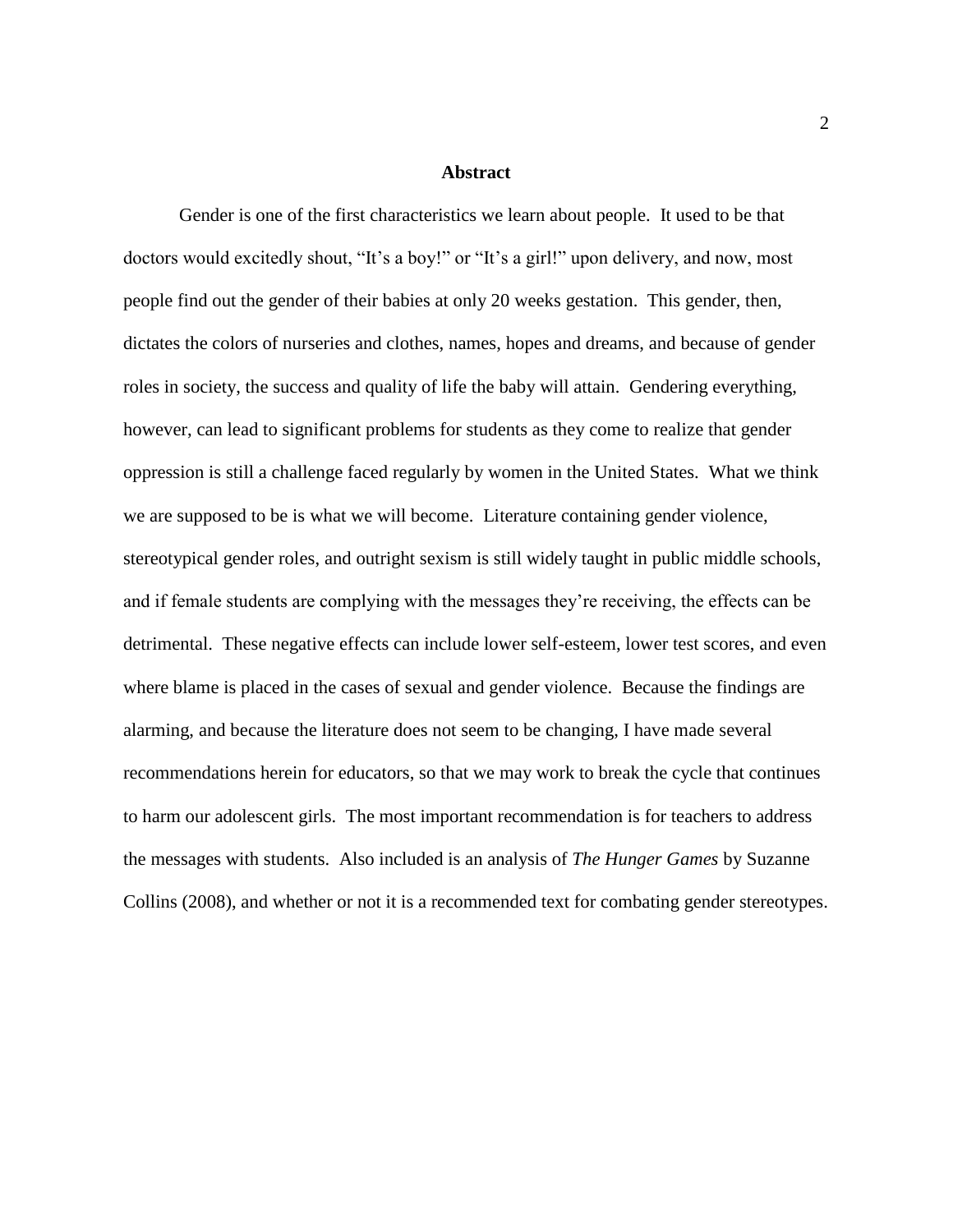## **Acknowledgements**

I dedicate this thesis to my daughters, who will not be held back by their gender. Autumn, Allie, and Ivy inspire me every day and were the strength that brought my Master's journey to its culmination. Love you all. Mom.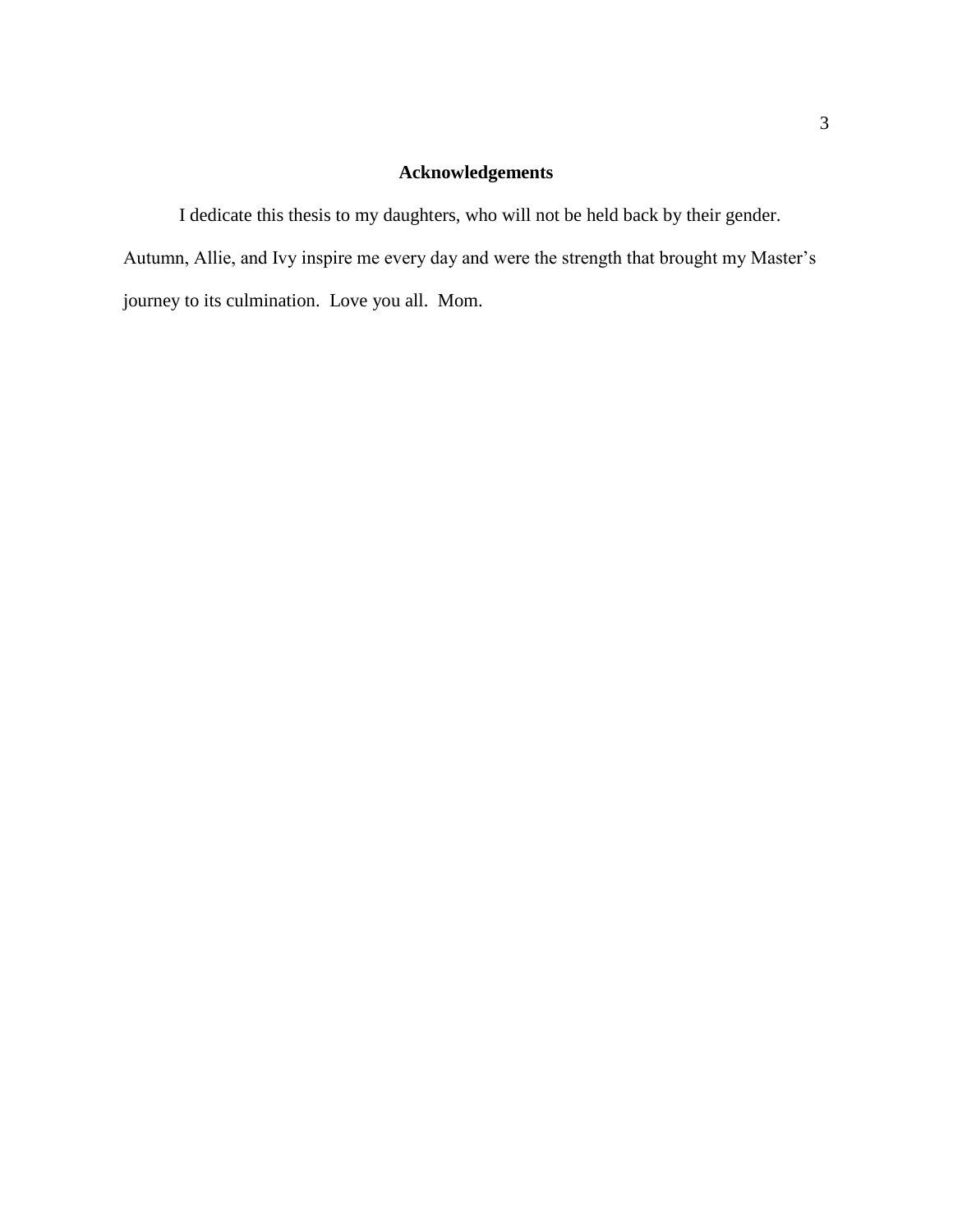# **Table of Contents**

| Chapter |                                                                        |    |
|---------|------------------------------------------------------------------------|----|
| I.      |                                                                        | 7  |
| II.     |                                                                        | 12 |
|         |                                                                        | 12 |
|         |                                                                        | 16 |
|         |                                                                        | 23 |
| Ш.      | An Analysis of Literature Commonly Used in the Middle School Classroom | 26 |
|         |                                                                        | 26 |
|         |                                                                        | 31 |
| IV.     |                                                                        | 38 |
|         |                                                                        | 38 |
|         |                                                                        | 41 |
|         |                                                                        | 44 |
|         |                                                                        | 46 |
|         |                                                                        | 50 |
|         |                                                                        | 52 |
|         |                                                                        | 53 |
|         |                                                                        | 55 |
| V.      |                                                                        | 59 |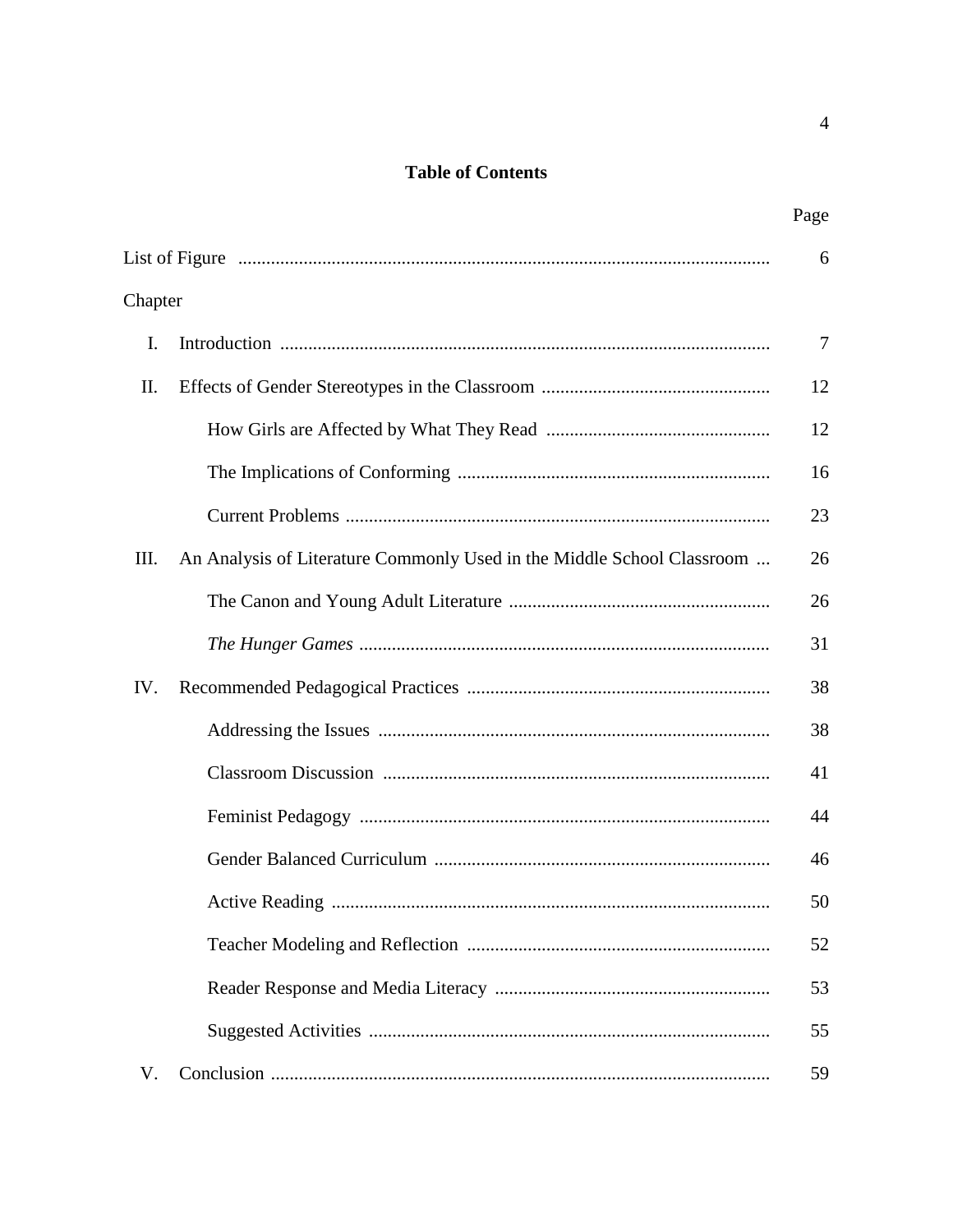| Chapter |  |
|---------|--|
|         |  |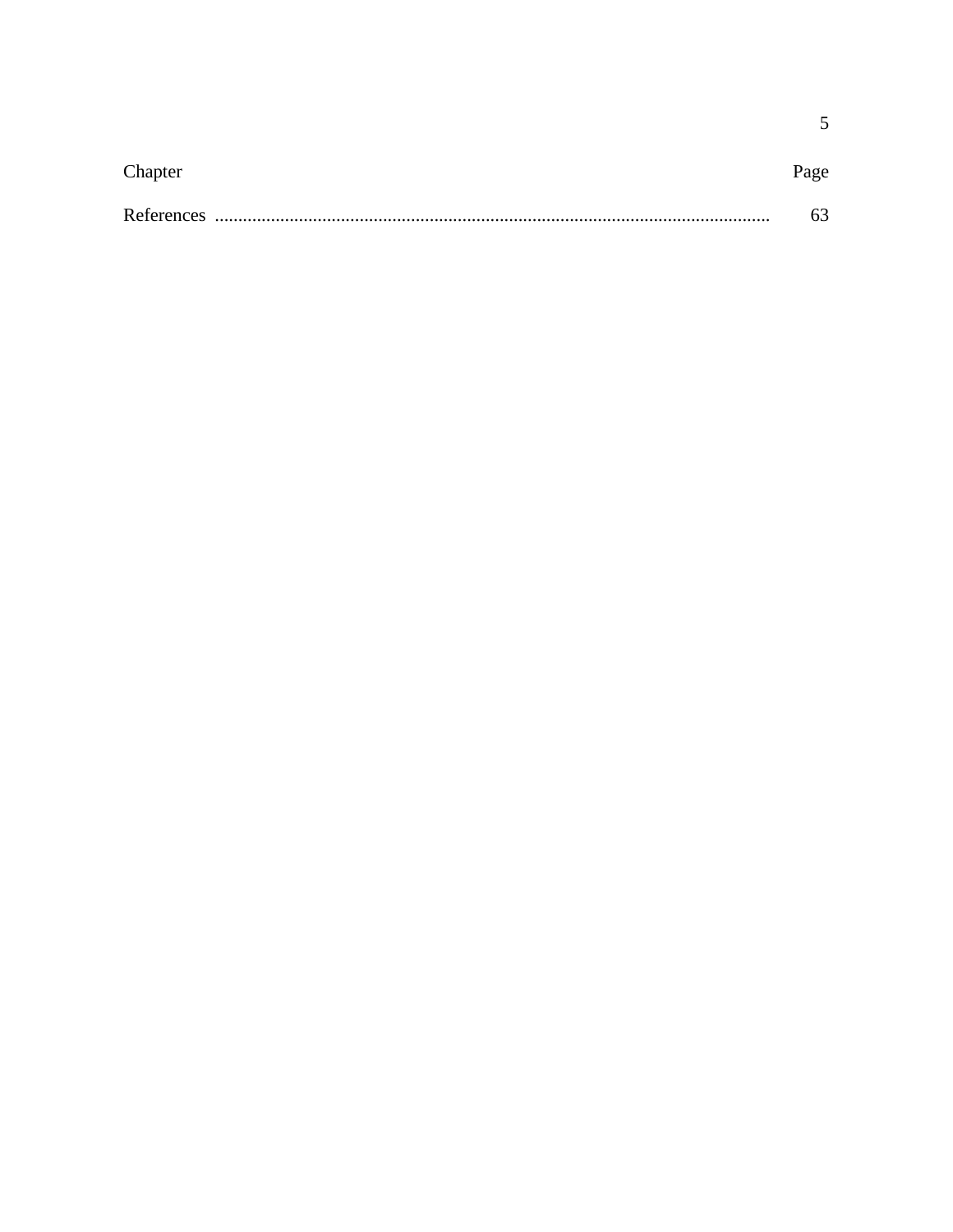# **List of Figure**

| Figure |                                                                           | Page |  |
|--------|---------------------------------------------------------------------------|------|--|
|        | 1. Average level of self-esteem for males and females across the lifespan |      |  |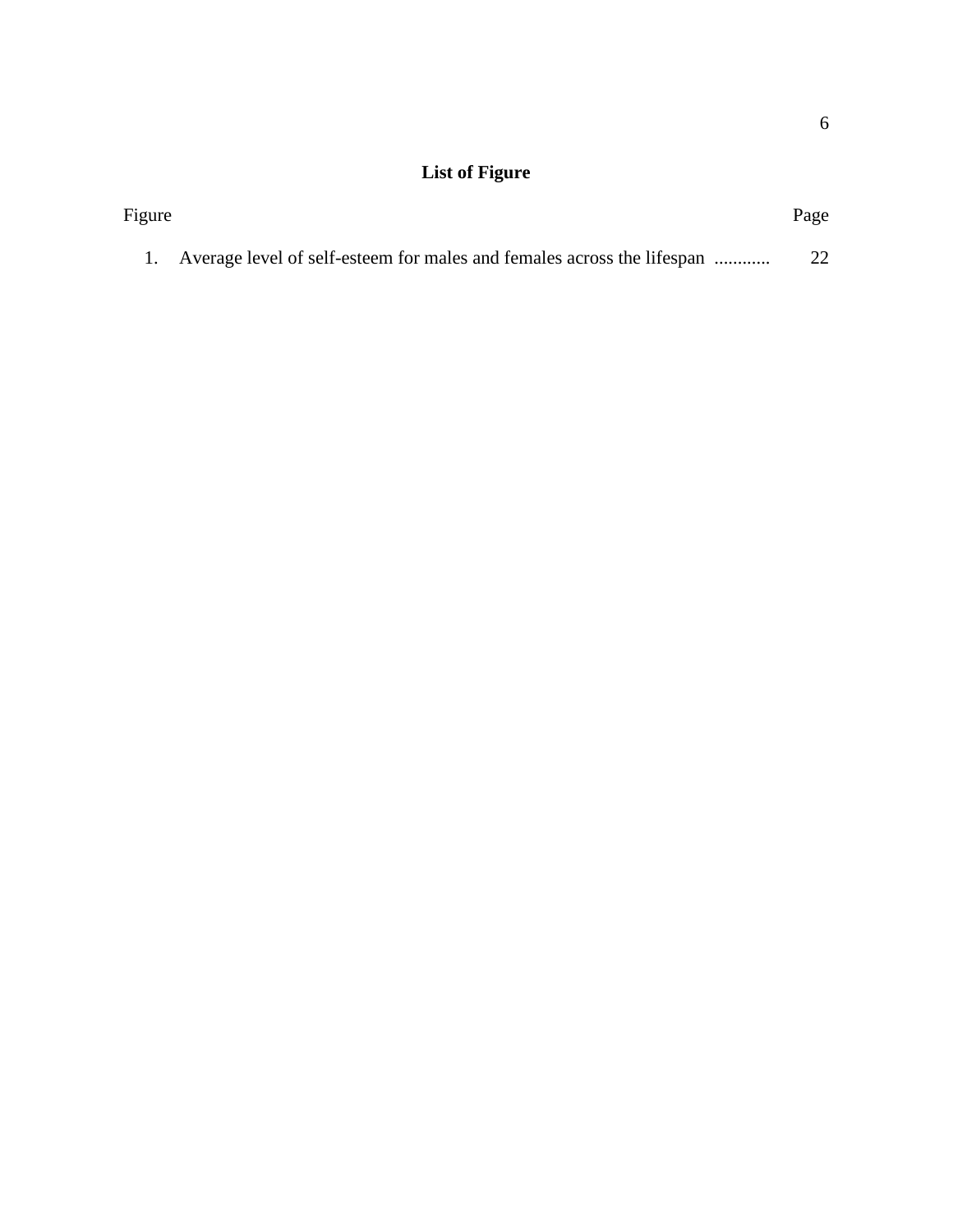### **Chapter I: Introduction**

Gender is one of the first characteristics we learn about people. It used to be that doctors would excitedly shout, "It's a boy!" or "It's a girl!" upon delivery, and now, most people find out the gender of their babies at only 20 weeks gestation. This gender, then, dictates the colors of nurseries and clothes, names, hopes and dreams, and because of gender roles in society, the success and quality of life the baby will attain. Society prescribes acceptable gender roles, and children learn about them at a very young age. It is not uncommon to hear preschool children talking about "boy toys" or "girl clothes." Bem (1983) found that "what parents, teachers, and peers consider to be appropriate behavior varies as a function of sex; that toys, clothing, occupations, hobbies, the domestic division of labor even pronouns—all vary as a function of sex" (p. 609). Gendering everything, however, can lead to significant problems for students as they come to realize that gender oppression is still a challenge faced regularly by women in the United States. What we think we are supposed to be is what we will become.

This is likely not surprising to most readers; we tend to be aware of media images and the way they shape us. What we may not realize, however, is that these messages are reinforced in the very place they should be questioned and contradicted: school. "What it means to be a man, and what it means to be a woman, are communicated to children by all the adults in a child's life, including teachers" (Kommer, 2006, p. 247). I have been teaching language arts and reading for five years, primarily at the middle school level, where my students are working to find themselves and where they fit into their world. Adolescence is a time of constant identity questioning. The National Middle School Association (1995) found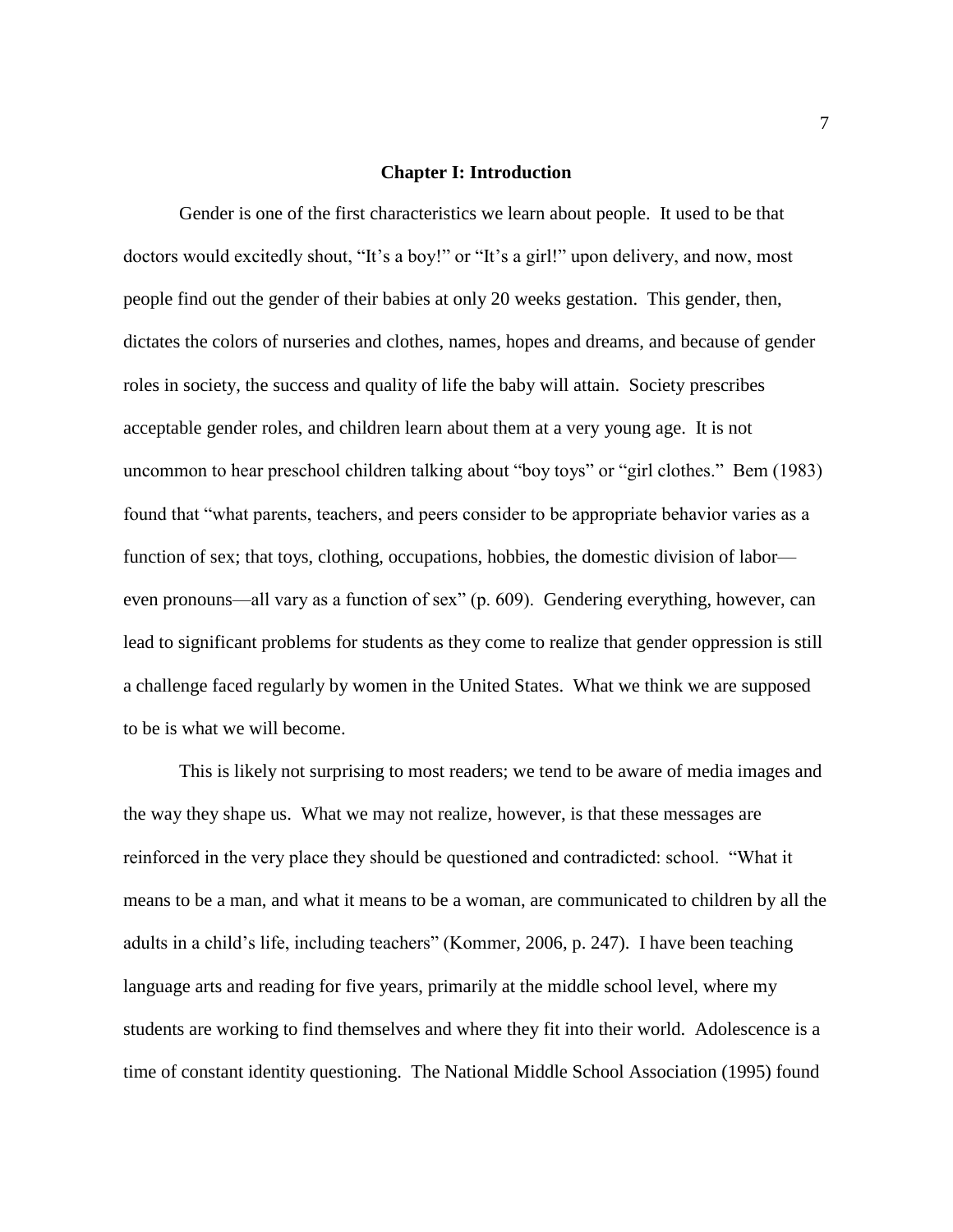that this is likely because "during early adolescence (often defined as the ages between 10 and 15), young people undergo more rapid and profound personal changes that at any other period of their lives. This period is usually accompanied by an increased urgency to form a sense of identity" (Broughton & Fairbanks, 2003, p. 426). Most teachers, myself included, work to help students push through this awkward time, providing them with guidance and encouragement on a regular basis. Additionally, Broughton and Fairbanks (2003) found that "language arts, perhaps more than any other academic discipline, has the potential to facilitate identity development" (p. 433). Conceivably this is because of the heavy literature component.

One day, I was reading aloud to my sixth graders, from the book *Where the Red Fern Grows* (Rawls, 1961), and I came across this passage: "Two young ladies about my age stopped, stared at me, and then giggled. My blood boiled, but I could understand. After all, I had three sisters. They couldn't help it because they were womenfolks. I went on" (p. 28). I was appalled, and looked up at my students, expecting to see a similar reaction. Yet what I saw inspired me to conduct my research: Each of my students sat, silently, waiting for me to continue. Some even nodded in agreement, as if they, too, know how girls are and have no higher expectations for them than the character in our book. This attitude, known as benevolent sexism (Black & McCloskey, 2013; Diekman & Murnen, 2004), "reflects [the] tendency to endorse the traditional feminine ideal or to view women in idealized, overly romantic terms or as delicate creatures who require protection" (Diekman & Murnen, 2004, p. 375). This idea, which describes men as strong and women as weak, is the basis of stereotypical traditional gender roles in our society. And "neither girls nor boys can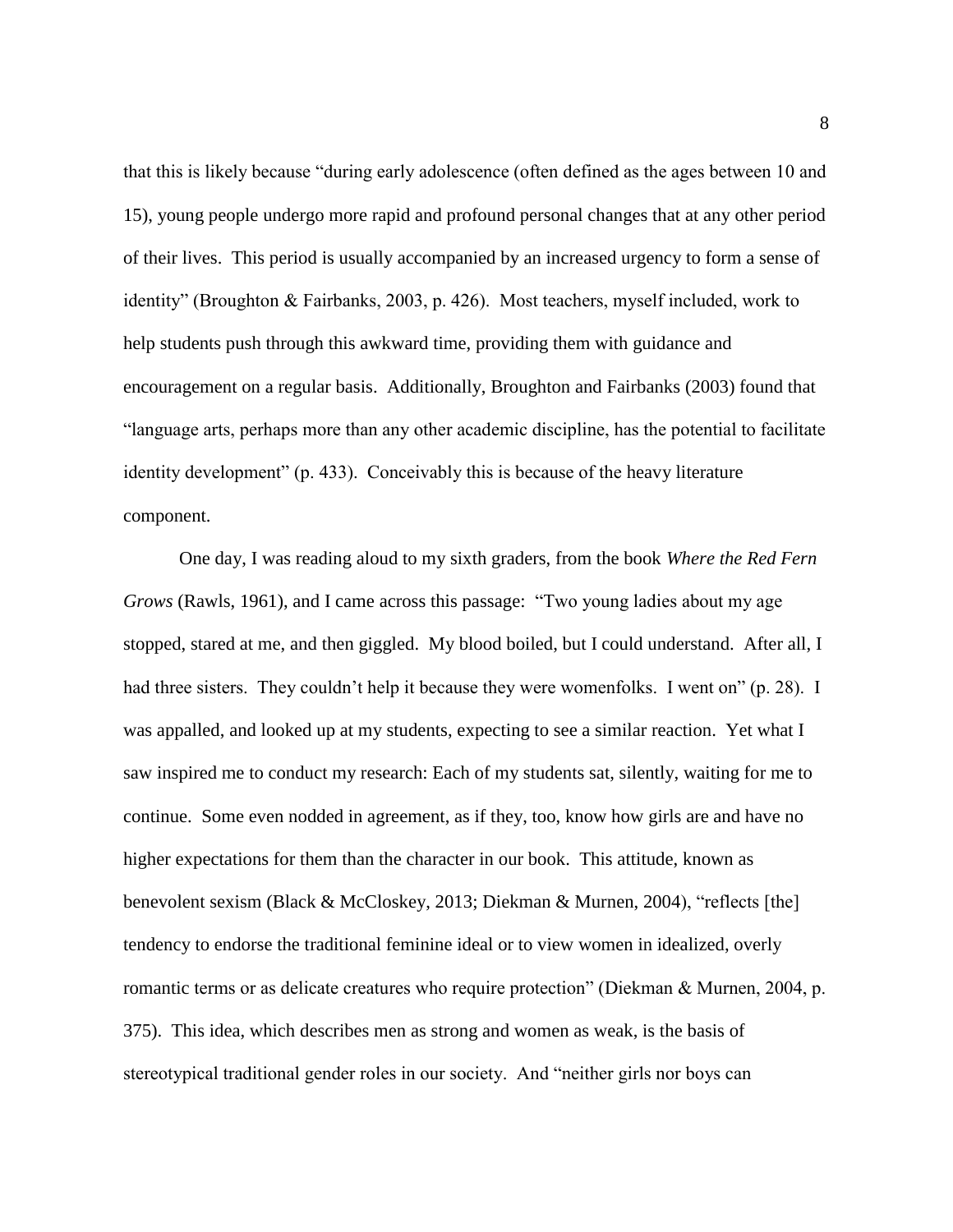effectively engage with social justice when they rely on stereotypes about gender and feminism" (Coats & Trites, 2012, p. 141).

Literature containing gender violence, stereotypical gender roles (benevolent sexism), and outright sexism is still widely taught in public schools (MN Department of Ed, 2010), likely because it is considered "classic" in nature and thereby appropriate. It seems that people reinforce gender stereotypes in order to conform to society's expectations; therefore, it makes sense that these gender stereotypes would be present in the literature. But doing so can have grave implications for adolescent girls and the women they will become. When teachers ignore passages like the one from my class, they are agreeing with the statement. Short (2001) reminds us that "not positioning oneself '*is* a political stance'" (as cited in Rubinstein, 2007, p. 364; italics in original).

Something happens to girls during their careers in the K-12 public school system. Sadker and Sadker (1994) remind us that "although girls in the early grades are ahead of or equal to boys on almost every standardized measure of achievement, by the time they reach high school, girls score lower on standardized tests" (as cited in Broughton & Fairbanks, 2003, p. 426). What is happening to girls between these early grades and graduation? Kommer (2006) states: "Most girls like being at school, but there is strong evidence that, as a social institution, schools can damage girls at the same time as they educate them" (pp. 249- 250). This may be because "the books they read are most frequently written by men; they know the hierarchy of the school district is dominated by men; science classes frequently focus on male achievements; and math is presented as a male domain" (p. 250). In addition, "middle school students are navigating their inner and outer selves as they construct identities,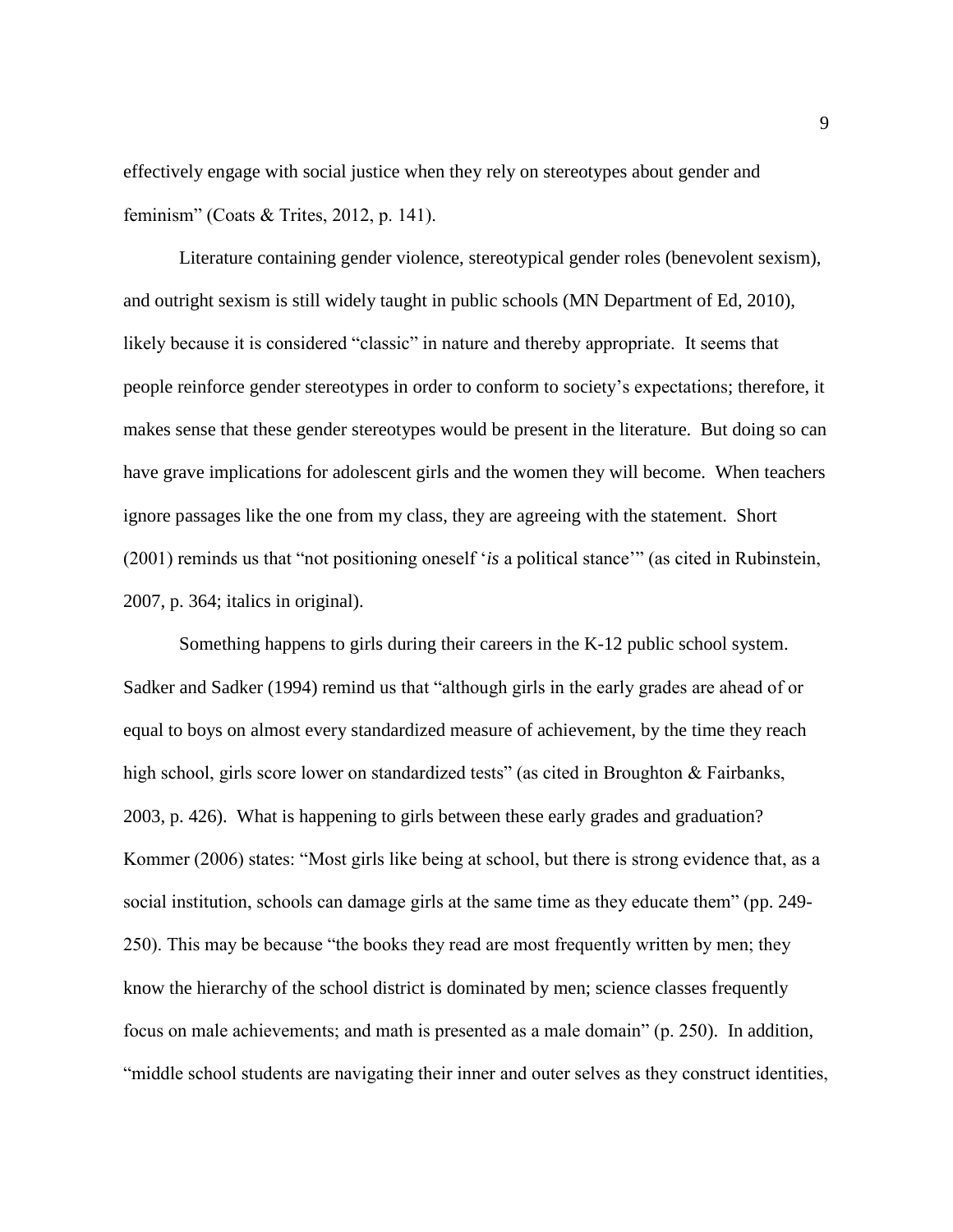which include facets such as race, class, sexuality, and gender expression. As part of this construction of self, they use the texts they come across in their lives. They engage with texts as they read them to find themselves in the world" (Ma'ayan, 2012, p. 2). Girls begin as confidant, smart, capable individuals, and just at the time when they're most fragile and trying to figure out their own identities, we (society, teachers, etc.) send them the message that they are not worthy of doing what they hope to do. We teach them what is expected, regardless of the effects and then act surprised when they don't perform as well.

Finders (1997) found that "girls' roles are neither biologically determined nor individually constructed. Various expectations of society socialize young girls into particular gendered roles" (p. 12). Because society continues to operate under the assumption that girls and boys are pre-programmed to behave in certain ways, and because literature continues to reinforce traditional roles, teachers must prepare girls to be ready to face sexism (Bem, 1983). This approach will take effort, but the consequences of teaching any other way can be detrimental.

For this project, I really wanted to know what happens to middle school girls when they encounter negative messages about their gender in the literature we, as teachers, are assigning to them. I sought to figure out how girls could be affected, both initially and in the future, by reading about characters who exhibit typical and atypical behaviors according to society's prescribed gender roles. My method began by looking at studies of how people, in general, may be affected by fictional texts, and moved into analysis of adolescent girls, specifically. In addition, I looked at the literature commonly taught at the middle school, in particular, *The Hunger Games* (Collins, 2008). When it became clear that not only were girls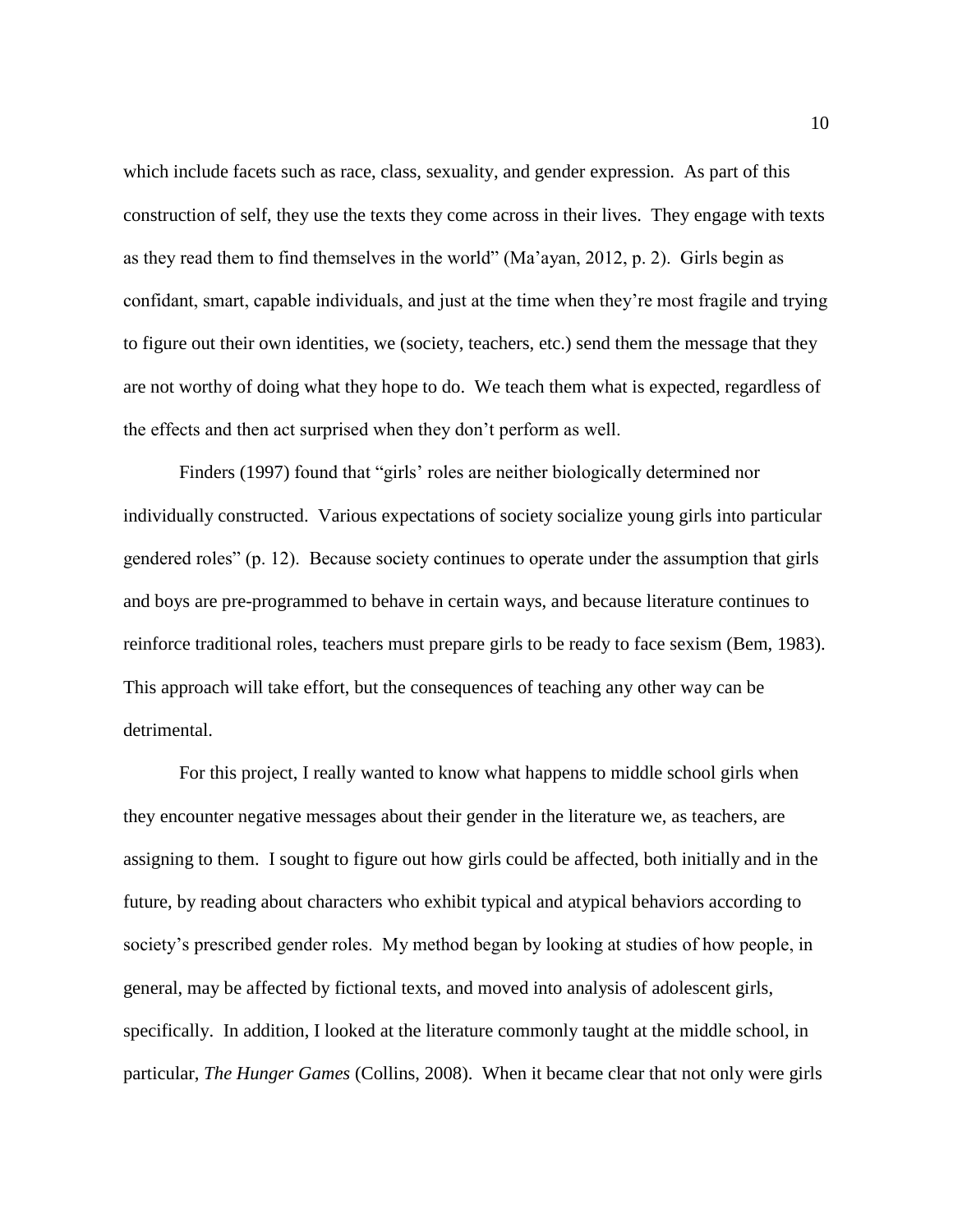influenced by what they were reading, but also that the content of these novels is extremely gendered, I looked to see the possible effects on the girls of receiving these negative messages. The negative effects can include lower self-esteem, lower test scores, and even where blame is placed in the cases of sexual and gender violence. Because the findings are alarming, and because the literature does not seem to be changing, I have made several recommendations herein for educators, so that we may work to break the cycle that continues to harm our adolescent girls.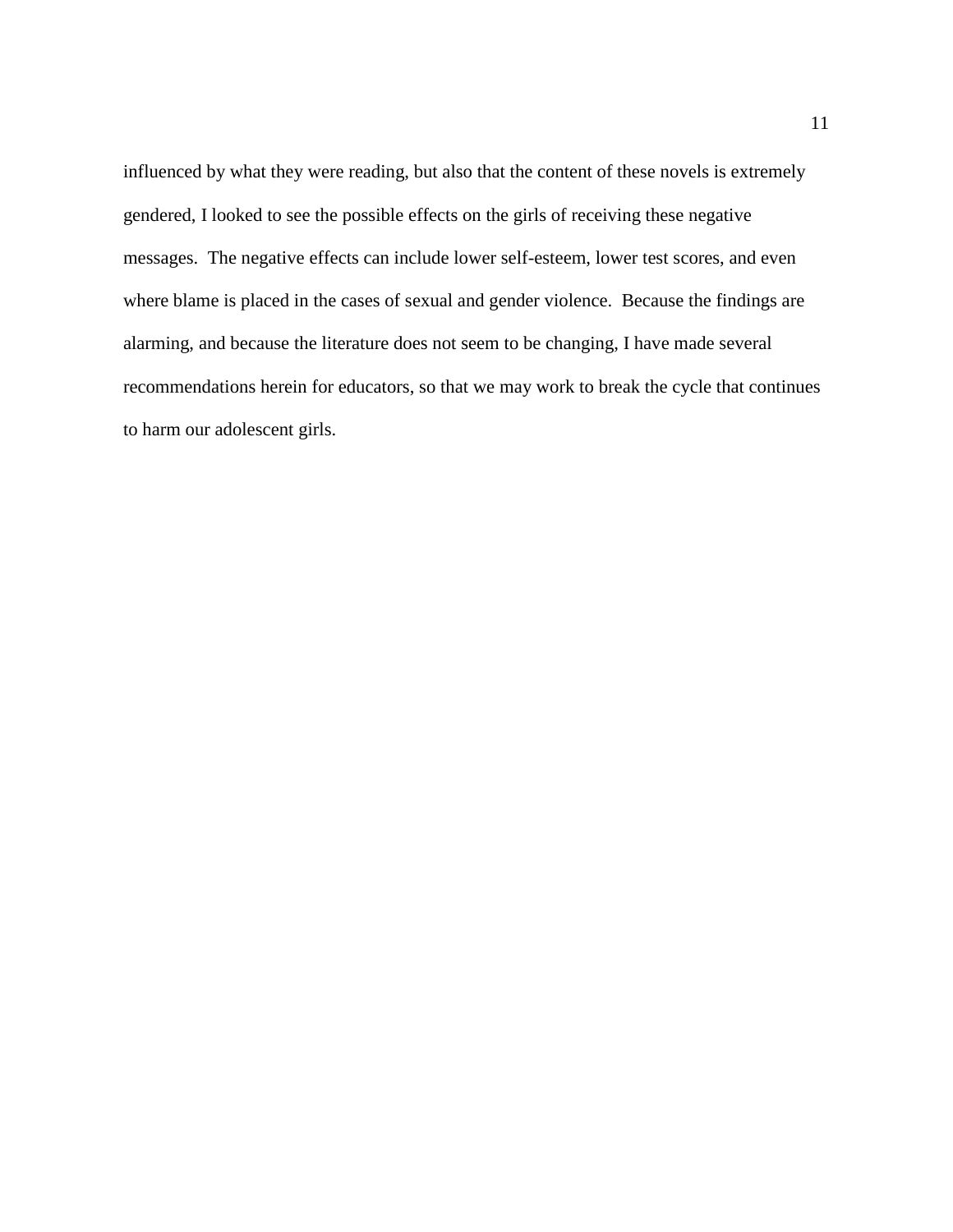## **Chapter II: Effects of Gender Stereotypes in the Classroom**

## **How Girls are Affected by What They Read**

One of the first items to consider is how girls might be affected by what they read. That is, can simply reading fiction which contains characters who behave in stereotypical ways contribute to some type of change in behavior? Gender schema theory suggests that yes, what girls are reading really is having an effect on them. According to the theory, "sextyping derives in large measure from gender-schematic processing, from a generalized readiness on the part of the child to encode and to organize information–including information about the self–according to the culture's definitions of maleness and femaleness" (Bem, 1983, p. 603). Ma'ayan (2012) came to a similar conclusion: "Gender and sexual identity are constructed, in part, by the texts a girl encounters" (p. 57). And Jacobs (2004) also agrees: "How the genders are portrayed in young adult literature contributes to the image young adults develop of their gender roles and the role of gender in the social order" (p. 19). Children learn to become male and female, at least according to society's definitions, by organizing information presented in various formats and behaving according to this information.

Put more simply, Diekman and Murnen (2004) have found that "books teach children about gender roles" and that they "change children's ideas about the world" (p. 373). Additionally, Tsao (2008) stated: "Strictly speaking, everything that children read contributes to the formation of self-images that help to construct children's self-identity" (p. 108). Adolescents are likely equally affected by what they read because "books play an important role in the development and growth of ideas" (Heine et al., 1999, p. 427). Additionally, Pace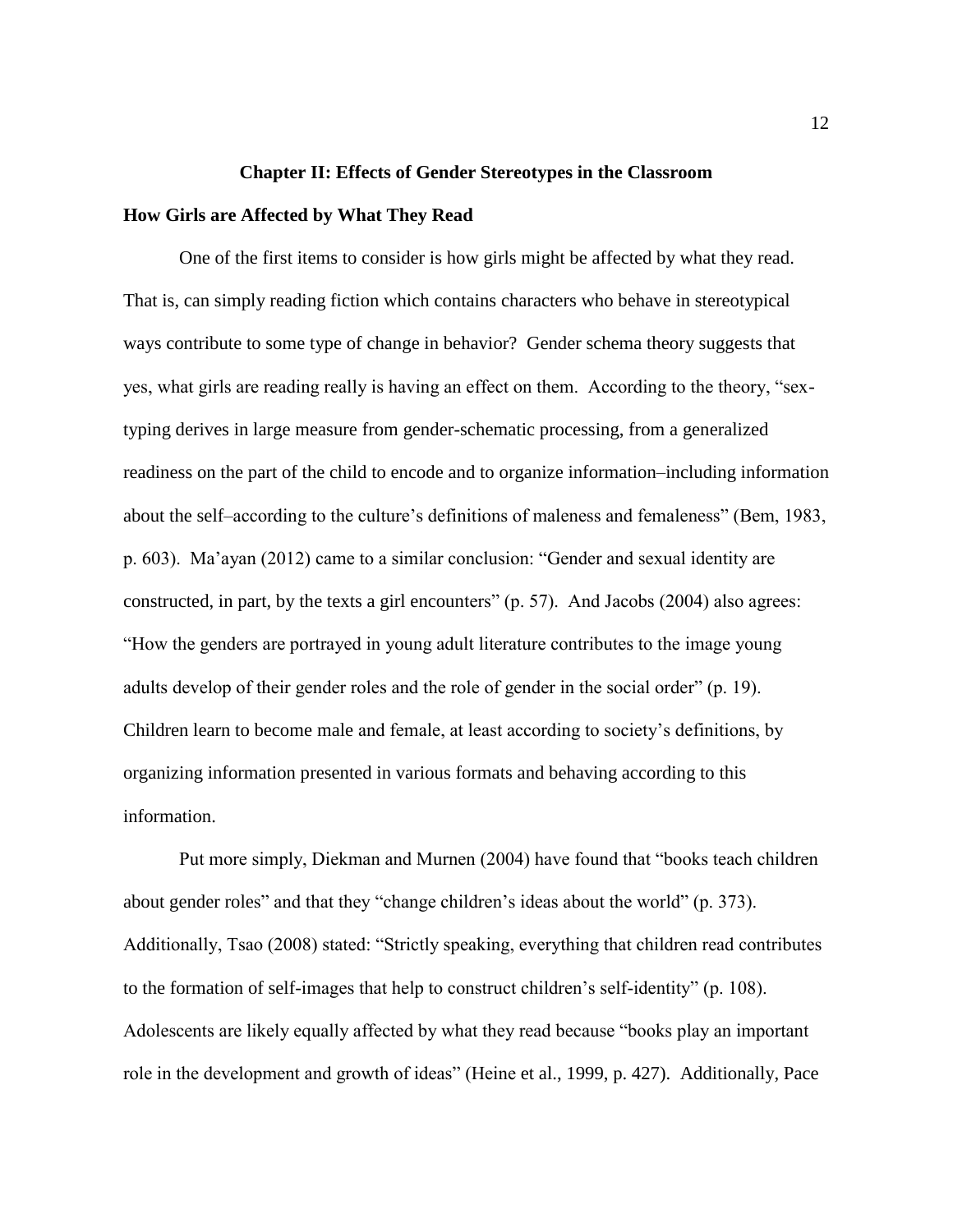and Townsend (1999) found that "literature, like all texts created and discussed in our culture, helps shape our perceptions of people and places in the world" (p. 43). We learn based on our environment, books included.

Card (2005) reminds us that "fiction is made up, but it is not all lies. Or rather, out of the sum of his lies, the author's view of truth inevitably emerges, and if the writer has wrought skillfully, some portion of his view of the world will remain with the reader, changing and shaping him" (p. 226). Even though people know and understand that fiction is not true, they still "insist on the illusion of truth and on truth itself" (Card, 2005, p. 226). People believe what they read, at least at some level, and it *can* change them, "even when passages are clearly based in fiction" (Diekman & Murnen, 2004, p. 373). When students are reading fiction, they are creating truth. Their identities are changing as they try to conform, and "books have long served as one of the primary vehicles for the communication of gender roles" (Carpenter, 2000, p. 91). This may be because "literary texts can be seen as cultural productions that actively participate in the reproduction and interrogation of the social order they are produced in" (Moffatt & Norton, 2005, p. 6). One study (Kortenhaus & Demarest, 1993) found that people remember books for a significant amount of time, even more so than other forms of media:

Conversations with adolescent students showed that individuals whose parents had read to them during preschool years could still name the title of their favorite children's book, had accurate memory of the story content, and expressed enjoyment in remembering it. [...] Their recall of television programs did not seem to produce such a lasting impression. [...] Given this long-term influence of books, there can be no doubt that the characters portrayed in children's literature mold a child's concept of socially accepted roles and values, and indicate how males and females are supposed to act. (p. 219)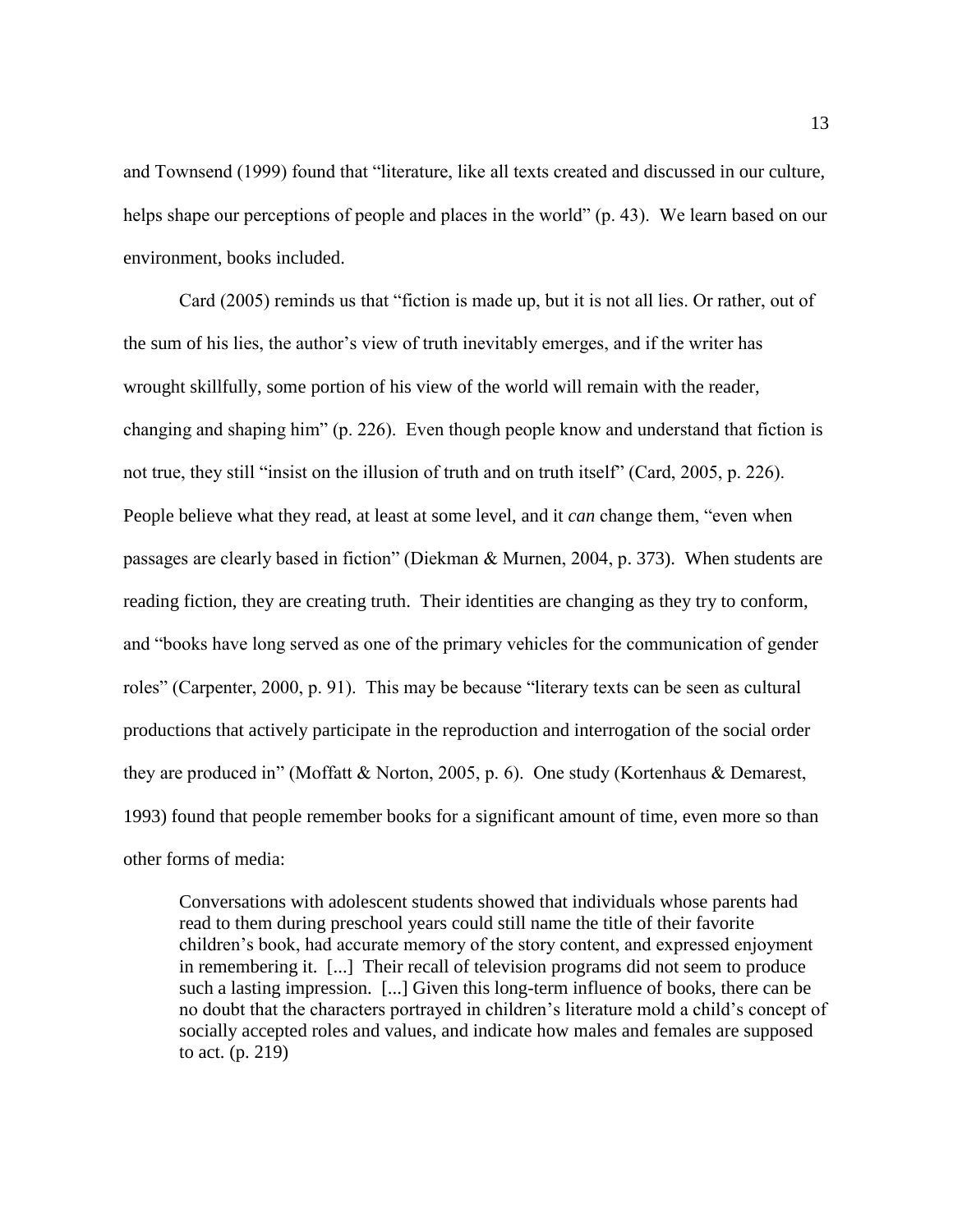This story recall, even after such a significant amount of time, indicates the real influence of such stories on a child's future. Remembering stories so accurately may be harmful, since Tsao (2008) reminds us that "literature is one of the homes of gender stereotypes" (p. 108).

Research (Blumberg, 2008; Diekman & Murnen, 2004; Jacobs, 2004; Marshall, 2004; Scott, 1986; Smith, Greenlaw, & Scott, 1987) has found that encountering literature which contains these traditional gender roles can lead to limited expectations for girls, and that "gender bias in textbooks is suspected of diminishing girls' achievements" (Blumberg, 2008, p. 346). Simply being exposed to characters who behave in stereotypical gendered ways "increased the traditionalism of children's gender-related beliefs" (Diekman & Murnen, 2004, p. 373). This finding is significant because it indicates that what children are reading is helping to mold how they will behave in society. They are likely so influenced because "the written word is one of the most powerful ways to transmit ideas and information" (Kinman & Henderson, 1985, p. 885). On the other hand, Scott (1986) found that if students are exposed to literature which contains female characters who behave in more *nontraditional* ways, they "were more likely to think that girls could perform the nontraditional activity of the narrative" (p. 106) than students who read similar materials with male characters performing the same tasks within the stories. The number of stories read did not change this effect (Scott, 1986). Clearly, what students are reading is affecting them in incredible ways.

This effect may be because, as Child, Potter, and Levine (1946) stated:

It is assumed that in reading a story, a child goes through symbolically, or rehearses the episode that is being described. The same principles, then are expected to govern the effect of the reading on the child as would govern the effect of actually going through such an incident in real life. (p. 3, as cited in Smith et al., 1987, p. 401)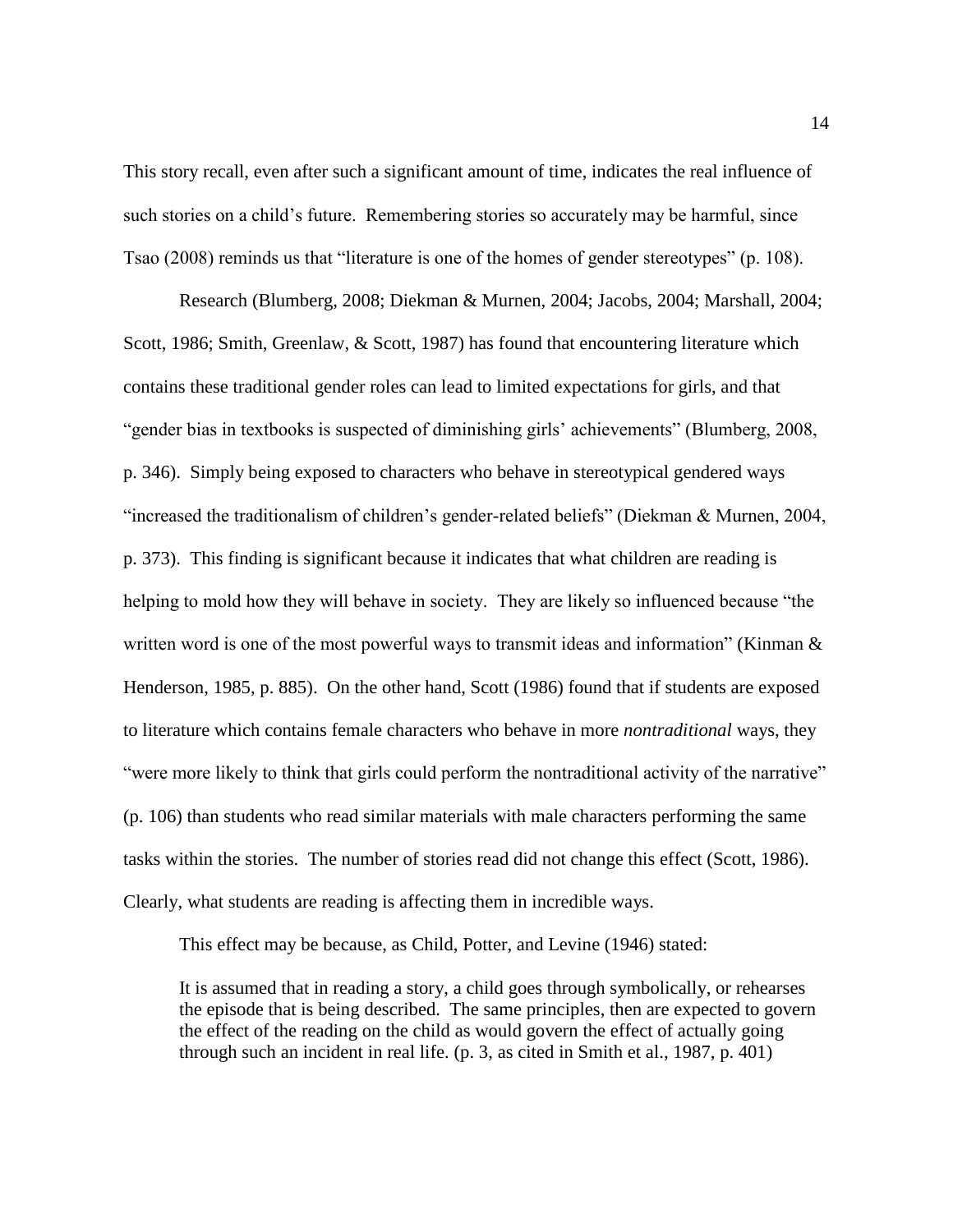Each event, whether real or imagined, contributes to how we view ideas, and helps us shape our views of how we should act based on our gender. In a study of Kansas and Texas teachers' read aloud choices, Smith et al. (1987) found:

Even without direct statement of what is important, interesting, valued, or acceptable, messages are sent to children indirectly by the content in the books that teachers choose to read aloud. [The books chosen by teachers send] a very strong message [...] to boys and girls about what is important, interesting, valued, and acceptable in terms of sex roles. (pp. 400-401)

It appears that whether students are listening to a story or whether they're reading it on their

own, they are influenced nonetheless.

Smith et al. (1987) found that when students encounter curriculum with sexist ideas,

they receive a specific message:

The message [...] tells children that boys should be active and aggressive, not passive and reflective. This may be contributing to the phenomenon that boys stereotype sex roles more than girls do, and boys have more difficulty modifying their perceptions even in the light of evidence to the contrary. [...] Perhaps the worst effect of sex stereotyped curriculum materials has been to make children - especially boys - feel that sex discrimination is a natural process that everybody follows. (p. 405)

So not only are boys and girls learning about sex roles from what they are reading, boys in particular may be learning that part of being a boy is discriminating against girls. In addition, these messages, according to Smith et al. (1987), teach students of both genders that only boys do "interesting, exciting things" and that girls do not; therefore, "it is easy to understand why it is accepted knowledge that girls will read what boys like but boys will not read 'girls' stories'" (pp. 404-405).

Marshall (2004) states that "representations of gender in children's literature, then, can be read [...] as discursive constructions that shape the social categories of 'boy' and 'girl'" (p.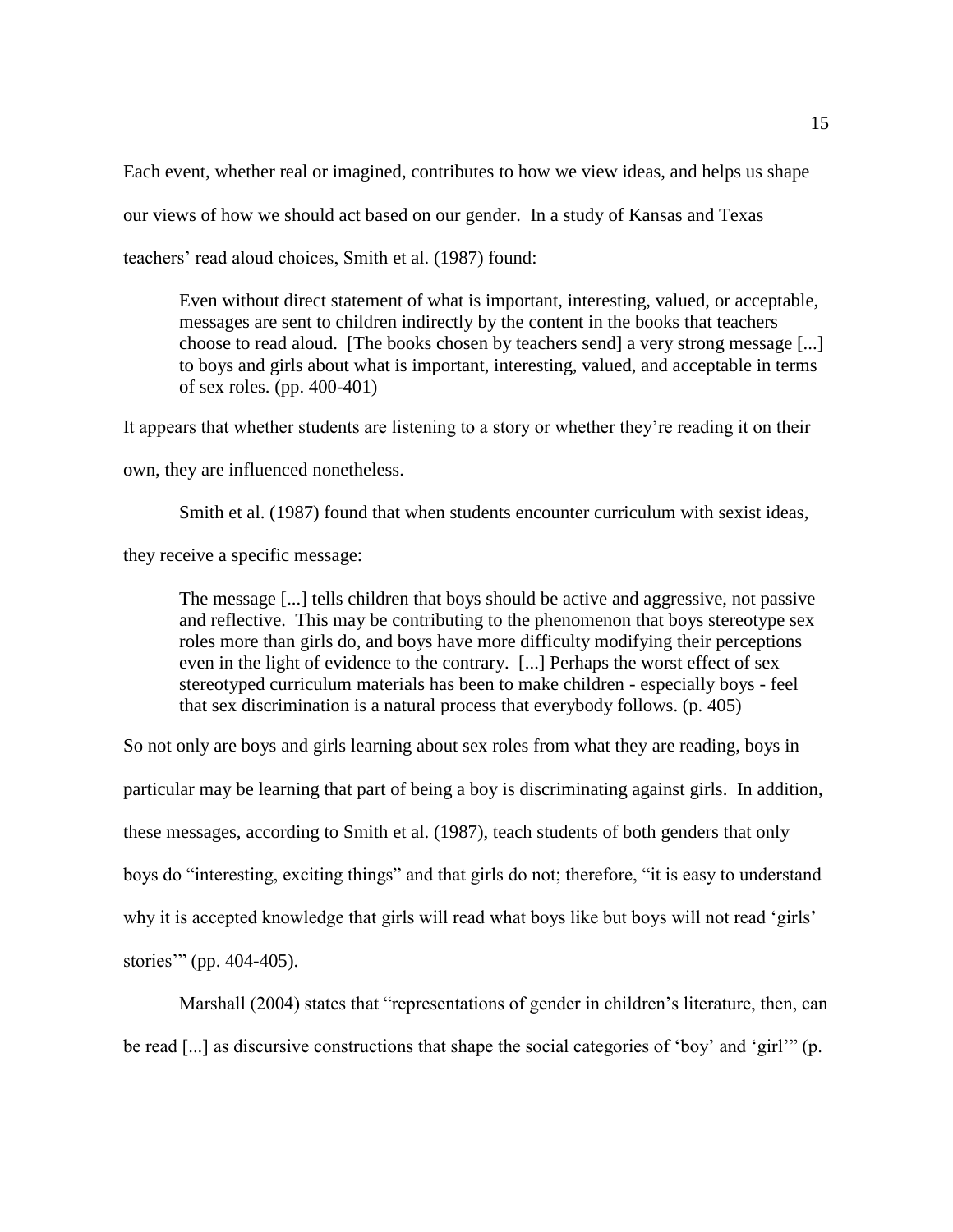259). Adolescents face similar fates when confronted with literature that contains these traditional gender roles. Jacobs (2004) states:

The manner in which genders are represented in adolescent literature has the capability to impact young adults' attitudes and perceptions of gender-appropriate behavior in society. [...] Young adults may be particularly susceptible to gender portrayals in literature as they work through a stage in life in which they are searching to define themselves. Gender stereotypes in literature can prevent young adults from reaching their full potential as human beings by depriving them of suitable role models and reinforcing age-old gender constraints in society. (p. 20)

Because we can see the potential for adolescent girls to be influenced by what they are reading, it becomes increasingly important to delve into possible consequences. Smith et al. (1987) found that "It is realistic to characterize women in [traditional] roles, but when the characterizations dominate the images of women presented [in text,] the cumulative effect on children's socialization is extremely problematic" (p. 402). Women in traditional roles continue to reinforce stereotypes, and these should not be the only characters to which adolescent girls are exposed. If girls are believing that they should behave according to traditional roles, the implications are serious.

## **The Implications of Conforming**

Learning to conform to traditional gender roles can be very damaging to adolescent girls and women. Studies (Black & McCloskey, 2013; Grubb & Turner, 2012) have found that adoption of traditional gender roles by both men and women led to higher instances of victim blaming in cases of rape. Men and women who subscribe to traditional roles "are more likely to accept rape myths (e.g., 'women secretly want to be raped'), to downplay the seriousness of rape, and to blame rape victims" (Black & McCloskey, 2013, p. 951). In addition, they are "harsher on the victim and more lenient towards the perpetrator than people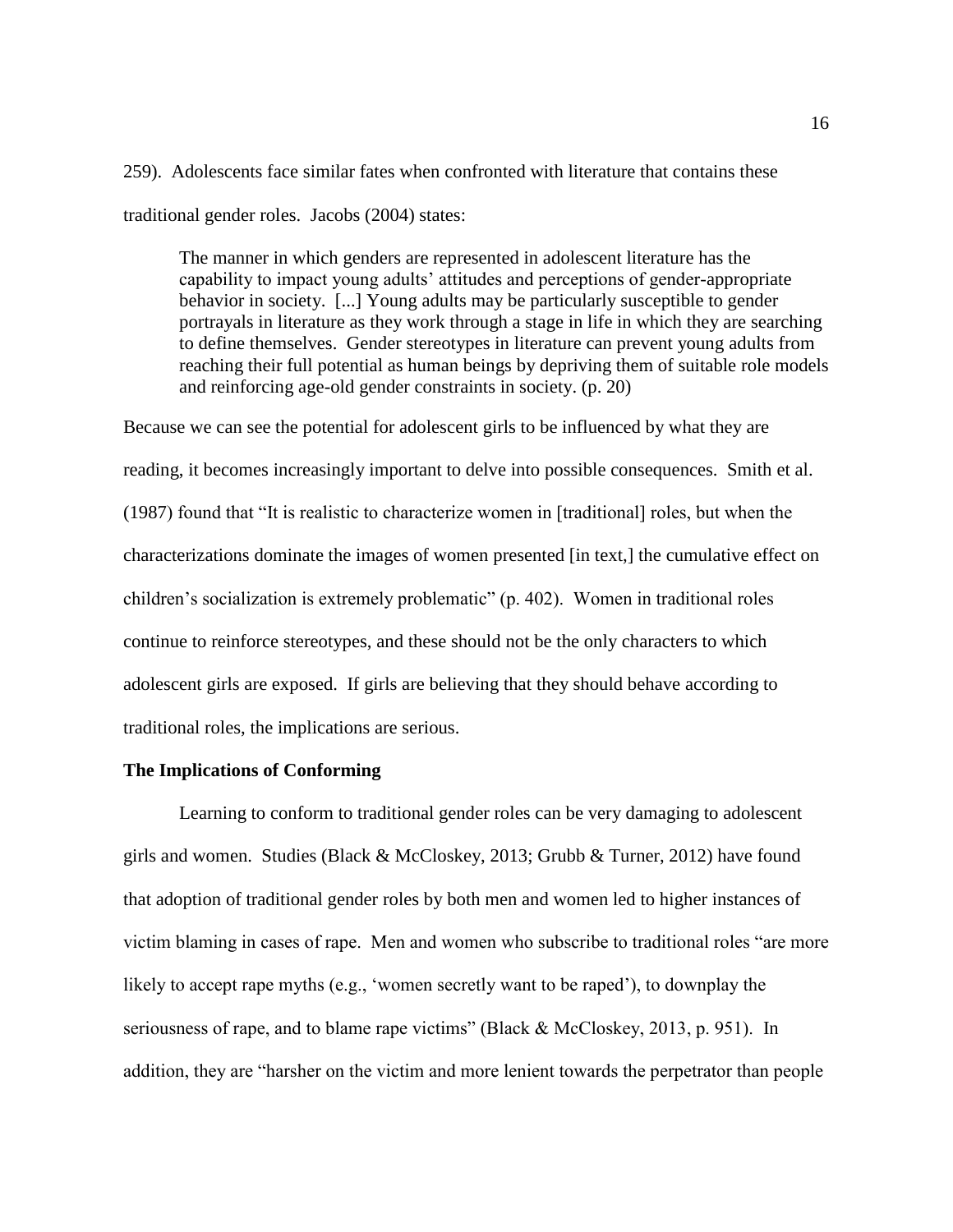with feminist attitudes" (Grubb & Turner, 2012, p. 447). Studies (Black & McCloskey, 2013; Grubb & Turner, 2012) also found that the gender roles prescribed to men and women in our society (men as more aggressive and women as more passive, men as powerful and women as submissive) tend to excuse rape as an extension of the way men and women are predisposed to behaving:

Those with traditional gender role attitudes may be more likely than those with liberal gender role attitudes to subscribe to traditional gender scripts, whereby women are not supposed to initiate sex and may resist it even if they intend to engage in sex [therefore] participants with traditional gender role attitudes may be less convinced that a rape has occurred. (Black  $&$  McCloskey, 2013, p. 952)

According to Grubb and Turner (2012), "Sex role socialization theory suggests that rape between dating partners should be viewed less as rape and more as part of normal sexual interactions" (p. 446). They found that this is because "forced intercourse supports the role of the male as the dominant party who initiates sexual overtures" (p. 446). Because of the behaviors prescribed by traditional, stereotypical gender roles, "sexually aggressive behavior is supported" leading to "false beliefs about rape and a hostile environment towards rape victims" (Grubb & Turner, 2012, p. 447). It is not uncommon to hear people say that "boys will be boys" and using the saying to excuse violent behavior.

Based on these findings, it is not surprising that Black and McCloskey (2013) found "beliefs about men's and women's roles may be stronger predictors of rape perceptions than is gender" (p. 951). So whether people are male or female has less to do with their attitudes about rape than whether they are more traditional or liberal. Research (Grubb  $\&$  Turner, 2012) has indicated that:

The more participants endorsed traditional attitudes about women's places in society the more likely they were to blame the rape on the female. This finding was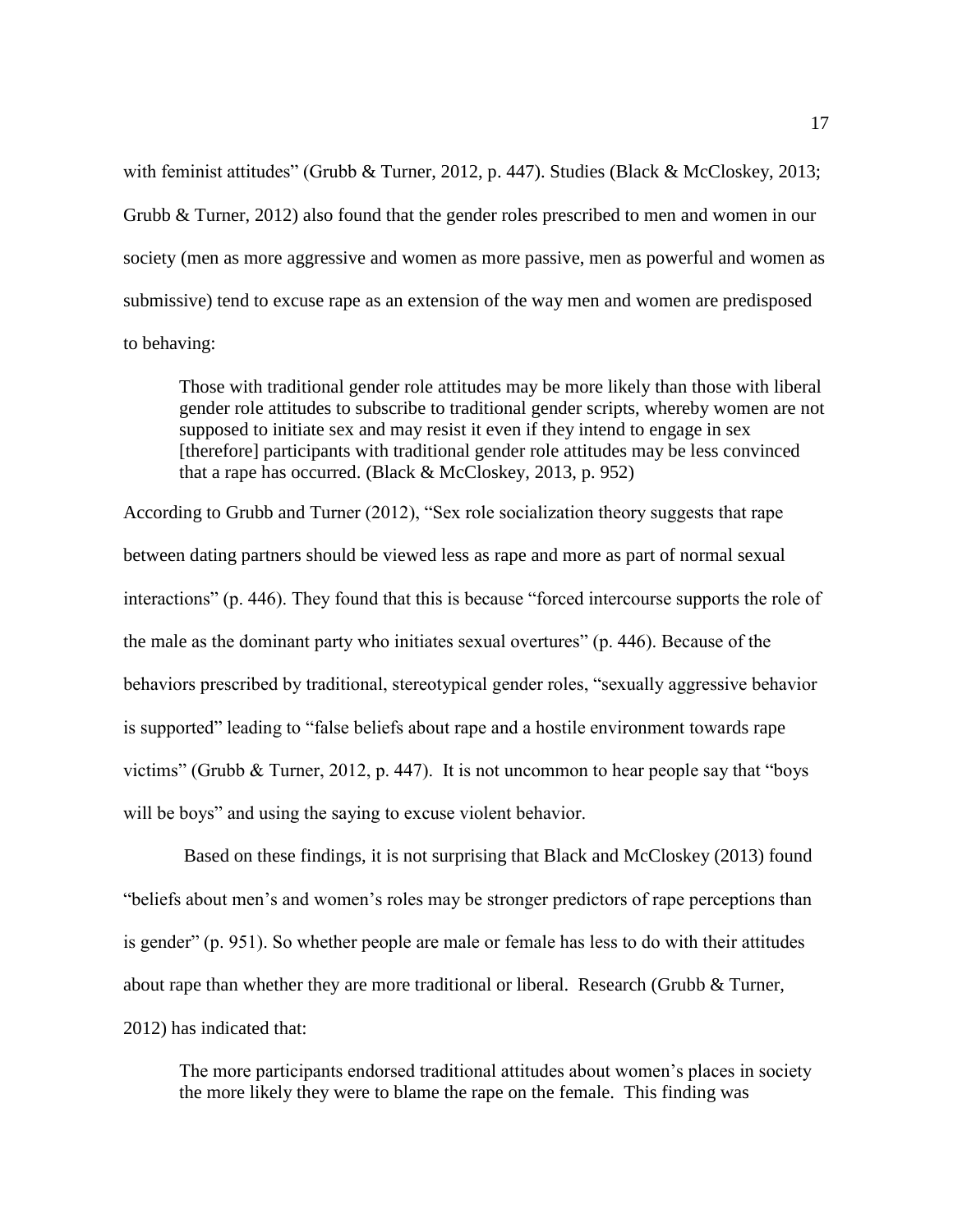consistent, regardless of participant gender, thereby indicating that conservative traditional values about women and their role within society is a key determining factor for attributing blame in cases of rape. (p. 447)

In addition, males and females who identified with traditional gender roles were more likely to recommend lighter punishments to men who were accused of rape (Black & McCloskey, 2013; Grubb & Turner, 2012; Melton, Sillito, & Lefeve, 2012). Black and McCloskey (2013) also found that individuals who identified with traditional gender roles "downplayed the negative impact on the victim when she [only] resisted verbally" (p. 963) as opposed to resisting both verbally and physically. This is likely because simply resisting verbally coincides with the way women should behave sexually, according to traditional gender role attitudes.

Melton et al. (2012) remind us that "men and women have been socialized to view, and experience, violence differently. Men may be taught to be violent, while women may be taught to be passive and submissive. Violence, in many ways, is an accepted part of masculinity" (p. 1095). This explains why, regardless of gender, "men and women with traditional attitudes are more accepting of sexual violence than are those of the same gender with liberal attitudes" (Black & McCloskey, 2013, p. 951). In all, Black and McCloskey's study (2013) found:

Participants with traditional gender role attitudes were: (a) more likely to agree that the woman was responsible, (b) less likely to agree that the man was responsible, (c) less likely to agree that the woman should report the incident, (d) less likely to agree that the man should be arrested, and (e) less likely to agree that he should be found guilty. In addition, those with traditional gender role attitudes recommended a more lenient prison sentence than did those with liberal gender role attitudes. (p. 957)

So traditional gender role attitudes can have serious implications, including the endorsement of gender violence, and can cause individuals to downplay the negative effects experienced by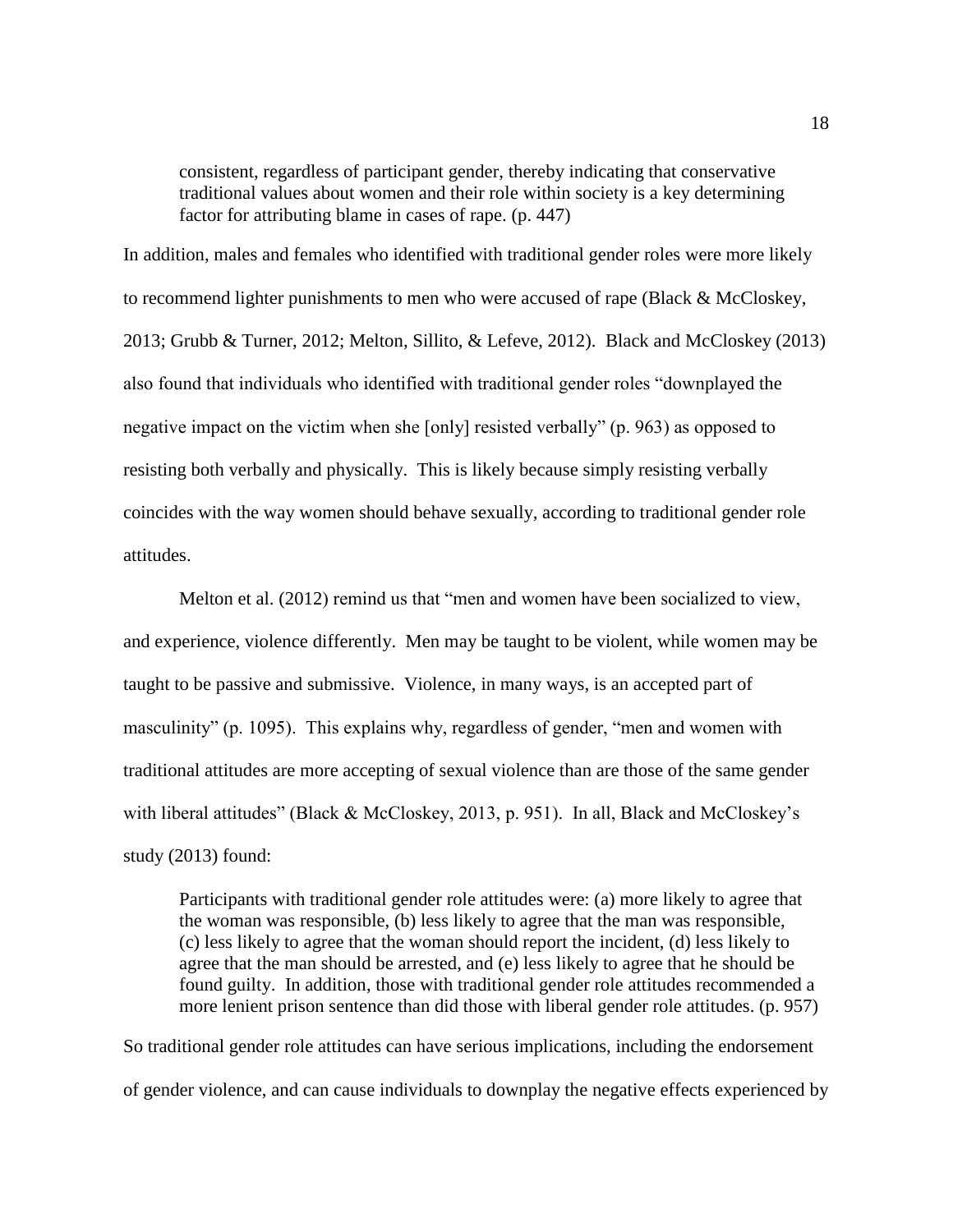rape victims. On the other hand, "there is evidence to suggest that promoting gender equality can decrease sexual violence" (Jensen, 2014, p. 18). And if evidence suggests that students really are influenced by what they're reading, and even change their minds about how people should act and what they're capable of, all based on their gender, then we're presented with a serious problem. Clearly, something must be done.

Because inadvertently teaching these gender roles in the classroom begins as early as the first day of school, and because subscribing to traditional gender roles can have such detrimental effects on girls, educators must seek a solution. Yet, society continues to treat gender as an acceptable form of segregation:

Even though our society has become sensitive to negative sex stereotypes and has begun to expunge them from the media and from children's literature, it remains blind to its gratuitous emphasis on the gender dichotomy itself. In elementary schools, for example, boys and girls line up separately or alternately; they learn to sing songs in which the fingers are "ladies" and the thumbs are "men"; they see boy and girl paperdoll silhouettes alternately placed on the days of the month in order to learn about the calendar. Children, it will be noted, are not lined up separately or alternately as blacks and whites; fingers are not "whites" and thumbs "blacks"; black and white dolls do not alternately mark the days of the calendar. (Bem, 1983, p. 609)

Gender continues to be an acceptable way to separate children, thereby creating and excusing gender inequity. Just last week, I witnessed a coworker of mine threatened to seat her class "boy, girl, boy, girl" if they continued to misbehave. Teachers would never seat children according to eye color, race, or hair type as a punishment, so it should be deemed unacceptable to do so according to gender. Yet because of actions like these, children learn, and teachers continue to reinforce, that self-worth should be measured according to genderschema, particularly the level at which children fit in with society's gendered expectations (Bem, 1983). Bem also found that "children would be far less likely to become gender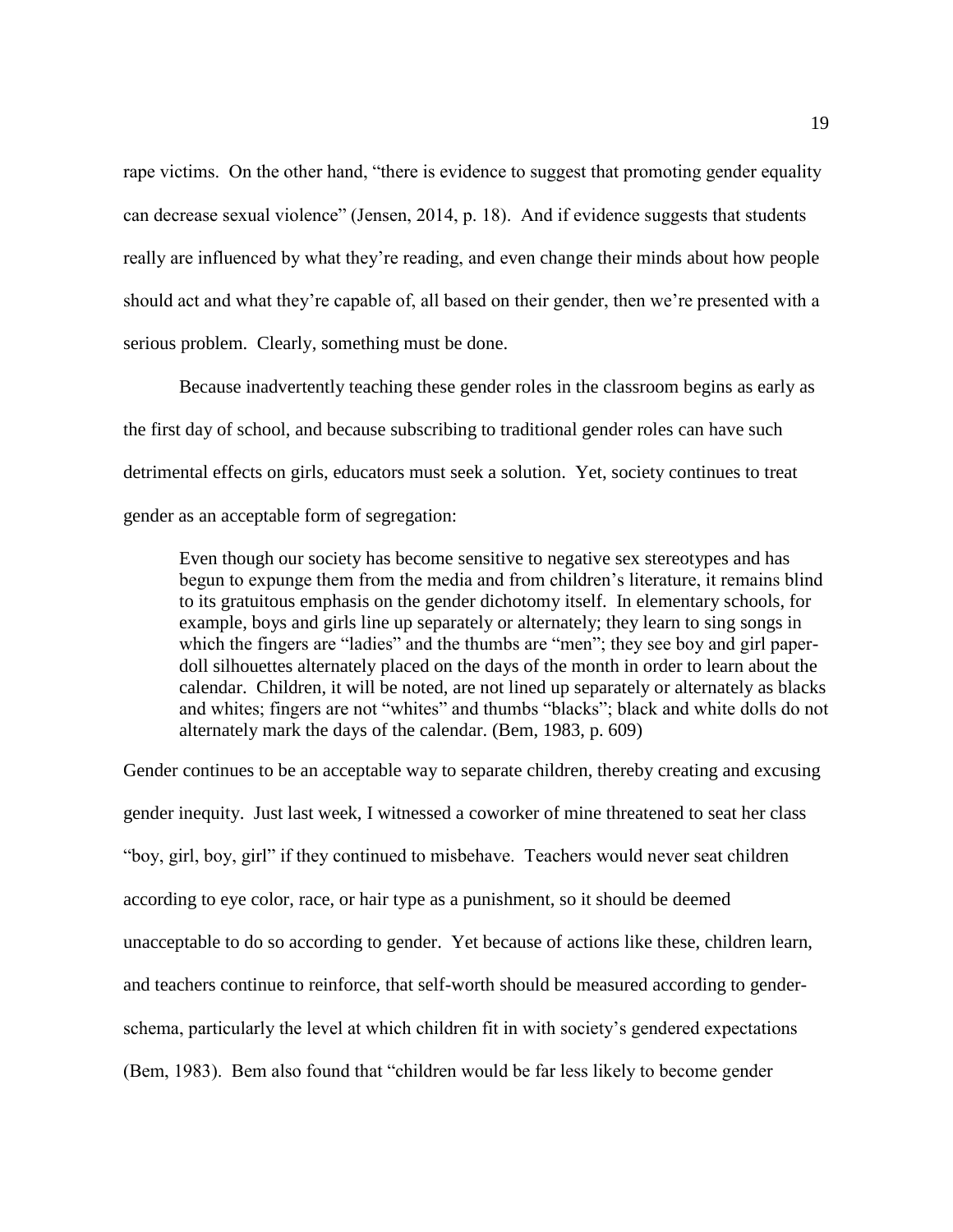schematic and hence sex typed if the society were to limit the associative network linked to sex and to temper its insistence on the functional importance of the gender dichotomy" (p. 609). However, it does not.

Gender-schema may also be the culprit of self-esteem changes since, as Peterson and Lach (1990) argued "a child's repeated exposure to sexist images is 'likely to have detrimental effects on the development of children's self-esteem, particularly on that of girls and on the perceptions children have of their own, and of others' abilities and possibilities'" (as cited in Marshall, 2004, p. 260). The self-esteem of girls plummets during adolescence (Kommer, 2006; Robins & Trzesniewski, 2005). Kommer (2006) found that

just prior to their entry into preadolesence, 60 percent of girls had positive feelings about themselves and their ability. Only 29 percent of high school girls felt the same confidence. (This compares with 67 percent of young boys feeling confident, and 46 percent of high school-aged boys having the same confidence). (p. 247)

Bem (1983) blames this on gender-schema, because gender-schema becomes "a prescriptive standard or guide, and self-esteem becomes its hostage" (p. 605). Robins and Trzesniewski (2005), much like Kommer (2006), found that even though boys and girls have a very similar level of self-esteem during childhood years, "a gender gap emerges by adolescence, such that adolescent boys have higher self-esteem than adolescent girls. This gender gap persists throughout adulthood" (p. 160). See Figure 1.

Although there has not been any definitive explanation for this difference, researchers "have offered numerous explanations for the gender difference, ranging from maturational changes associated with puberty to social-contextual factors associated with the differential treatment of boys and girls in the classroom or gender differences in body image ideals" (Robins & Trzesniewski, 2005, p. 160). So, exposure to traditional gender roles within the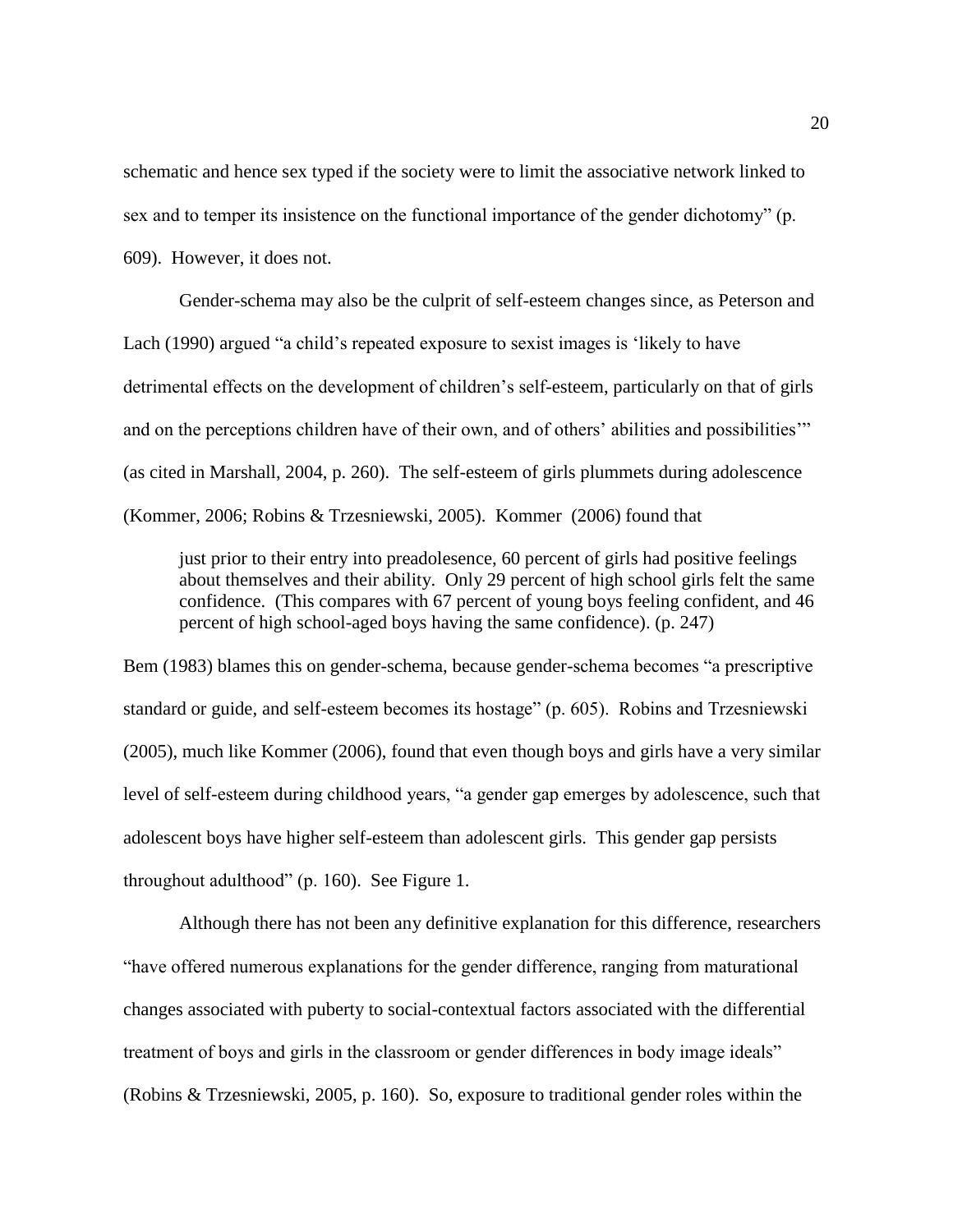classroom could be contributing to lower self-esteem in adolescent girls. In fact, Tsao (2008) found that "gender identity is a pervasive social classification that [...] is an important aspect of self-esteem" (p. 108). While we can see that it is not the only factor, we can conclude that it is, indeed, a factor.

McKay, Dempster, and Byrne (2014) found that "in a longitudinal study of females, higher self-esteem was related to more positive outcomes generally (e.g., academic achievement, social relationships), whilst lower self-esteem was related to more adverse outcomes" (p. 1134), so having a higher self-esteem is beneficial. Girls also report higher levels of stress when compared with boys and boys reported higher self-esteem, "lower levels of the stress of peer pressure, and lower stress of future uncertainty" (McKay et al., 2014, p. 1143). Tsao (2008) found that "gender role stereotypes affect how children perceive themselves [and that] a negative portrayal of a child's own gender may affect that child's selfidentity and self-esteem" (p. 110).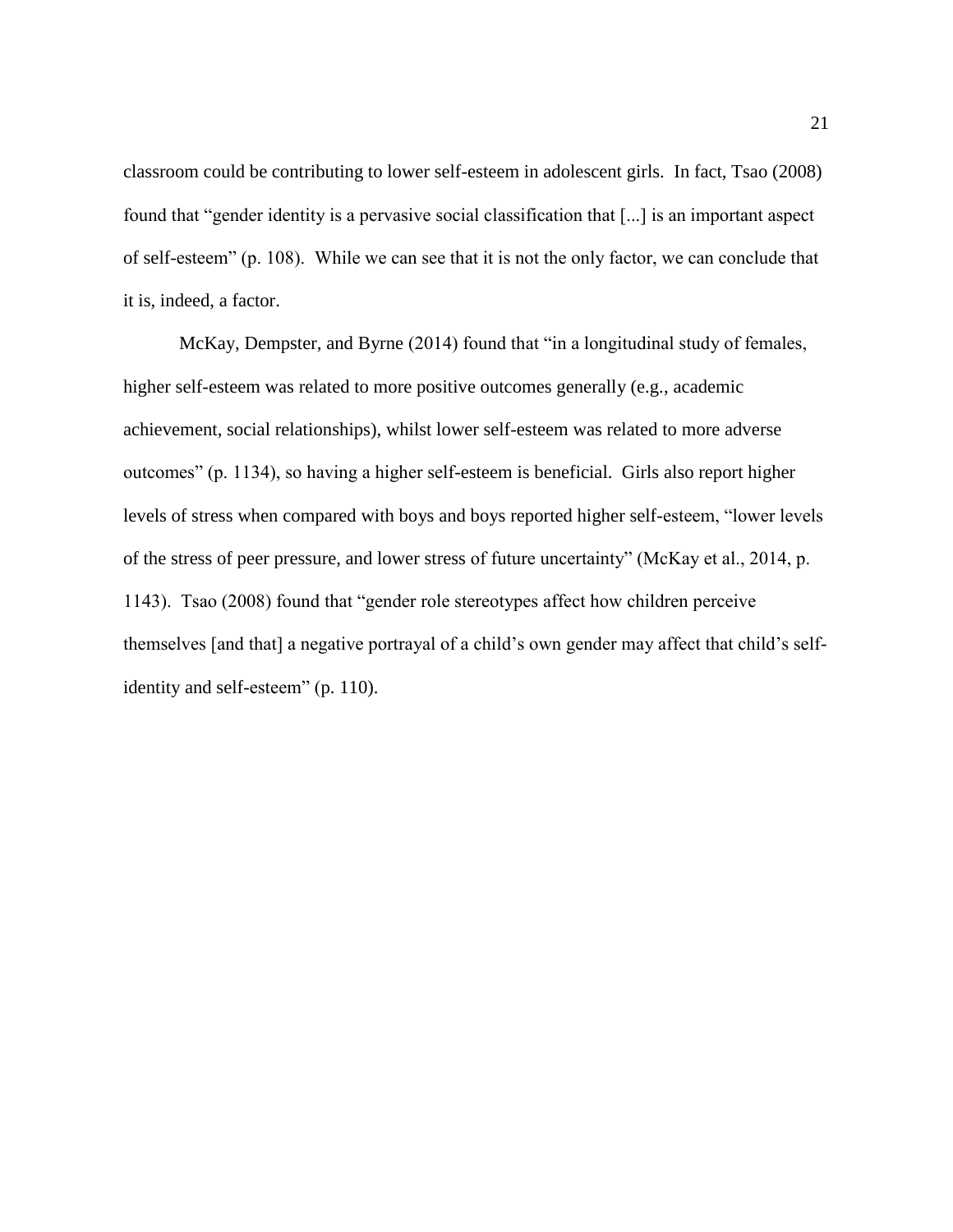

Figure 1. Average level of self-esteem for males and females across the lifespan (Robins & Trzesniewski, 2005, p. 161)

This difference in self-esteem is likely witnessed by educators on a daily basis in classrooms and hallways. In one study (Mee, 1995), middle school students were asked questions pertaining to their gender. When asked to reveal the best thing about their gender,

Fifth through eighth grade girls demonstrated hesitancy and difficulty when responding to this statement during the class dialogue. Few if any girls' hands rose to respond and their body language, as they sat slumped in the seat, heads down, eyes looking to the floor, was almost unanimous [...] It was apparent that the girls really had to struggle to respond to the best thing about being a girl. (p. 2)

When boys were asked the same question in the same study, the most common answer was "not being a girl" (Mee, 1995, p. 3). Each time this response was given, it was "met with laughter, including that of teachers, whose reactions tended to parallel those of their students"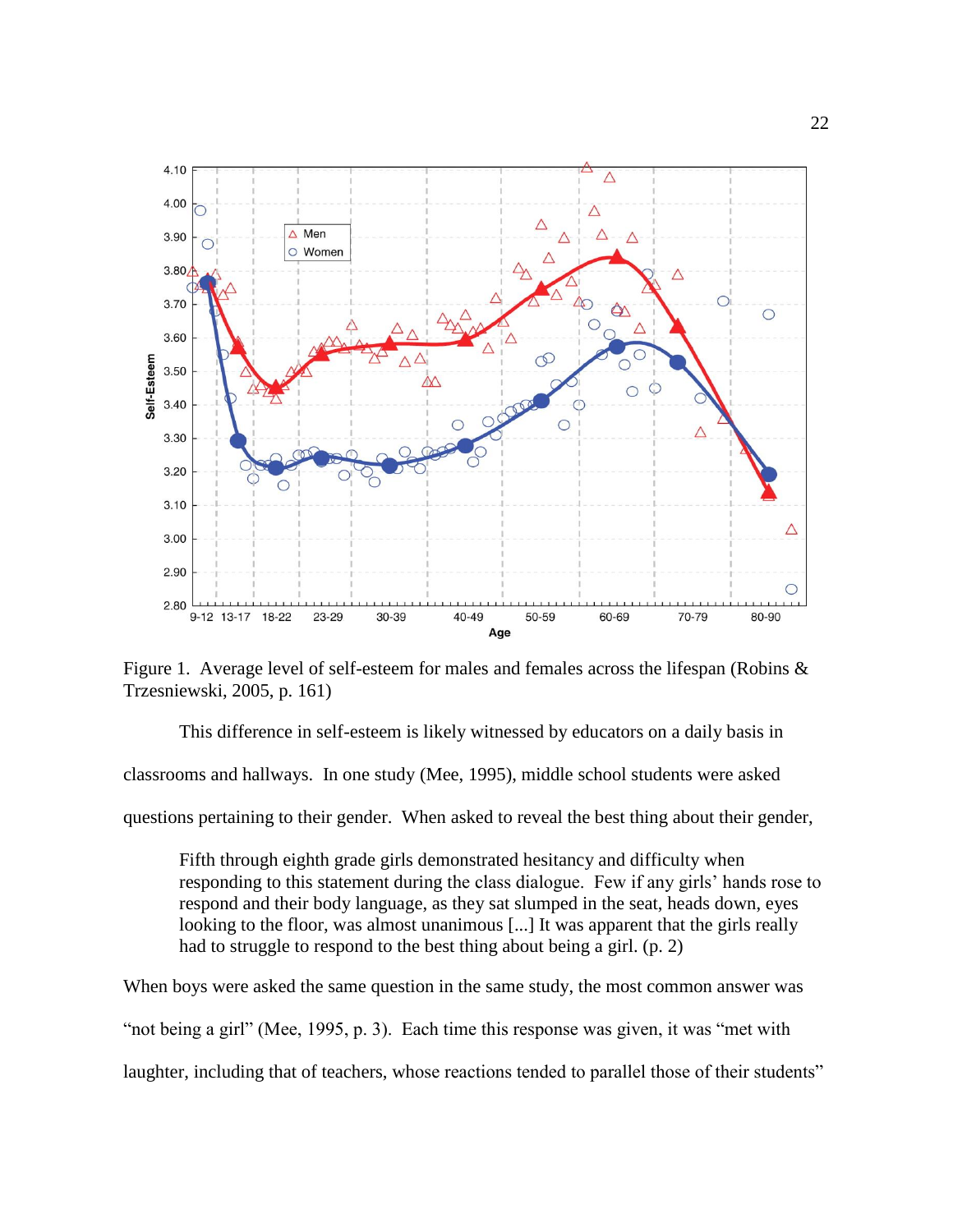(p. 3). This laughter likely sent the message to students that the response of "not being a girl" was a true and correct response to such a question. Girls did not struggle when providing answers to the opposite question - what is the worst thing about your gender, while boys "most commonly responded 'Nothing' or 'I can't think of anything" (p. 3). In 1992, The American Association of University Women surveyed 3,000 children and "concluded that the transitional period of early adolescence may be the most damaging time in the life of young girls" (Broughton & Fairbanks, 2003, p. 426). Middle school girls are clearly vulnerable to the messages they receive about their gender, which makes the urgency of the problem that much more serious.

## **Current Problems**

In 1997, The National Council of Teachers of English released "Guidelines for a Gender-Balanced Curriculum in English, Grades 7-12" in hopes of beginning to make changes. In it, they recommend providing literature by and about women at a higher rate so as to be more equal to that by and about men. But even this document is sexist in its recommendations:

To balance the curriculum, we need to incorporate literature by and about women into our courses. We need to learn to recognize and appreciate different genres (diaries, letters), different styles (spontaneous, circular), and different tones (intimate, emotional). As we add women's writing to the curriculum, we will enhance our concept of what it is to be human. (p. 2)

This implies that women's writing consists only of diaries and letters, and that it is more spontaneous, circular, intimate and emotional than that of men's writing. It is a strange argument, as Greenbaum (1999) points out, regarding the way women write: "While there tends to be no discussion in high schools about women's ways of being engineers, or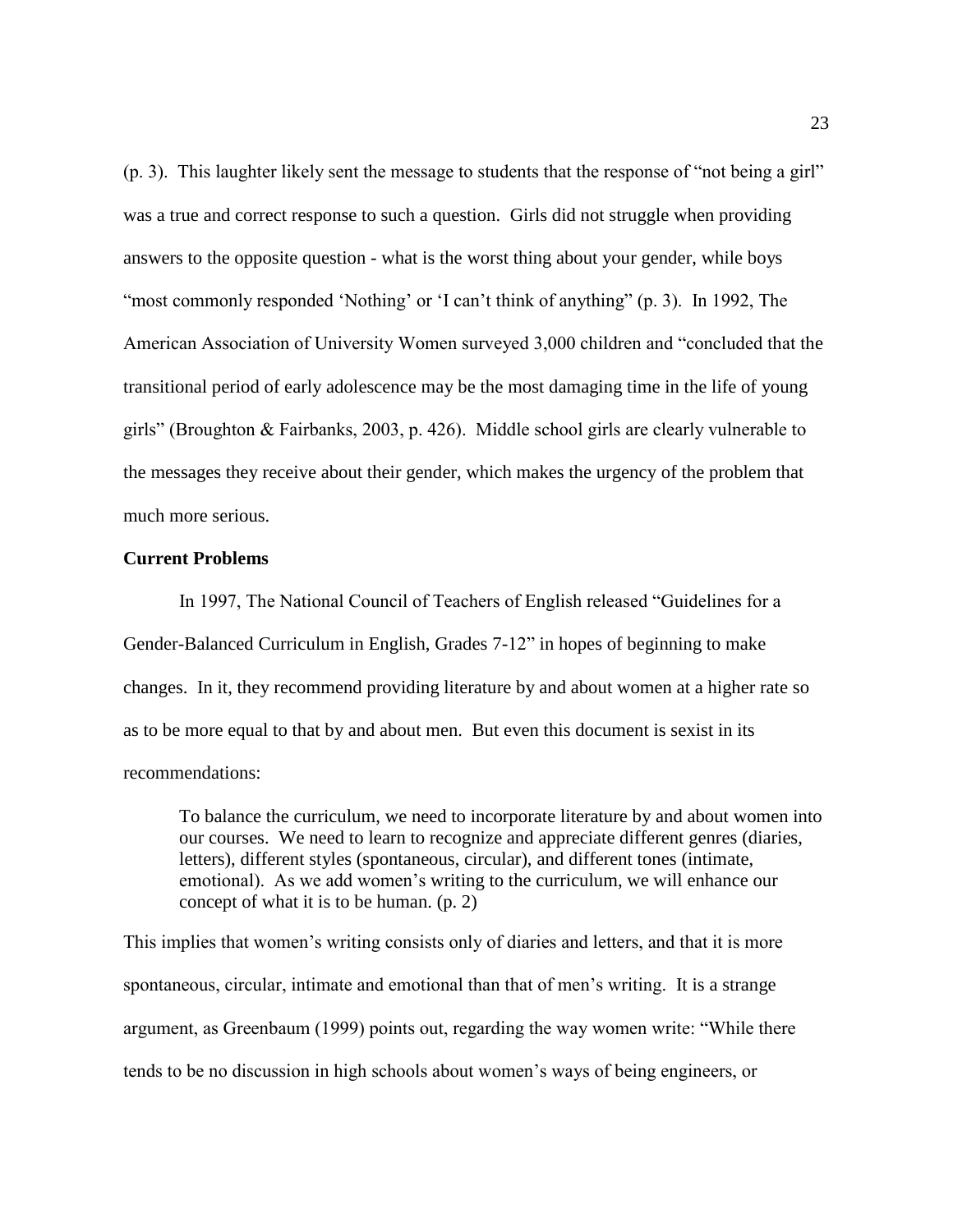astrophysicists, or brain surgeons, the world of literature, with its inescapable issues of voice and viewpoint, remains divisible between the poles of gender" (p. 55). These claims, that women have a certain way of doing things, fit well with a traditional gender role attitude.

Another popular belief is that "by providing proper role models, girls can be shaped as strong, assertive, courageous, independent individuals, and in this way, they will be able to achieve equality. But this implies that sexism persists because women individually have not been strong enough in the past" (Hubler, 2000, p. 89) and neglects to blame society for women's place in it. This clearly is not the message we hope to convey to youth. While providing strong role models is important, it is not enough because students must recognize that it is a societal issue, and they need to be supported throughout this process. It is critical that educators work to create a message of belonging and community because

when students don't feel connected to their school, they're more likely to miss classes and even full days of school. Not only does this affect their learning, but it also denies them the identity development benefits that result from the activities and in-person interactions that occur in schools. (McGarry, 2013, p. 27)

Students need to be in school, and school needs to be a safe place, conducive to learning.

Even the language used by educators, or that which occurs within text, can be damaging to adolescent girls. Doing things "like a girl" has a negative connotation, and even girls don't want to do things "like a girl." Applebaum (2003) reminds us that when "such speech acts are ritual or ceremonial [...] they 'work' only because they have been and continue to be repeated over time" (p. 156). The old saying, "Sticks and stones may break my bones, but words can never hurt me," is perhaps not as true as we would like to think. Lawrence (1990), as quoted in Applebaum (2003), described how words really can hurt: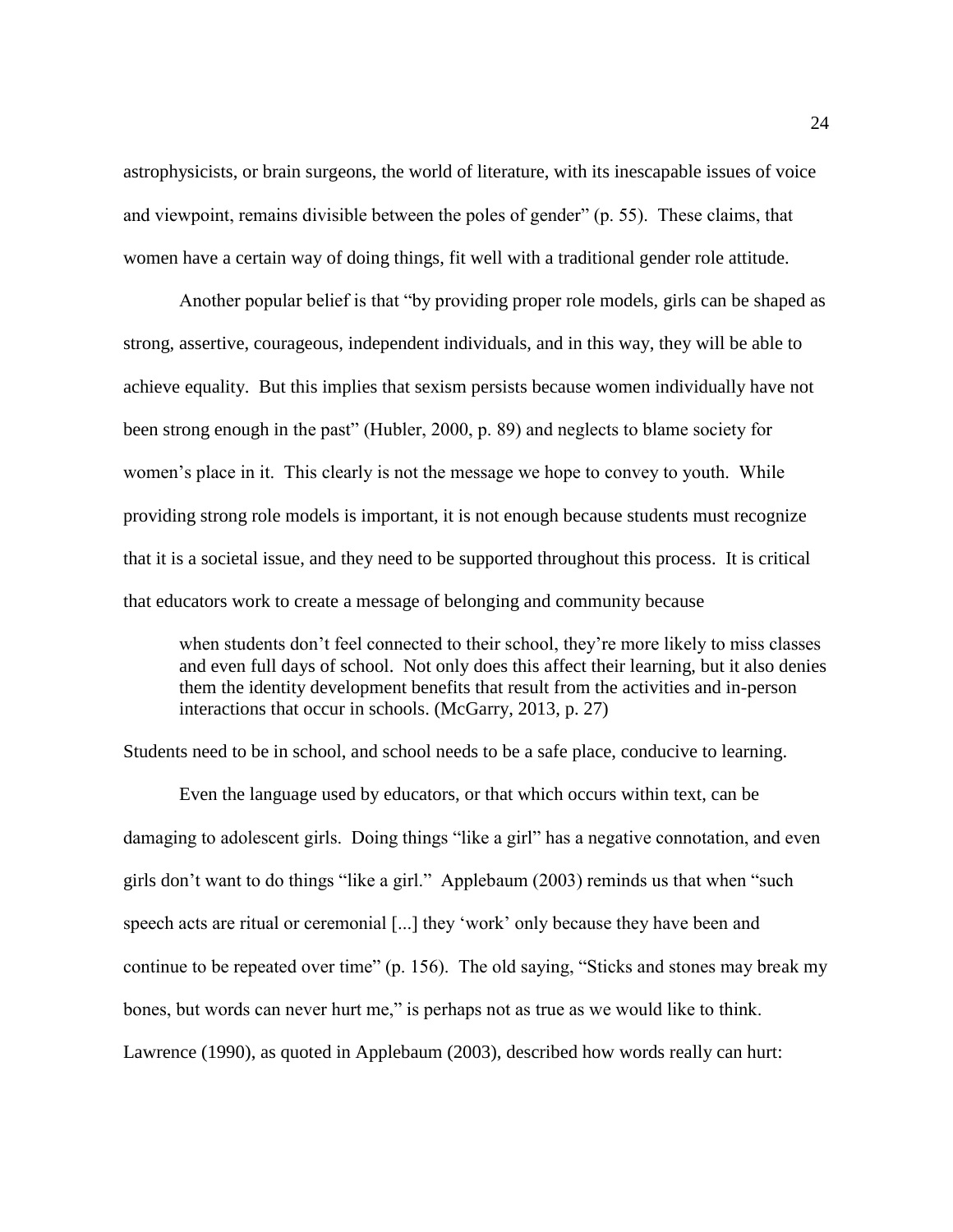There is a great difference between the offensiveness of words that you would rather not hear because they are labeled dirty, impolite, or personally demeaning and the *injury* inflicted by words that remind the world that you are fair game for physical attack, that evoke in you all of the millions of cultural lessons regarding your inferiority that you have so painstakingly repressed, and that imprint upon you a badge of servitude and subservience for all the world to see. (p. 155; italics in original)

Words contain power. When that power moves through all things, like "people, places, histories and even language, then speech can be an important mode of address in which power can be reproduced through restaging and resignification" (Applebaum, 2003, p. 157). Because of this, "such forms of address as 'girl', 'delinquent', 'sinner', cause grave harm not only because they constitute people and bodies, but also because they enable or foreclose agency" (p. 157). Persistent use of words like these continues to put women underneath men in the hierarchy of power, and teach girls that not only does this hierarchy exist, it is appropriate.

Applebaum's (2003) study found that students felt comfortable to use such language because they understood that "this belief is supported by and supports the dominant ideology. [This language] is an instrument of subordination" (p. 157). When society as a whole excuses such language, or even supports it, oppression is the effect. Lewis (1993) found that "women are often the butt of male joking and are expected to absorb such violation in the name of joking" (Evans, Alvermann, & Anders, 1997, p. 112). Girls are learning every day that their gender is a burden, and that they do not deserve the things boys get. They are taught this lesson, partially, by the literature to which they're exposed—including texts within the classroom. While educators are working to help female students pass exams, they are working against these very same students in regards to future performance.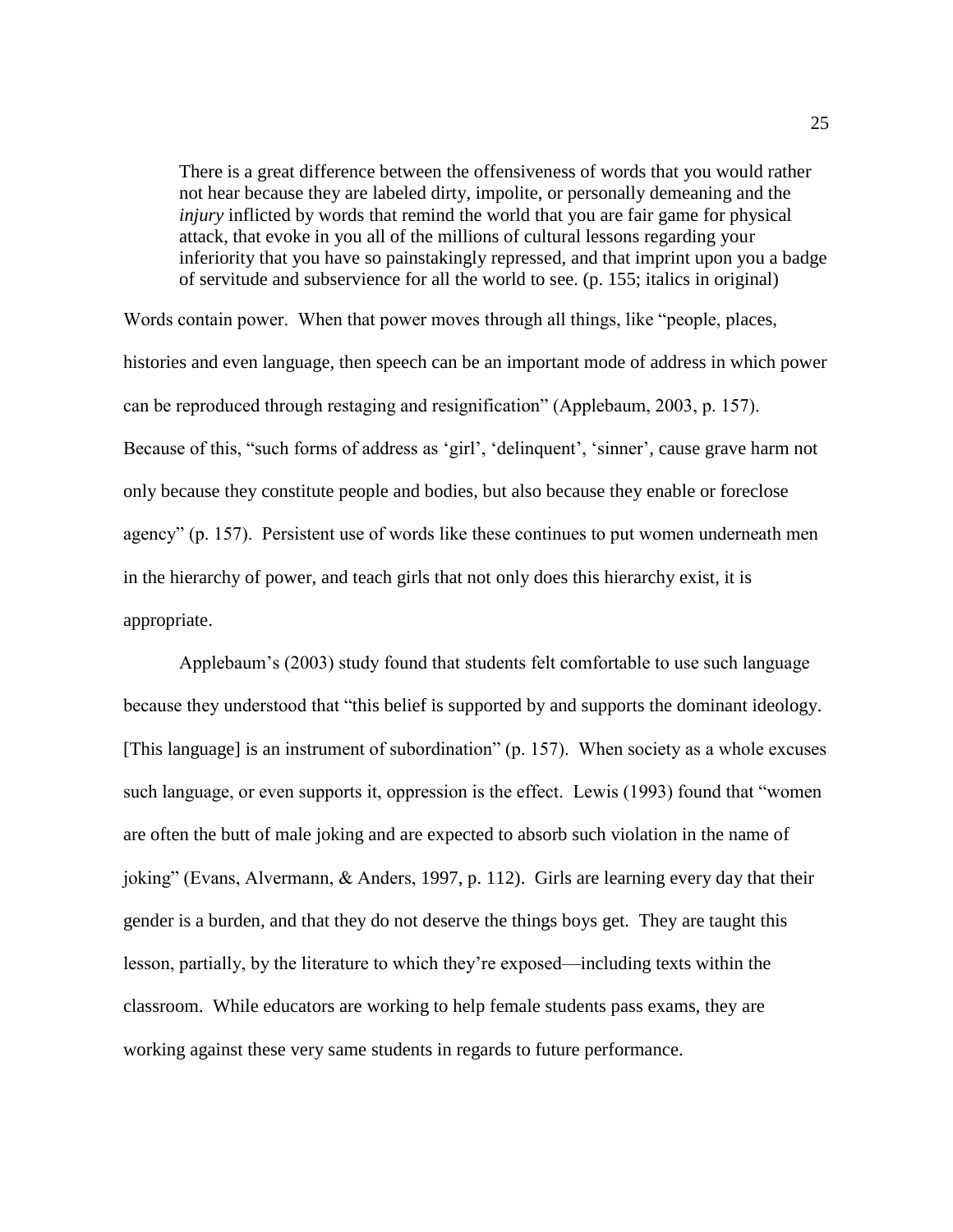## **Chapter III: An Analysis of Literature Commonly Used in the Middle School Classroom**

## **The Canon and Young Adult Literature**

One may be wondering at this point if the literature to which adolescents are exposed is truly as terrible as this research has made it out to be. For a more mainstreamed analysis, the literature for discussion will be categorized into two sections: Young Adult Literature (often referred to as YA literature, or YAL, which will serve as the primary category of text for analysis) and that of a more canonical nature. It is likely not surprising that literature which is often included as part of the literary canon contains significantly stereotypical gender roles given the historical context in which these stories are told. Coats and Trites (2012), in their interview of four language arts teachers, found a general consensus that it is important to study "historical context as a function of gender roles" (p. 148). Traditional gender roles were commonplace less than 50 years ago, so if the historical time period is considered, these texts may be less damaging. It should also be noted that most of the "classics" are written by, and about, men.

Young adult literature, on the other hand, has quite a tremendous following by many educators and experts alike. Jacobs (2004) found that young adult literature has "a readability and high interest level that appeals to every adolescent" (p. 19) while Coats and Trites (2012) found that using YAL:

Serves multiple purposes, including demonstrating how empowering girls involves deconstructing language, emphasizing community, and exploring identity. Because of the affective range of most YAL, the genre also lends itself to complicating what it means to be empowered, what it means to have an identity, and what it means to experience social justice—or injustice. (p. 154)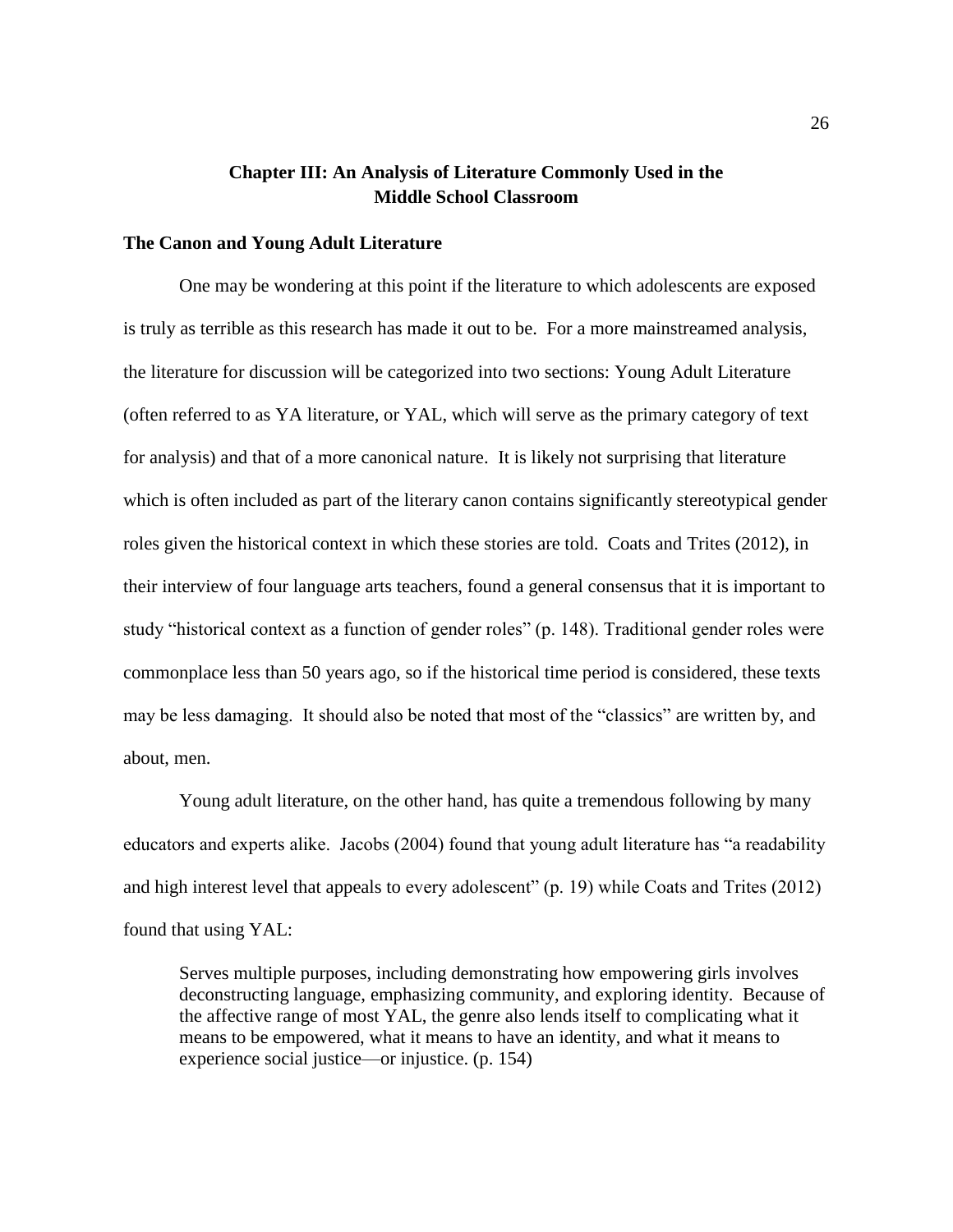Ruggieri (2001) found that by assisting students in thinking about society's roles based on gender and by providing them with young adult literature, "we just might be able to stop some of the suffering and help reshape the destinies of one of this country's most valuable resources-its girls" (p. 52).

Young adult literature, especially when compared with older material, can help students relate to what they're reading. Taber, Woloshyn, and Lane (2013) have found that young adult literature can be "used to help youth critique the ways in which society is classed, gendered, and raced" (p. 1023) because students have such a high interest in these books and they tend to read them over and over again. Coats and Trites (2012) advocate using YA texts in the classroom because "Hemingway, for instance, is not known for his enlightened views on gender issues. [Young adult] texts complicate the social construction of gender in ways that raise questions rather than assume answers about identity and empowerment" (pp. 142- 143). Getting students engaged in what they are reading is a critical first step to getting them to do anything else with a text. For this reason alone, young adult literature appears to be an essential addition to any educator's middle school curriculum, and the fact that these researchers have found added benefits to the content of YAL is a bonus for teachers and students alike.

On the other hand, young adult literature may not be the end-all solution educators have been seeking. One "criticism of young adult literature for girls is that it is often dominated with the notion that attaining a boyfriend is the ultimate success in a female's life" (Jacobs, 2004, p. 21). In fact, according to Moffatt and Norton (2005), "many feminist educators have seen popular texts as implicated in the reproduction of patriarchy through its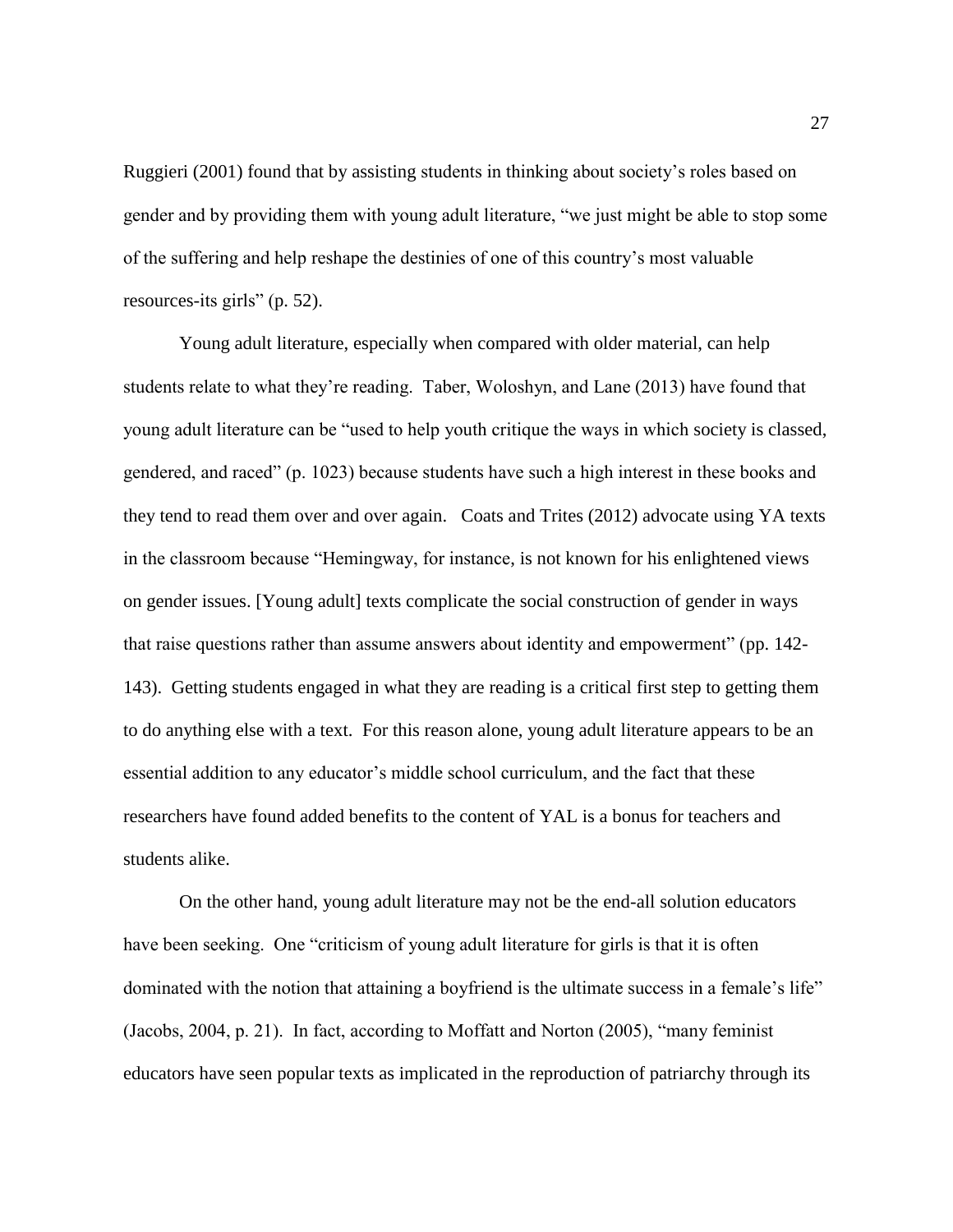extended use of ideologies such as the 'ideology of romance' or the idea that heterosexual romantic love is essential to femininity" (Moffatt & Norton, 2005, p. 1). Many of these YA novels have a conflict that involves some sort of love triangle and a happy ending where the girl finally wins her man. And Rice (2012) reminds us that young adult literature "has long introduced readers to female characters willing to give up something of themselves for the betterment of others" (p. 30) which reinforces the caregiver gender role for females. Rubinstein-Avila (2007) echoes this idea, finding that even though many of the female main characters in young adult literature are "no longer [...] depicted as 'damsels in distress' or witless doormats, as was more common in the past, a great many are still portrayed as selfless beings who conform to expected gender-appropriate roles, even at the expense of their own desires" (p. 370).

Even the literature hailed as nonsexist, such as some young adult titles, often contains content which, upon further analysis, conforms to traditional gender roles. According to Diekman and Murnen (2004), these texts "portrayed at best a narrow vision of gender equality, in which women adopt male-stereotypic attributes and roles. Most striking was the equivalence of portrayals of female-stereotypic personality, domestic roles, and leisure roles" (p. 381). It seems that while many texts have been successful in portraying female characters in more masculine ways, like being active and heroic, they have failed to either assign more feminine roles to males or to remove those feminine roles from females, or both (Tsao, 2008). It is okay for girls to play sports, but it is not okay for boys to cry. So rather than the literature portraying women as taking on different roles, they simply take on additional roles, while men are left the way they have always been.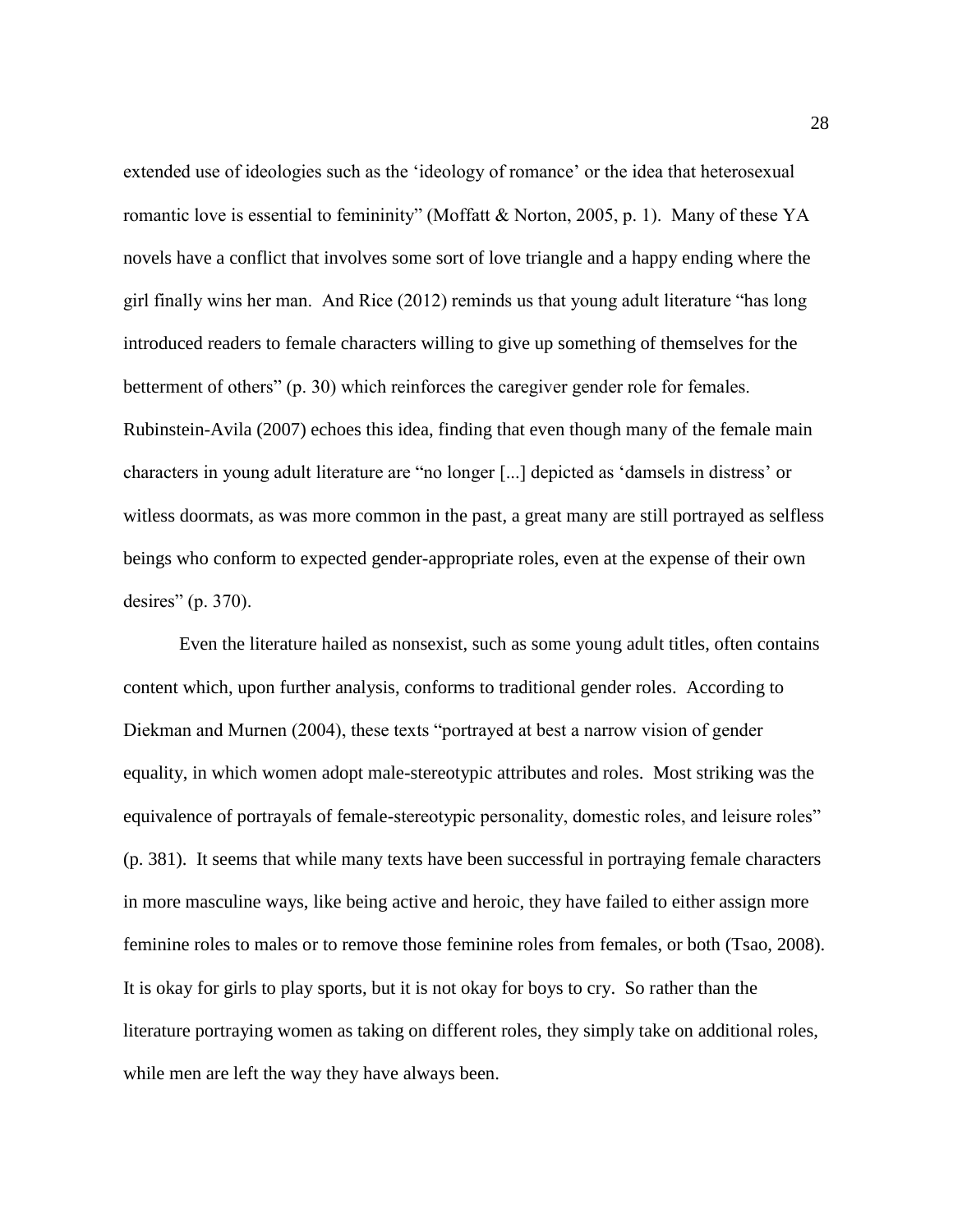There is even something missing in the list "Six Characteristics to Consider when Examining Children's Books for Positive Gender Role Models" by Heine et al. (1999). They suggest examining "personal traits of the character, issues important to the character, how the character solves problems, the characters relationships with others, how the character departs from traditional stereotypes, [and] whether the character provides a voice for those who are often unheard in children's literature" (p. 429). However, they have neglected to include how other characters react to these items. For example, are characters punished for performing actions outside typical gender role norms? And are they rewarded for conforming? It seems that whether or not a character is depicted in a gender role is not as important as society's reaction within the text. For example, if a father character goes home and does the dishes, but then his buddies proceed to make fun of him, this is certainly a different message than if he goes home to do the dishes and no one acts like there is something unusual about this activity. Diekman and Murnen (2004) found that "sexist as well as nonsexist stories may thus perpetuate gender inequity through the reinforcement of the traditional feminine ideal" (p. 375). The acceptability of gender roles within literature then becomes as important as the gender roles themselves.

Many researchers (Diekman & Murnen, 2004; Marshall, 2004; Rubinstein-Avila, 2007; Woloshyn, Taber, & Lane, 2013; Taso, 2008) agree that the gender roles played by many modern female characters simply are not much different from those of the past. Female characters are still "too often represented in traditional ways that focus on their domestic roles, appearance, and subservience while male characters are presented as masculine active heroes" (Woloshyn et al., 2013, p. 150). This strategy of replacing weak, feminine girl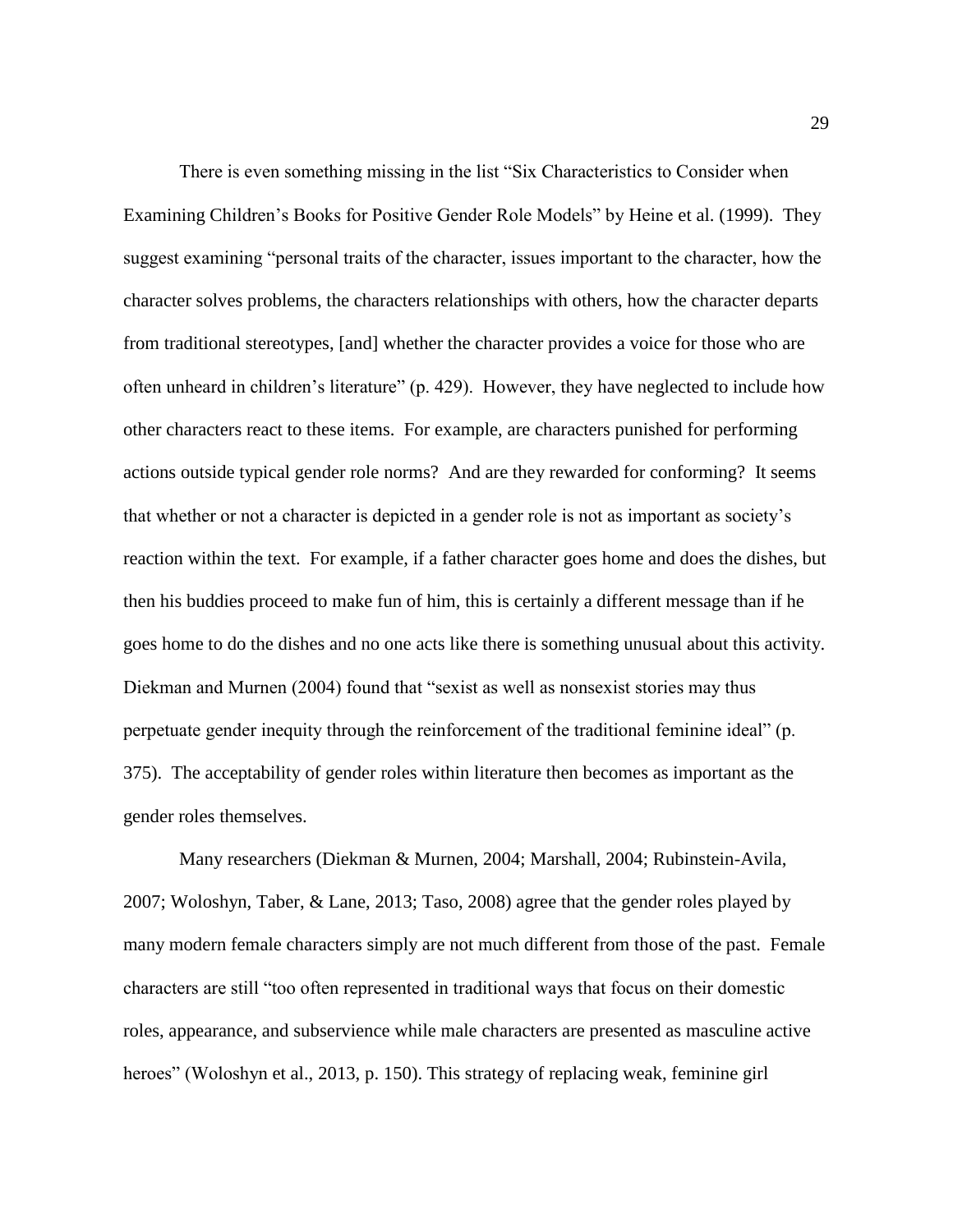characters with stronger ones seems like a sensible approach. If girls can see strong female role models, they can potentially begin to adapt that role. Marshall (2004) understands this and also recognizes a potential problem:

It is not surprising that liberal feminist interventions often take the form of replacing or supplementing representations of weak girls with assertive ones. Paradoxically, this strategy exposes *and* reifies the stereotypes educators seek to overcome. The paradigm of gender-role socialization privileges certain traits, such as active or strong, and the girl must lack these characteristics in order to acquire them. (p. 260, italics in original)

Female characters become strong in the face of adversity rather than naturally behaving that way like their male counterparts. This strength is something girls strive for rather than something that comes naturally to them. Also, as Marshall (2004) points out, "[...] the strong girl [...] relies primarily on white, Western, middle class, heterosexual notions of femininity" (p. 260), so it may lead to students of other cultures and backgrounds feeling alienated and confused.

In addition, readers are often led to believe that the sexist issues faced by female characters within novels are individual problems and can be overcome by the characters in the story, as long as they are strong enough to do so. These girls are victims of bullies, etc., who individually oppress the females. Hubler (2000) found:

There is no suggestion that the stereotypes individual males in the books inflict upon girls are linked to the legal, religious, economic, and other institutions that surround them. The absence of such a structural explanation of discrimination and oppression denies young readers information crucial to their ability to understand how they might confront sexism. (p. 86)

This is a serious problem, and it becomes the teacher's or parent's responsibility to show children that the gender oppression faced by female characters in fiction is not a problem limited to said fiction. Girls need practice recognizing and combating sexism in safe places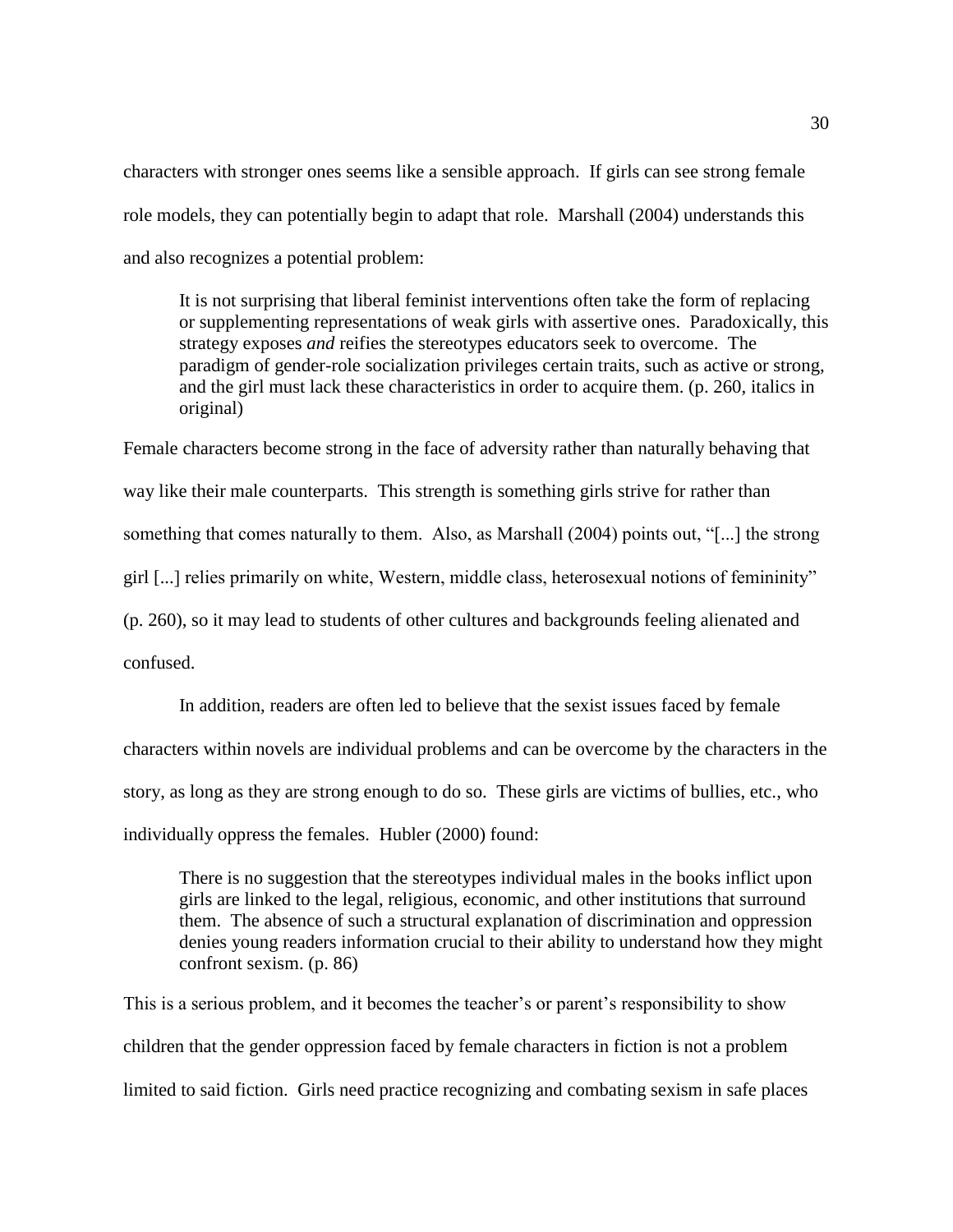(like the classroom and at home) if they are to be able to draw on that knowledge when they face it in the real world.

In Blumberg's (2008) analysis of middle school curriculum, the discoveries were disappointing, but they echo the findings of other researchers:

Females and males were shown in highly gender-stereotyped ways in the household as well as in the occupational division of labour, and in the actions, attitudes and traits portrayed. To wit: women were accommodating, nurturing drudges at home and in the few instances they were depicted at work it was in traditional activities; girls were passive conformists, while boys and men did almost all the impressive, noble, exciting and fun things and almost none of the caring, or 'feminine' acts or jobs. (p. 347)

These findings mimic what we find in society. One teacher in the Coats and Trites (2012) study said that she refuses to use young adult literature because she believes that "'many young adult novels have a female protagonist who is a victim of abuse.' Although [some novels] openly address victimization and its attendant emotions, [this teacher] is still concerned that many YA novels are predicated on gender imbalance: 'These protagonists overcome, but I worry that my students will see this victimization as a norm" (p. 148). So perhaps young adult literature isn't everything it's cracked up to be.

## *The Hunger Games*

One young adult novel that's gained a strong following by both students and teachers is *The Hunger Games* by Suzanne Collins (2008). Entire school districts have adopted the text due to its "lessons of 'respect, compromise, cooperation, teamwork, and making ethical choices'" (Taber et al., 2013, p. 1022). The story takes place in a dystopian society in the future in which two "tributes" from each of twelve "districts" are forced to compete to the death in a competition known as The Hunger Games. The competition is then nationally televised for entertainment and as a reminder to the outlying districts not to rebel against the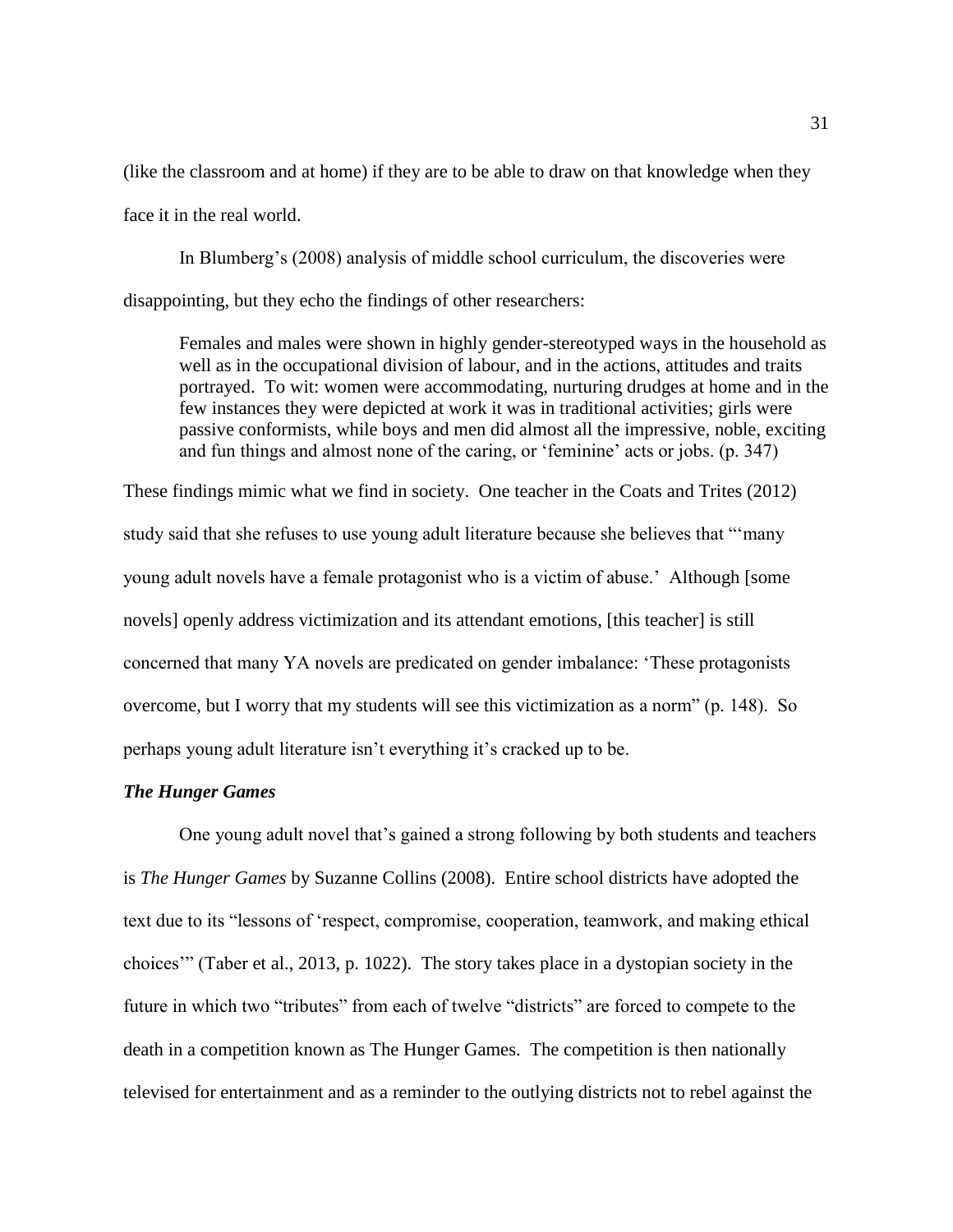Capitol. After her little sister is drawn from a lottery to compete, Katniss (the protagonist) volunteers to take her place in order to save her from certain death. The tributes are whisked away to the Capitol to be prepared—mentally, physically, and aesthetically. After many tributes have lost their lives, the rules are changed to allow two people to win as long as they are from the same district, likely in order to bring back audience intrigue. Katniss joins with the male tribute from her district, Peeta Mellark, and together, they make it to the end. When the rules are changed again to only allow one winner, Katniss and Peeta decide to ingest poison berries simultaneously in order to "win" the games according to their own rules. Ultimately, the "Gamemakers" allow them both to win.

*The Hunger Games* is "marketed to girls" (Coats & Trites, 2012, p. 141), and throughout the book, Katniss demonstrates skills and possesses traits that are more masculine than feminine. In fact, one female participant in a study "visualized Katniss as a boy when reading independently as a result of her participation in hegemonic masculine behaviors, including the suppression of fear and the harming of others" (Taber et al., 2013, p. 1032). Her father is dead, and Katniss takes on the traditionally masculine role within her family, which consists of her mother, younger sister, and her. Katniss is skilled with a bow and arrow, and remains strong is the face of adversity. When her sister, Prim, is chosen as the tribute to fight in the games, Katniss volunteers to go in order to protect her. Katniss is "her family's hunter and gatherer" and is "highly analytical" (Coats & Trites, 2012, p. 152).

*The Hunger Games* (Collins, 2008) has a lot of potential in regard to what it can offer to students and educators alike. Coats and Trites (2012) stated that in the novel, "males and females display a broad range of traditional gender roles" and that "neither gender is the sole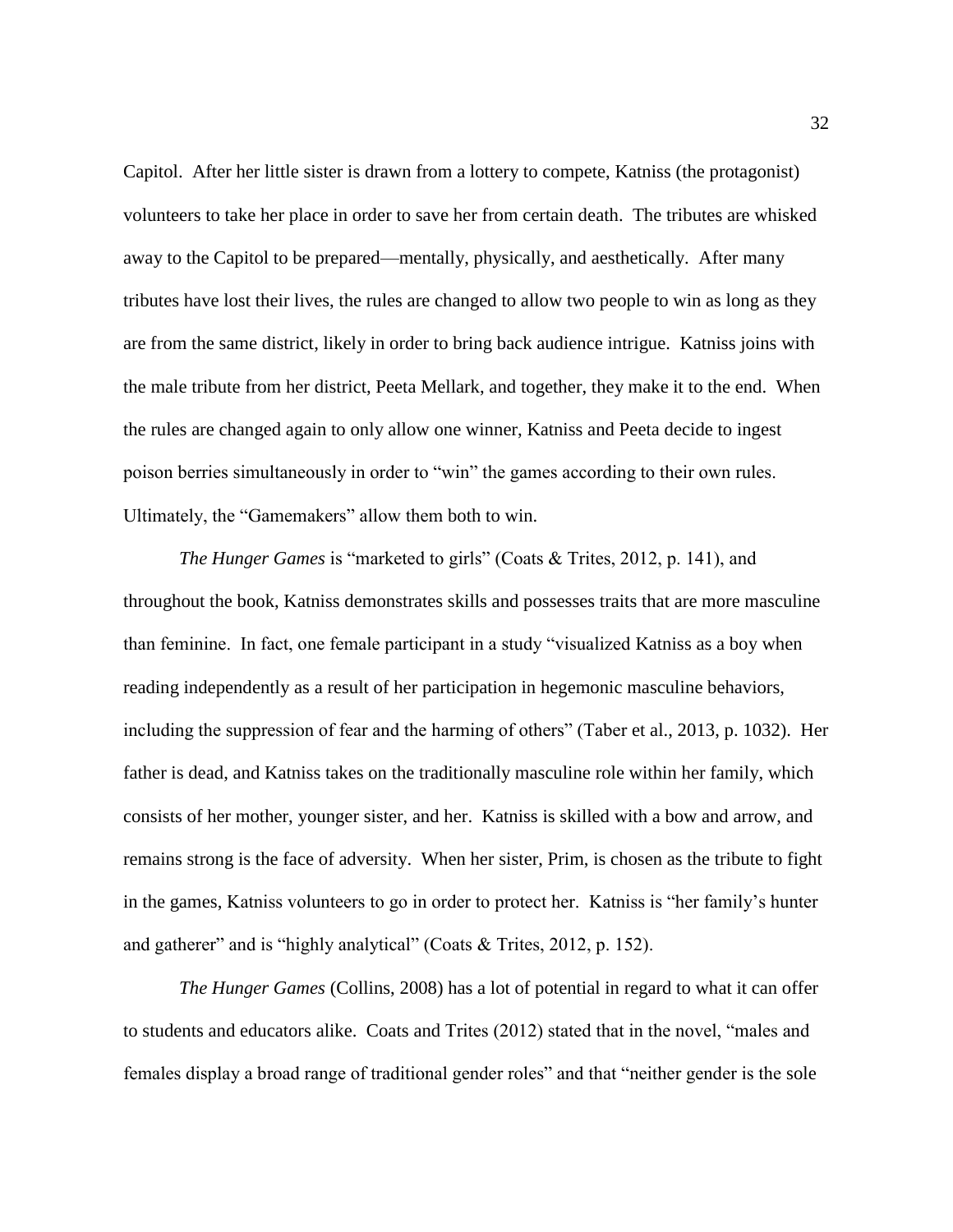proprietor of any particular trait" (p. 152). This allows for students to see different characters participating in activities that may be normally reserved for particular genders under the guidelines of traditional gender roles. For example, Peeta (a male) is "far more nurturing and emotionally perceptive than Katniss" although he is "physically stronger" (p. 152). Additionally, the novel contains an "emphasis on empathy, which is presented in nongendered ways" (p. 153).

Even though *The Hunger Games* is hailed for its strong female role model, there is sexism within the text that continues to reinforce traditional gender roles for girls. First of all, "Katniss is an example that [...] while female characters may take on masculine tasks and roles, they often only do so in exceptional circumstances usually involving the absence of a father figure, reinforcing the idea that this behaviour is not normative" (Woloshyn et al., 2013, p. 154). This is true in the story, as readers can assume that the only reason Katniss has stepped into this role is because someone needed to assume the responsibilities previously held by her father as there was no one else to fill this void. In other words, she would not have exhibited these characteristics if the circumstances of her father's death had not warranted such a shift in her gender role. So even though we see that girls *can* behave this way, we still are led to understand that this is atypical. In addition, when she needs to go away to the games, she "garners promises from Gale [her male hunting partner] as well as Peeta's father to care for them, selecting two male characters to replace her role as family provider, further propping up familial 'patriarchal power'" (Woloshyn et al., 2013, p. 154). There was not a female with the qualities desired by Katniss to fill her role, further reinforcing that her qualities are unusual.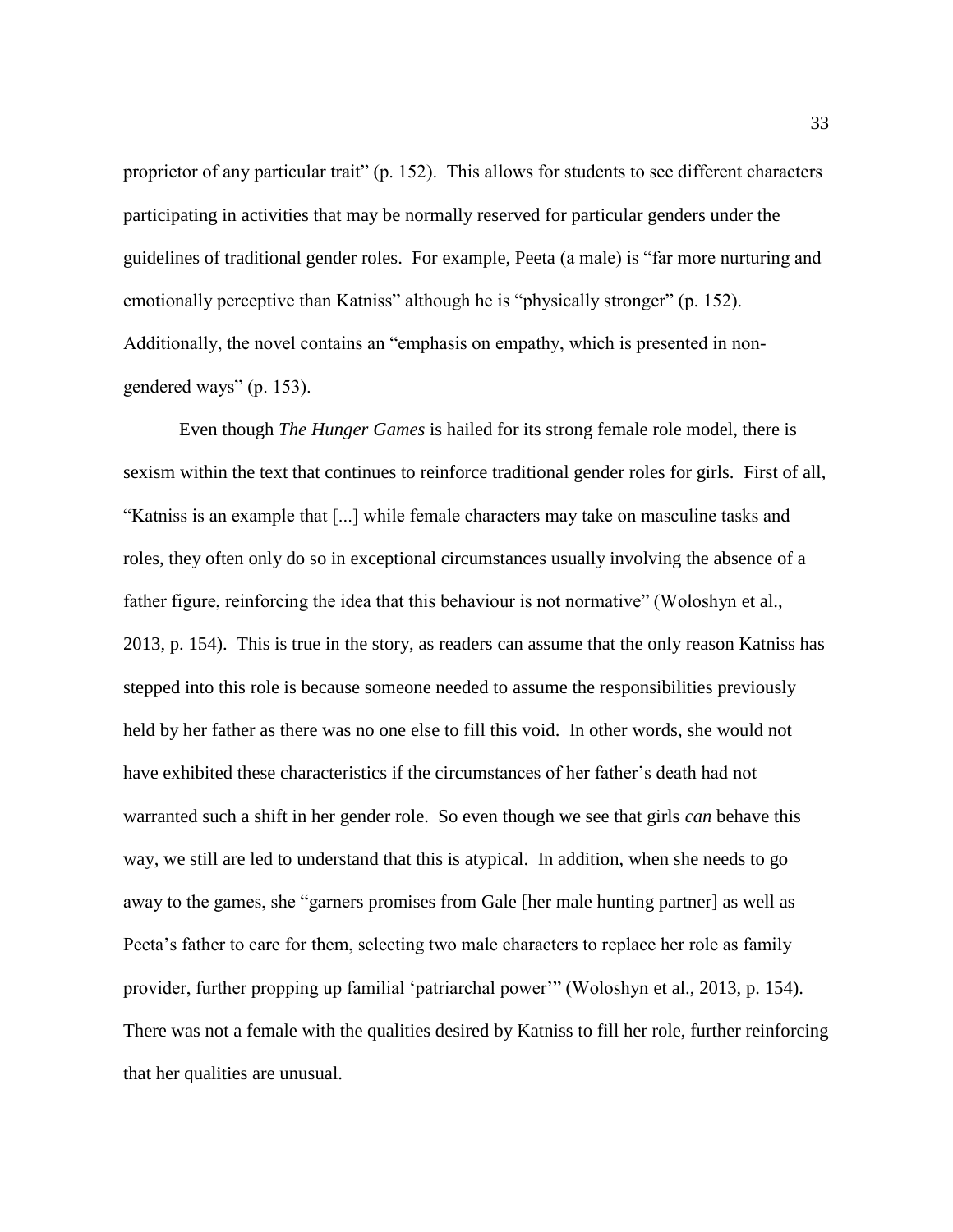In the story, tributes can gain the attention and support of "sponsors" who then purchase "gifts" for the tributes to use during the games. These can include food, medicine, weapons, etc. But in order to appeal to the masses and gain sponsors, Katniss must become something she is not. In one such instance, Katniss is forced to participate in a makeover:

I've been in the Remake Center for more than three hours and I still haven't met my stylist. Apparently he has no interest in seeing me until Venia and the other members of my prep team have addressed some obvious problems. This has included scrubbing down my body with a gritty foam that has removed not only dirt but at least three layers of skin, turning my nails into uniform shapes, and primarily, ridding my body of hair. My legs, arms, torso, underarms, and parts of my eyebrows have been stripped of the stuff, leaving me like a plucked bird, ready for roasting. (p. 61)

And after all this, one of the members of the prep team tells Katniss: "'You almost look like a human now!"" (Collins, 2008, p. 62). In order to get what she wants and needs to survive, "Katniss has to look beautiful and feminine" (Woloshyn et al., 2013, p. 155). Her worth is measured by her appearance. Of course, the male tributes must also be prepped for their appearance on national television and these quotations represent Capitol values, but regardless, the message is sent that Katniss's appearance is of great importance. Before she had her body hair removed, she appeared animalistic to her prep team, as evidenced by them referring to her as "almost human." Woloshyn et al. (2013) found that "Katniss's appearance as a heteronormative object of desire is very important in the trilogy, with *how* she *looks* and is *desired* often viewed as more important than *who* she *is*" (p. 155; italics in original).

Later, during the Games, while Katniss is busy fighting for her life, she learns that if she pretends to love Peeta, the sponsors will provide more necessary supplies. So the lesson here is that by behaving in traditionally feminine ways, such as displaying affection to a boy—even in the face of death—one will be rewarded. These excerpts from *The Hunger*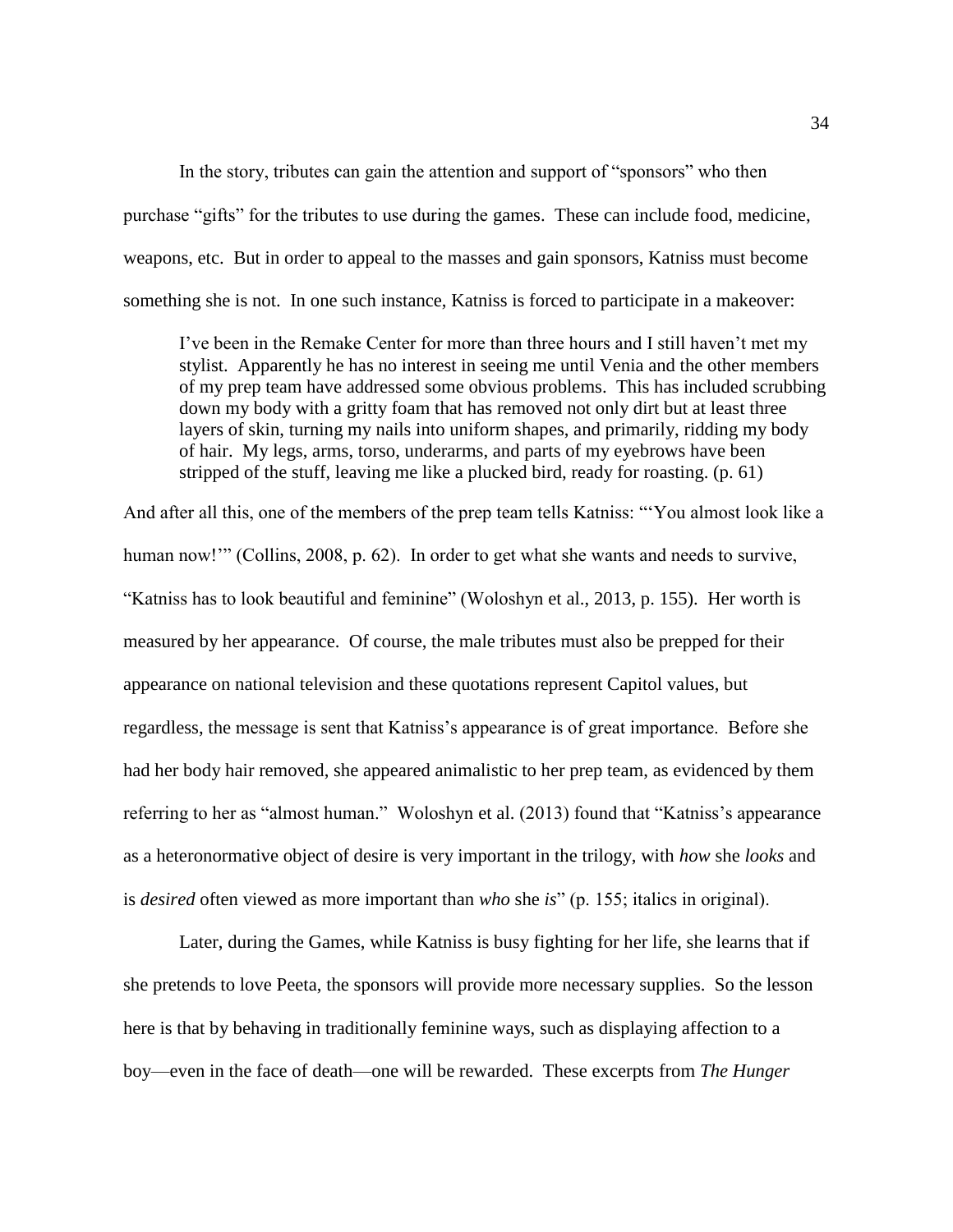*Games* exhibit this behavior and corresponding rewards: "Besides, it just makes sense to protect each other. And in my case—being one of the star-crossed lovers from District 12 it's an absolute requirement if I want any more help from sympathetic sponsors" (p. 247). And another:

Haymitch couldn't be sending a clearer message. One kiss equals one pot of broth. [...] If I want to keep Peeta alive, I've got to give the audience something more to care about. Star-crossed lovers desperate to get home together. Two hearts beating as one. Romance. (p. 261)

Katniss is forced to pretend to be in love with Peeta in order to gain approval from the audience. She must behave in a way she doesn't want to so that she can fulfill the expectations of her role as a female. Katniss even has to be physically affectionate with him, which could be viewed as a sort of assault.

Eventually, Katniss begins to have feelings for Peeta while they are in the arena. When this happens, she begins to exhibit sexual feelings for Peeta. Katniss relays these feelings: "This is the first kiss where I actually feel stirring inside my chest. Warm and curious. This is the first kiss that makes me want another" (p. 298). This is worth noting because we first see Katniss as not attracted to Peeta, and then we see that because of the interventions of the audience (providing gifts when she is romantic), she has changed her mind. This may send the message that Katniss does not know what is best for her and her own body. The audience's judgements have changed her. Later, Peeta becomes protector and Katniss becomes vulnerable, coinciding with traditional gender roles: "No one has held me like this in such a long time. Since my father died and I stopped trusting my mother, no one else's arms have made me feel this safe" (p. 299). By the time they win the games, Katniss hardly seems like herself: "I just smile a lot and try to speak as little as possible" (p.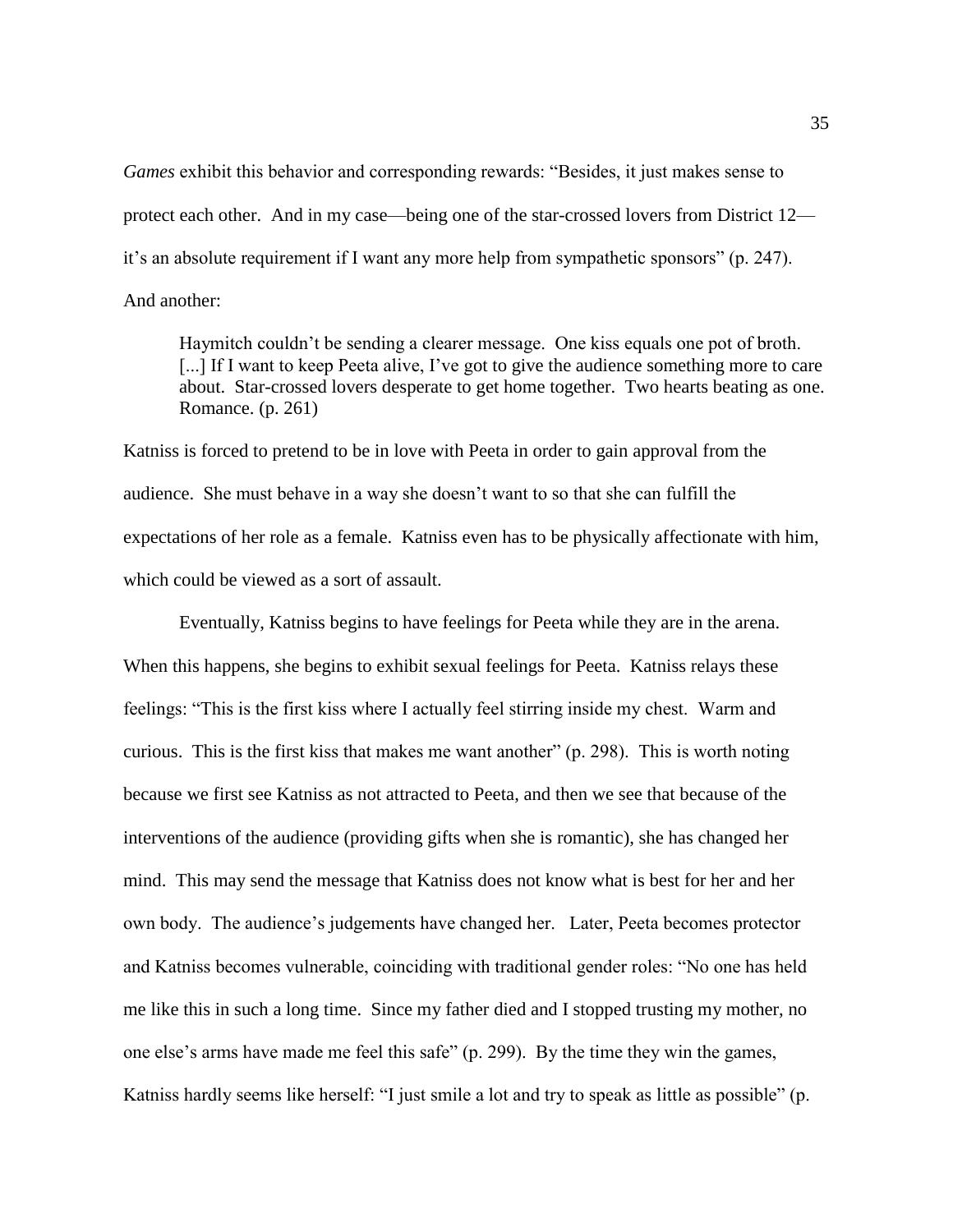367). She is performing for the audience here, exhibiting a feminine stereotype for the world to see. The way she changes for a man may suggest to readers that when heterosexual love is the goal, femininity is the road to get there. This reinforces the claim of Woloshyn et al. (2013) that "many female characters, who initially may appear to be strong role models, often remain constrained by patriarchal norms of emphasized femininity in that they eventually are returned to traditional roles" (p. 151). Particularly alarming, however, is the fact that after feeling forced to be physically affectionate with Peeta, Katniss begins to fall in love with him. So the message here could be interpreted as "forced love may become real love, with time," and obviously, this is not a healthy message to send to adolescent girls.

After the Games, Katniss has lost a considerable amount of weight, thereby shrinking her breasts. When she's being primped by her stylist for her next television appearance in front of the nation, he hands her the dress she will wear:

I immediately notice the padding over my breasts, adding curves that hunger has stolen from my body. My hands go to my chest and I frown. [Her stylist verbally responds to this gesture, letting her know:] 'The Gamemakers wanted to alter you surgically. [Your mentor] had a huge fight with them over it. This was the compromise'. (p. 354)

Katniss apparently feels a sense of inadequacy over her shrunken breasts, which seems a mismatched reaction when paired with her *I don't care* attitude, but it does seem to coincide with her gradual change of becoming more feminine and concerned with how others view her appearance.

However, even with these significant issues, *The Hunger Games* can be an excellent textual companion for educators in their middle school classrooms. One teacher in the Coats and Trites (2012) study uses YA novels, such as *The Hunger Games*, to provide students with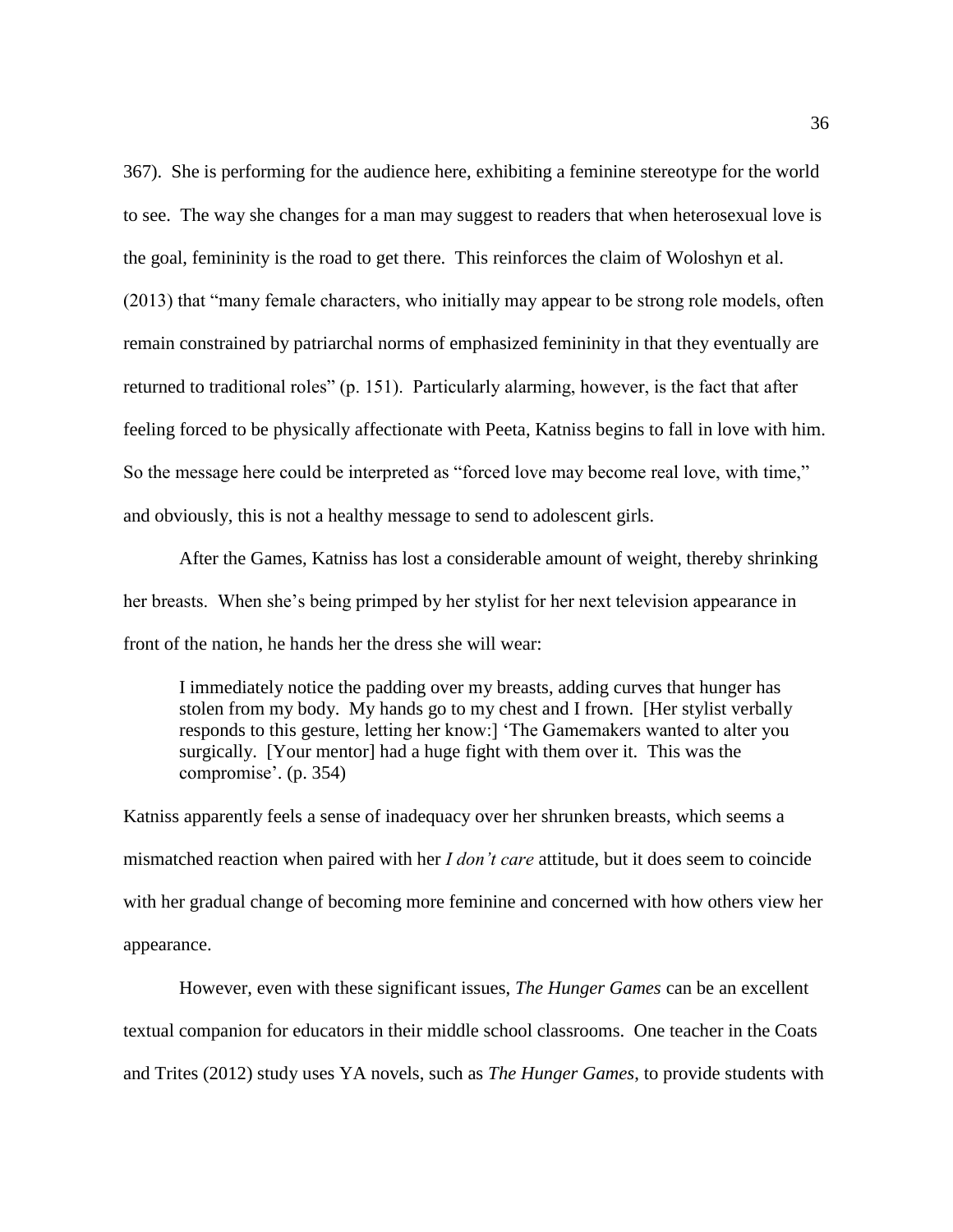examples of strong female protagonists operating under complex understandings of how gender identity can empower or disempower girls" (p. 145). And Moffatt and Norton (2005) found that exposing students to literature with "sexually aggressive masculinity and cautious femininity [...] forces the reader to consider whether girls and boys really have similar or different sexual desires and whether these desires are similar or different at all times and in all places" (p. 8). Once students are working to reach conclusions about gendered ideals, they are in a place where real shifts in learning can take place. It is important to continue to provide texts of high interest to girls even if that text "appears to be a simple mechanism for the reproduction of dominant ideas of gender relations [because texts like these] may contain radical possibilities for investigating these very same relations" (Moffatt & Norton, 2005, p. 10). This becomes almost an inoculation for students: give them a little of what they will face in the real world so they will be prepared to fight it off.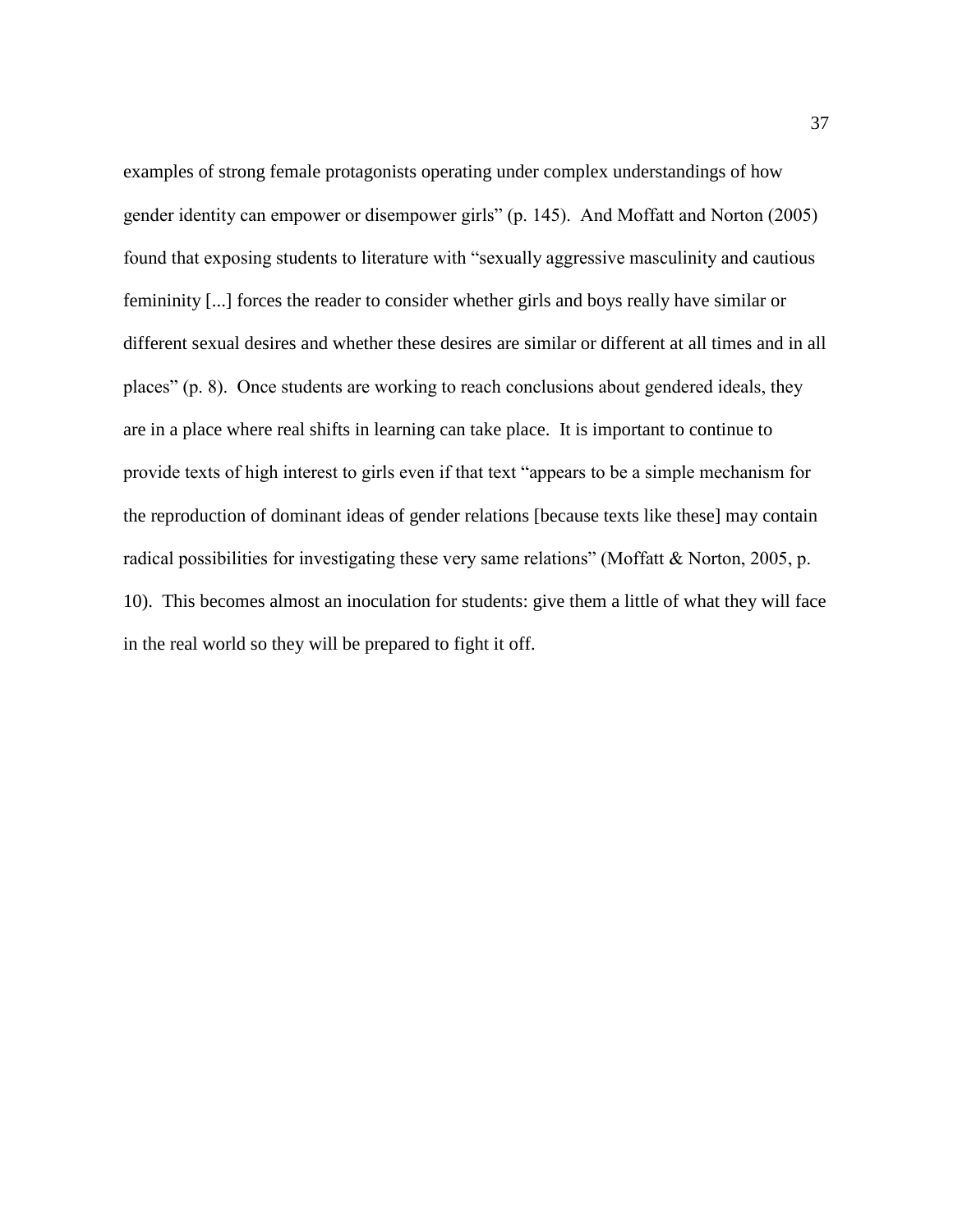### **Chapter IV: Recommended Pedagogical Practices**

## **Addressing the Issues**

So while we can see that gender stereotypes are readily available within the texts to which students are exposed in the classroom, and we can see that subscribing to these traditional gender roles can have detrimental effects on students, little has been published on exactly how educators should handle this situation. Some research (Mitchell, 1996; Pace, 2006; Rubinstein-Avila, 2007; Short, 2001) suggests, however, that possibly the best way to address it is to, quite simply, *address it*. Ignoring the issue is one way of supporting the stereotypes: "If these issues are never raised, if students are never encouraged to question the assumptions behind gender and race portrayals, the gander seems to be that students will accept the portrayal of characters as the way people really are" (Mitchell, 1996, p. 77). In addition, Pace (2006) has found that "providing opportunities for students to consider diverse ideas supports critical literary literacy" (p. 585). Educators have got to get students talking about gender issues, and not simply at a superficial level. Unfortunately, this seems to be the approach many educators take (Grant, Wieczorek, & Gillette, 2000). The texts available to most educators and the corresponding assignments included in curriculum materials "may have race, class, and gender as add-ons" (Grant et al., 2000, p. 12), but those texts do not go deep enough for students to experience critical analysis and discussion. Depth is critical because as students explore alternative viewpoints, they "learn to recognize how perspective can make or expose the social and political assumptions that influence reading and responding to texts" (Pace, 2006, p. 585). By doing so, students can begin to feel comfortable challenging gender stereotypes in the real world.

38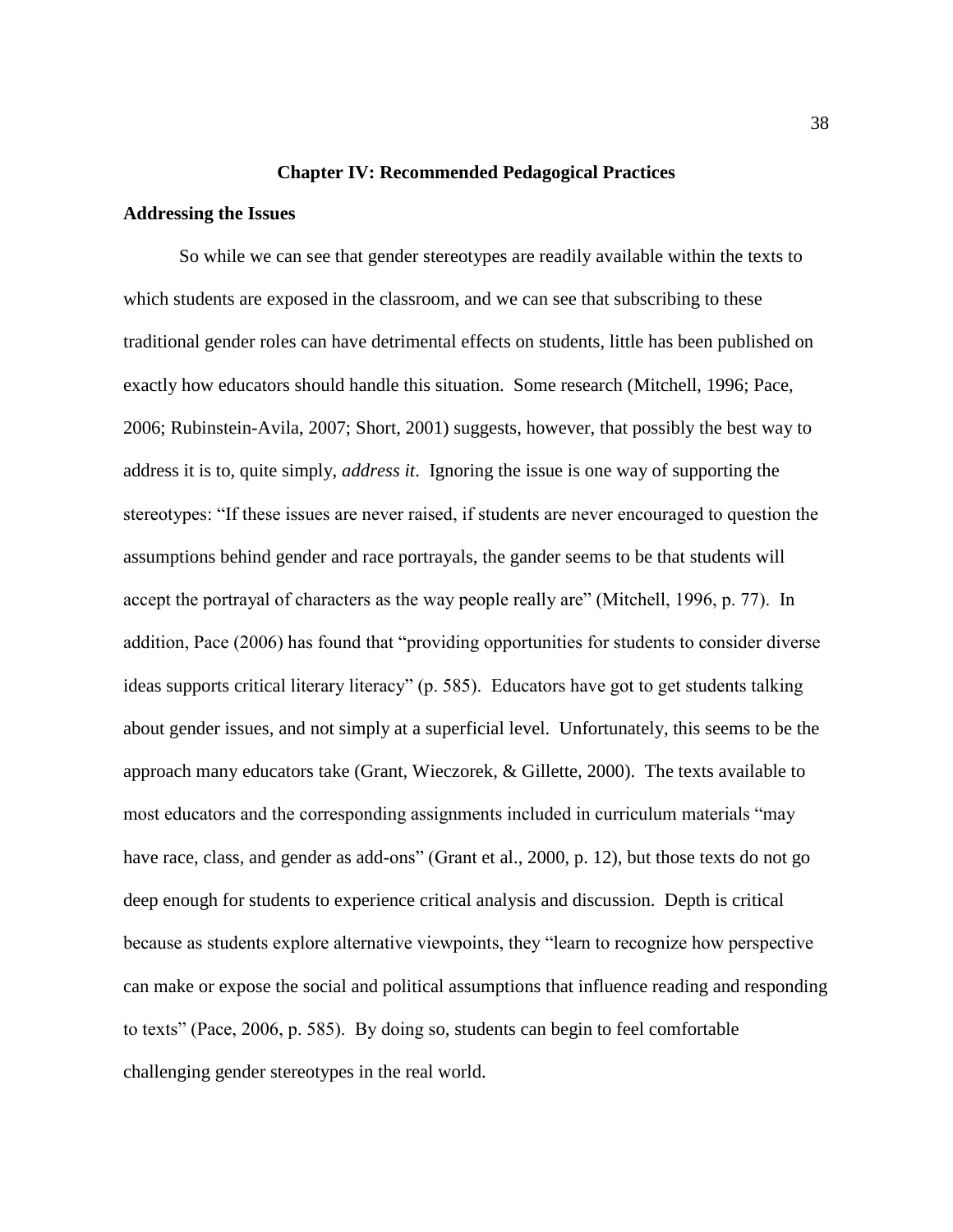Raising gender issues in the classroom, however, can pose challenges: "Even when resistance is not voiced, discussion of critical issues can be difficult to initiate or sustain because of the power structures and social histories that students negotiate in and out of language arts and literature classes" (Pace, 2006, p. 586). In addition, Taber et al. (2013) found that "youth often experience difficulties abandoning stereotypical norms related to sociocultural issues in favor of critical conceptualizations" (p. 1023), and so they recommend proceeding with caution. Because of these and other reasons, educators may be fearful of discussing gender in the classroom (Grant et al., 2000; Mitchell, 1996). This could be due to feelings that "more honest and complex discussion will be disruptive to classroom harmony because such discussions can result in conflict and disagreement" (Grant et asl., 2000, p. 12). The fact remains that doing nothing can result in detrimental effects, so educators are strongly encouraged to persist through the difficulty to do what is best for students. Taber et al., (2013) remind us that "educators and those who work with youth should not be discouraged in initiating these types of discussions but be aware of the difficulties in challenging societal norms, leading to the need for prolonged engagement with youth in critical discussions" (p. 1023). Sometimes the risks do not outweigh the potential rewards, and this seems to be the case with gender issues in the classroom.

Educators may also find difficulty with student resistance to these ideas. Showing students that the texts they're reading, both in and out of school, may be influencing them in negative ways "has often been met with resistance by pre-teen and adolescent readers. Few young readers appear to embrace this kind of critique of popular culture or of romantic love" (Moffatt & Norton, 2005, p. 2). This is because identifying for students the gender roles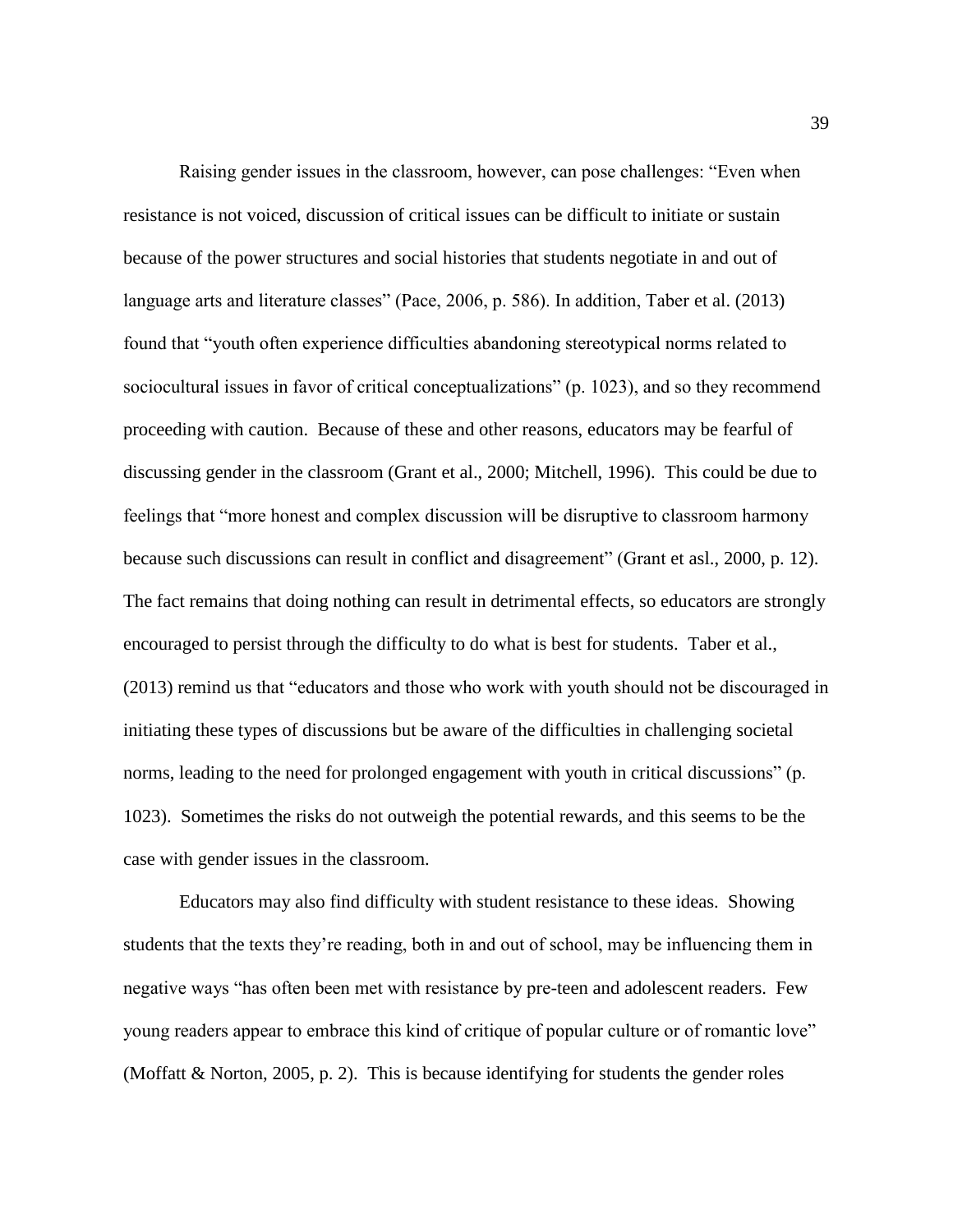within their literature forces them to choose between what they like and what is right, which leads "many students to reject critical analysis and frequently alienat [es] the very students that we most hope to engage" (Moffatt & Norton, 2005, p. 2). Evidently, then, educators need to proceed with caution as they try to identify the troubling content for their students. Yet, Taber et al. (2013) wish to "remind educators and others who work with youth that these efforts must be ongoing and that awareness is a critical first step to transforming beliefs" (Taber et al., 2013, p. 1035). Even through the difficult periods, educators must persist.

Educators need to prepare girls for the things they will encounter in the real world. According to Mee (1995), "the worst thing educators can do is to pretend there aren't problems and to continue to do things 'the way things have always been done.' Society's changing views and attitudes regarding appropriate gender behaviors send mixed messages to young adolescent students" (p. 6). During a time of soul-searching and identity development, confusion for students is the last thing educators are aiming for. Even though we know that continued exposure to "masculine sexual aggression and feminine passivity may reinforce dominant ideas of gender and sexuality, they may also serve to raise questions about whether this contrast between masculine and feminine desire is universal, natural or inevitable" (Moffatt  $\&$  Norton, 2005, p. 8). Getting students to really question what they read is an important lifelong skill. Mee (1995) found that "once teachers and students become aware of biased language, identification of bias become easier" (p. 7). In a time when people have unlimited access to a wealth of information, being able to identify bias and categorize that information is critical.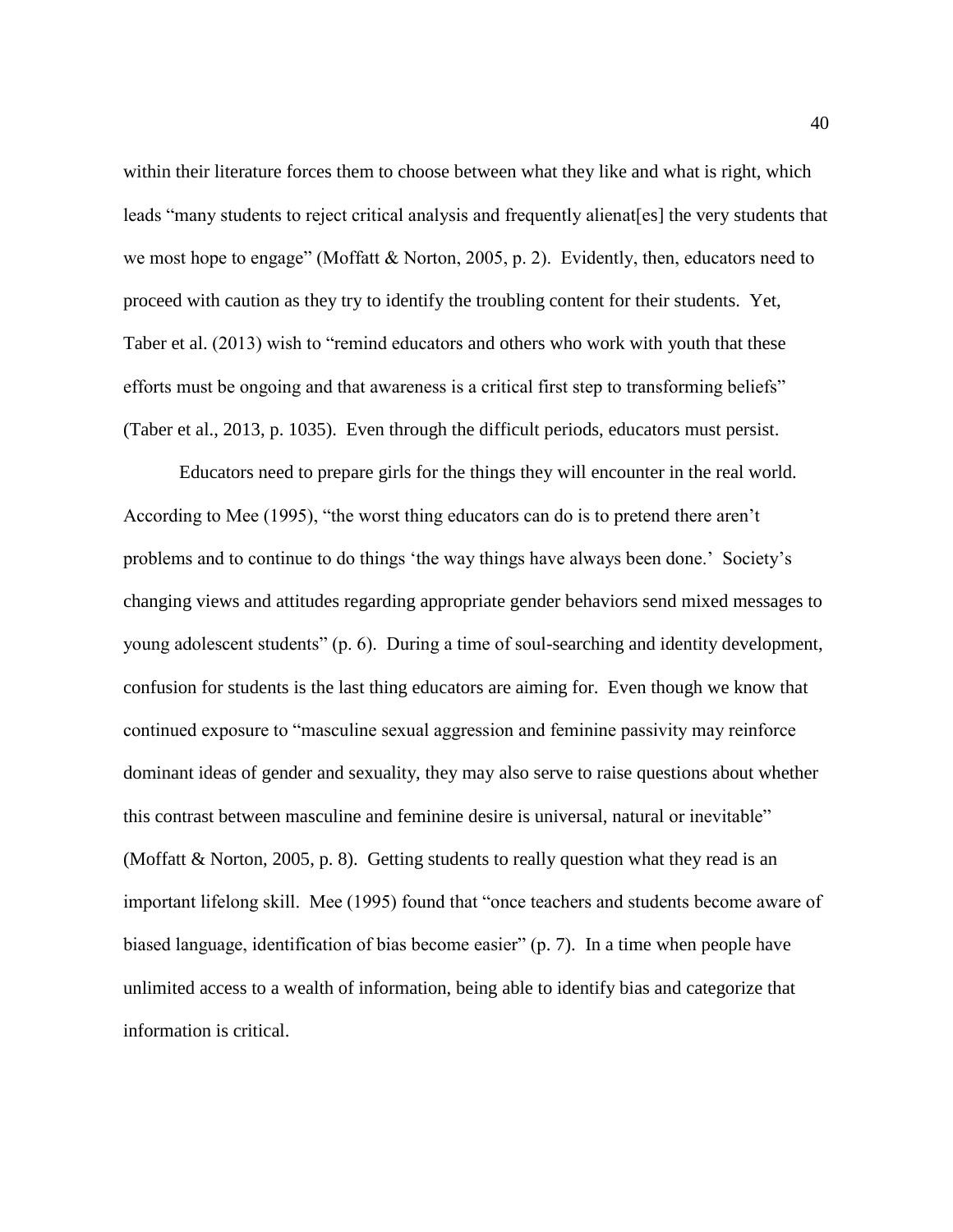It is not to say that identifying gender issues within literature for students will be enough to make a substantial difference in the gender issues within society, but as Evans et al. (1997) put it, "We are hopeful [...] that once the issue is on the table, investigators and teachers will pursue these matters of justice and equal social and learning opportunities for all students" (p. 120). Creating awareness is the first step to making change.

## **Classroom Discussion**

One strategy commonly used to analyze gender in literature is whole-class discussion (Flynn, 1991; Pace, 2002, 2006). This seems like a logical method of digging through material with teacher guidance, and ensuring all student voices and opinions can be heard. But Pace (2006) suggests that this may not be the best approach to dealing with gender issues in the classroom. In one study, Pace (2006) found that several students changed their initial reactions after participating in literature discussions:

[Her] responses suggest that Kavita thought differently about the short story and the issues it raised about gender roles and marriage after participating in postreading activities in a literature class. These subtle shifts indicate that while Kavita was initially critical of the inequity she saw in the husband-wife relationship, she ultimately defended that inequity. Her shifting perception and the abandonment of her original critique raises questions about the power of literature discussion to reinforce the status quo and to stifle the development of critical readings. (p. 584)

While educators may want to use discussion to change the minds of students who are struggling with recognizing negative effects of stereotypes, they do not want the opposite effect, as observed in Pace's research. Because society continues to endorse traditional gender roles, literature discussions tend to reflect those views.

An additional problem with utilizing discussion in the classroom to challenge gender stereotypes, particularly at the middle school level, is that "students may be reluctant to share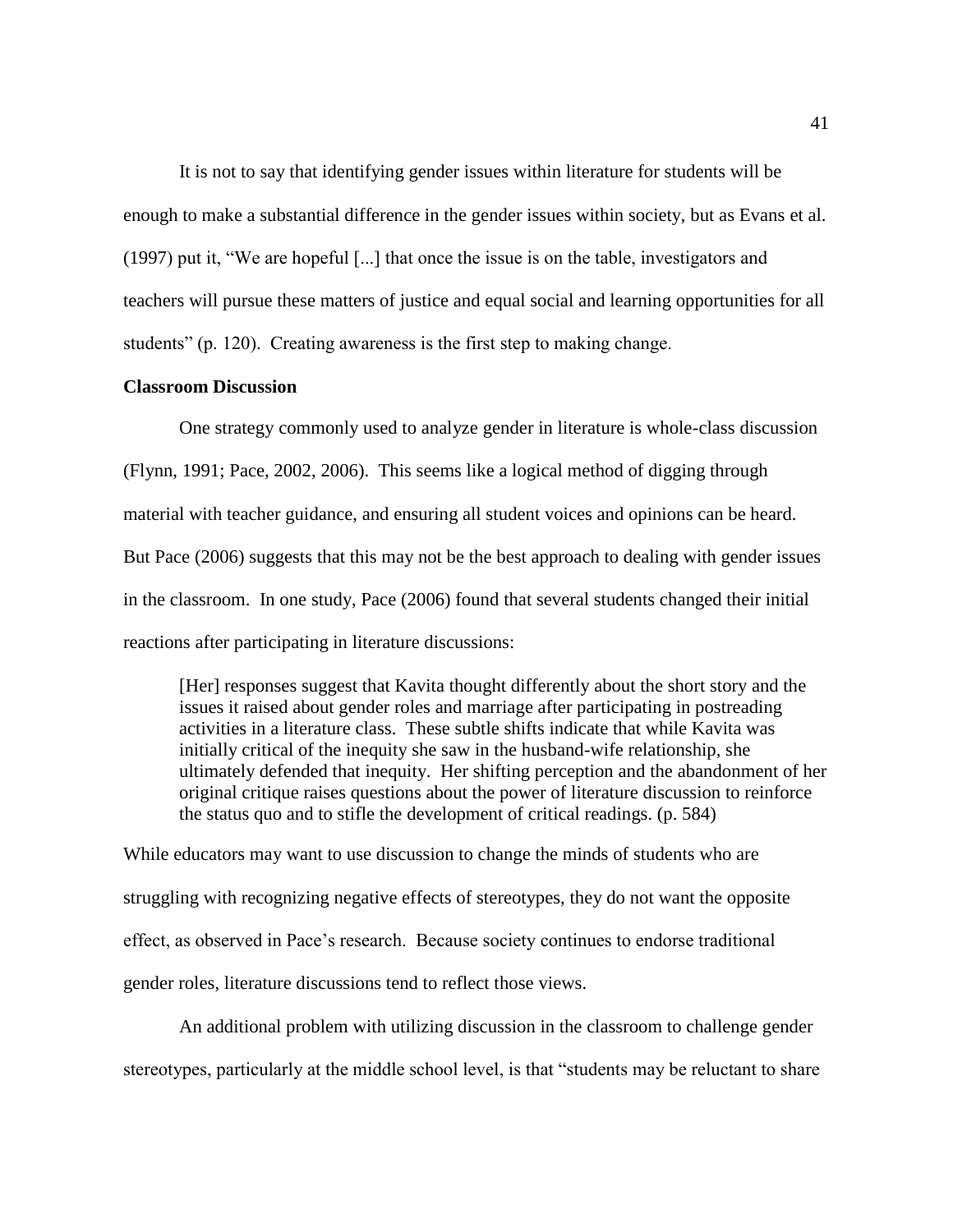personal perspectives" (Pace, 2006, p. 586). Creating a "collaborative community" is a "myth" because it "overlooks the social realities of students' lives" (Pace, 2006, p. 586). Pace found that "even when teachers invite students to interrogate the status quo by assigning texts that offer diverse perspectives, students may not respond to that invitation" (p. 592) and that girls, in particular, "do not publicize personal perceptions that counter gender-role stereotypes" (Pace, 2006, p. 586). In a study of middle schools girls, Finders (1997) also found this to be true. When one of the female students in her study, Tiffany, got an A on her English assignment, Finders reported the following:

She told me privately in my exit interview that her autobiography was the best piece she had ever written, but publicly she mocked [her teacher's] approval and announced to her classmates that she had spent no time at all on it and that her mother had, in fact, typed it for her. Constricted by the role she maintained, Tiffany would not publicly acknowledge any pride in this piece of writing. (p. 75)

Girls in our society are socialized to be humble and to act stupid. Tiffany was unable to acknowledge her interest in the assignment and her pride in the grade she earned because she was afraid of rejection by her classmates. This is something many educators see on a regular basis.

One method of counteracting these effects observed by Pace (2006), where girls changed their initial opinions in order to match society's interpretation of gender roles, is to engage students in "small-group discussions, where more personal responses might be shared" as this can help "students build on personal responses while accounting for and respecting authorial intentions" (p. 592). Pace also suggests "small groups of like-minded students" and "single-gender groups" (p. 592). Finally, she recommends grouping students based on discussion style. For instance, "assertive, argumentative students can be grouped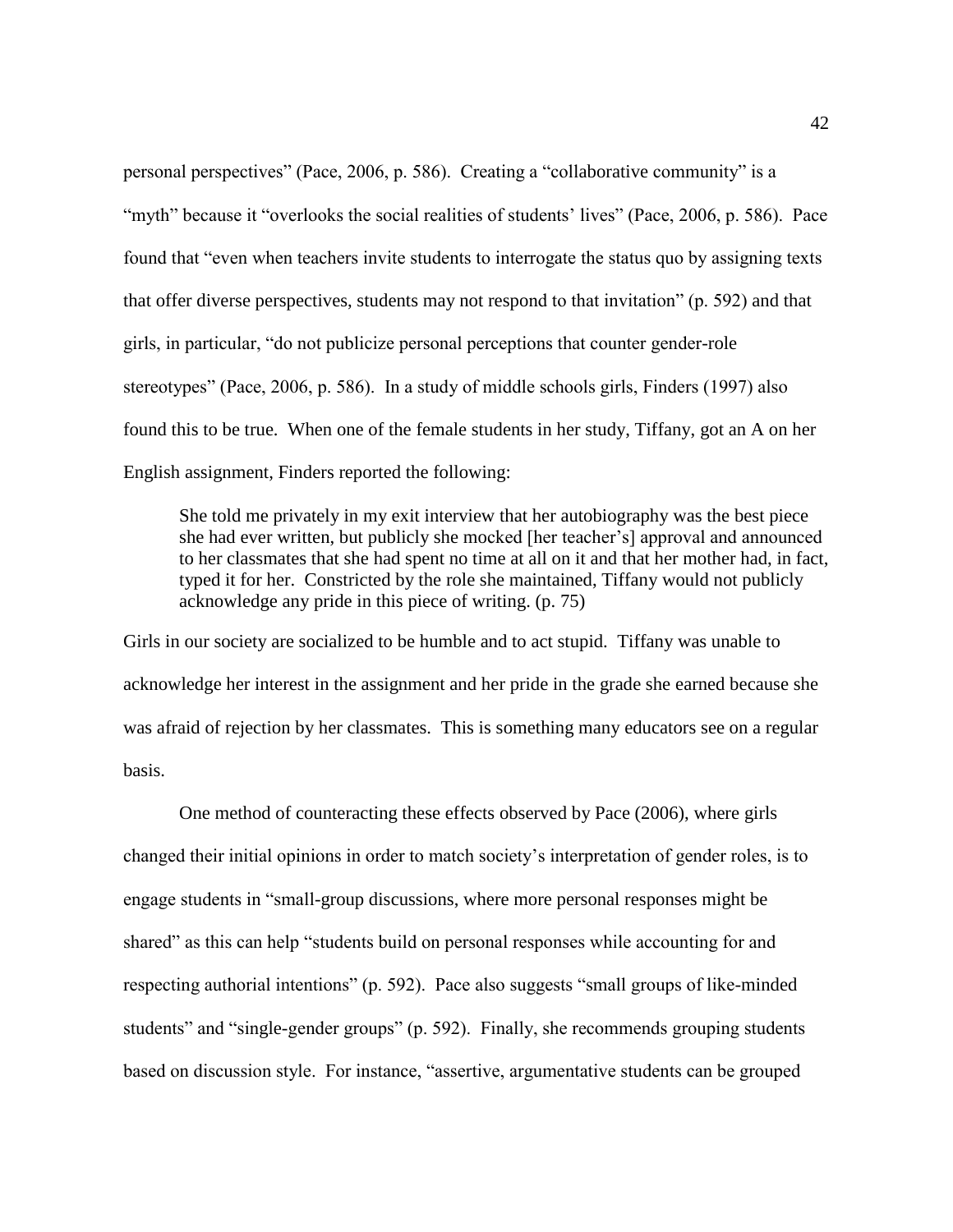together. While they may still argue, they will do so with others who are comfortable with that way of communicating" (p. 592). Creating comfort is a good way to draw honesty from students. But, Evans et al. (1997) discovered a startling implication of using small groups for discussing literature:

Literature discussion groups are advocated as an instructional practice teachers might use to provide students the opportunity to voice their responses to literature. This practice is believed to be superior to large group discussions, where some students do not have the opportunity to speak, and to an alternative practice of the teacher telling the students about conventional responses to literature. Curiously, however, this analysis as well as other reports, suggest that the talk during peer-led literature discussions often reinforces sexist stereotypes that the discussions are designed to interrupt. (p. 117)

This may be because students are socialized in such a way as to dictate how they should behave in these situations. Middle school students are primarily concerned with others' views of themselves, thereby creating a problem in peer-led, small group discussions. Students are not honest in these encounters, instead behaving in ways that further separate the two genders.

And research (Taber et al., 2013) suggests that students, in general, may resist different ideas, may understand some while refusing to acknowledge others, and may vary their responses at any given time. But this same research also suggested that these issues stress "the need for prolonged engagement with youth in critical discussions" (p. 1023). Pace (2006) echoes these suggestions, encouraging teachers to continue to bring gender issues to the forefront in classrooms, and ensuring the issues aren't ignored:

When communal meaning making neutralizes texts, students may assume that critical issues cannot be raised in school, or, what is worse, that those issues cannot be raised at all. The corrosive effects of recognizing cultural inequities and then suppressing that recognition may be one mechanism that alienates students from school literacies and that supports the persistence of hegemonic structures. (p. 592)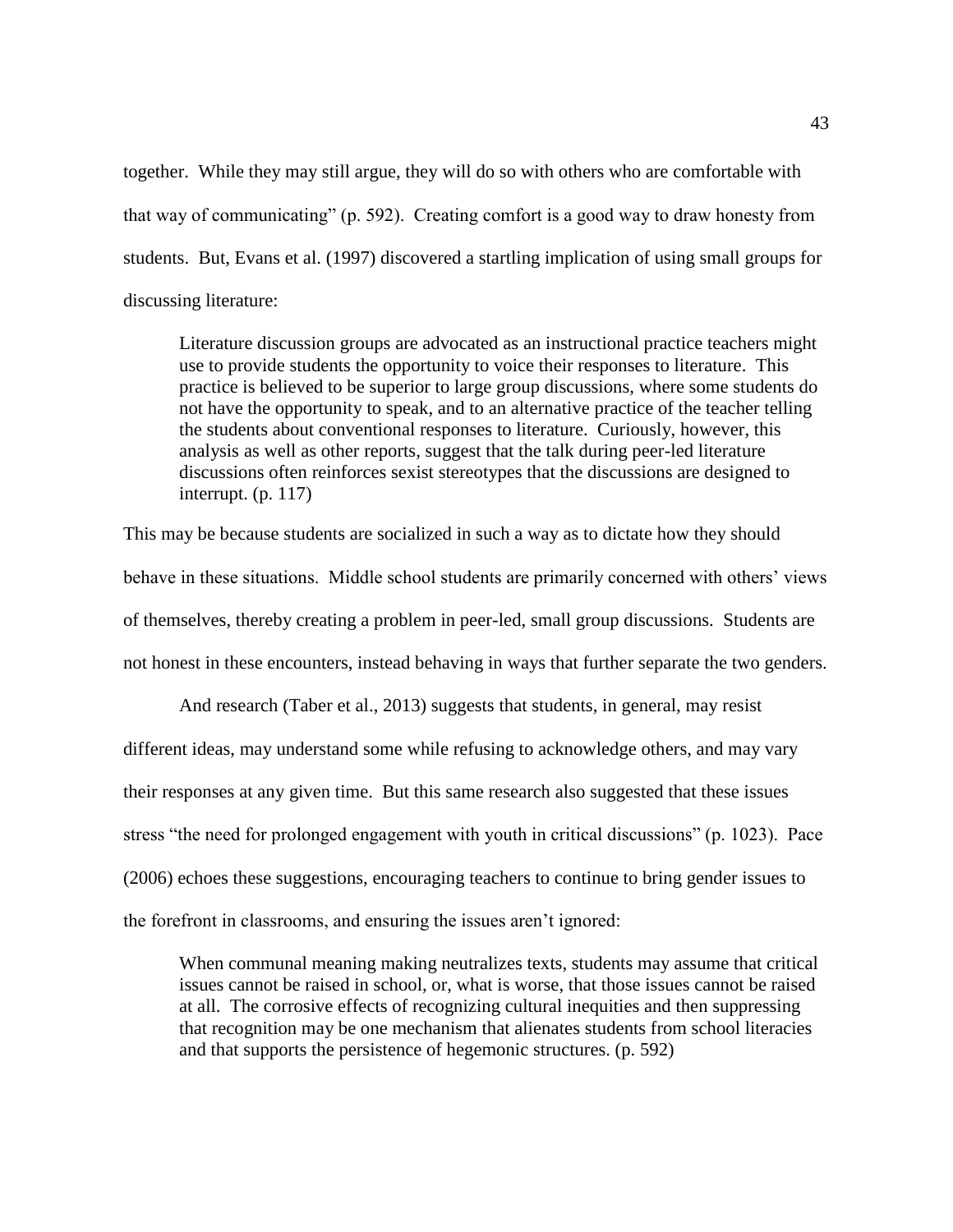Educators must counter these effects in order to convey the message to students that these issues can, and should, be raised. The challenge, then, becomes steering discussions in the direction of critical analysis, as opposed to agreement with the status quo. This is important because the conclusions we come to when participating in discussions "matter because they tell us who we are and who we can become. They tell us how our community responds to human behavior and hint at how we might be judged by our peers. Literature and the ways that we talk about it have the power to define what we perceive as acceptable in our culture" (Pace & Townsend, 1999, p. 43). Our discussions, if we're going to have them, need to conclude in a way that promotes equality.

## **Feminist Pedagogy**

Some research (Flynn, 1991) suggests that approaching gender issues should be done from a feminist perspective. She claims that "feminist theory in general suggests that because society has been male-dominated, women and men have developed different ways of perceiving reality and different interpretive strategies" (p. 80). Therefore, it would be logical to approach these issues from a feminist perspective within school walls. Feminist pedagogy can allow students to be equal in the classroom, but what is feminist pedagogy, really? Bostow et al. (2015) define feminist pedagogy as "not a toolbox, a collection of strategies, a list of practices, or a specific classroom arrangement. It is an overarching philosophy—a theory of teaching and learning that integrates feminist values with related theories and research on teaching and learning" (p. 1). Within a feminist classroom, "students and teachers ideally learn with and from one another, co-constructing knowledge—both communal and contingent—together" (Bostow et al., 2015, p. 1). While some fear that a feminist approach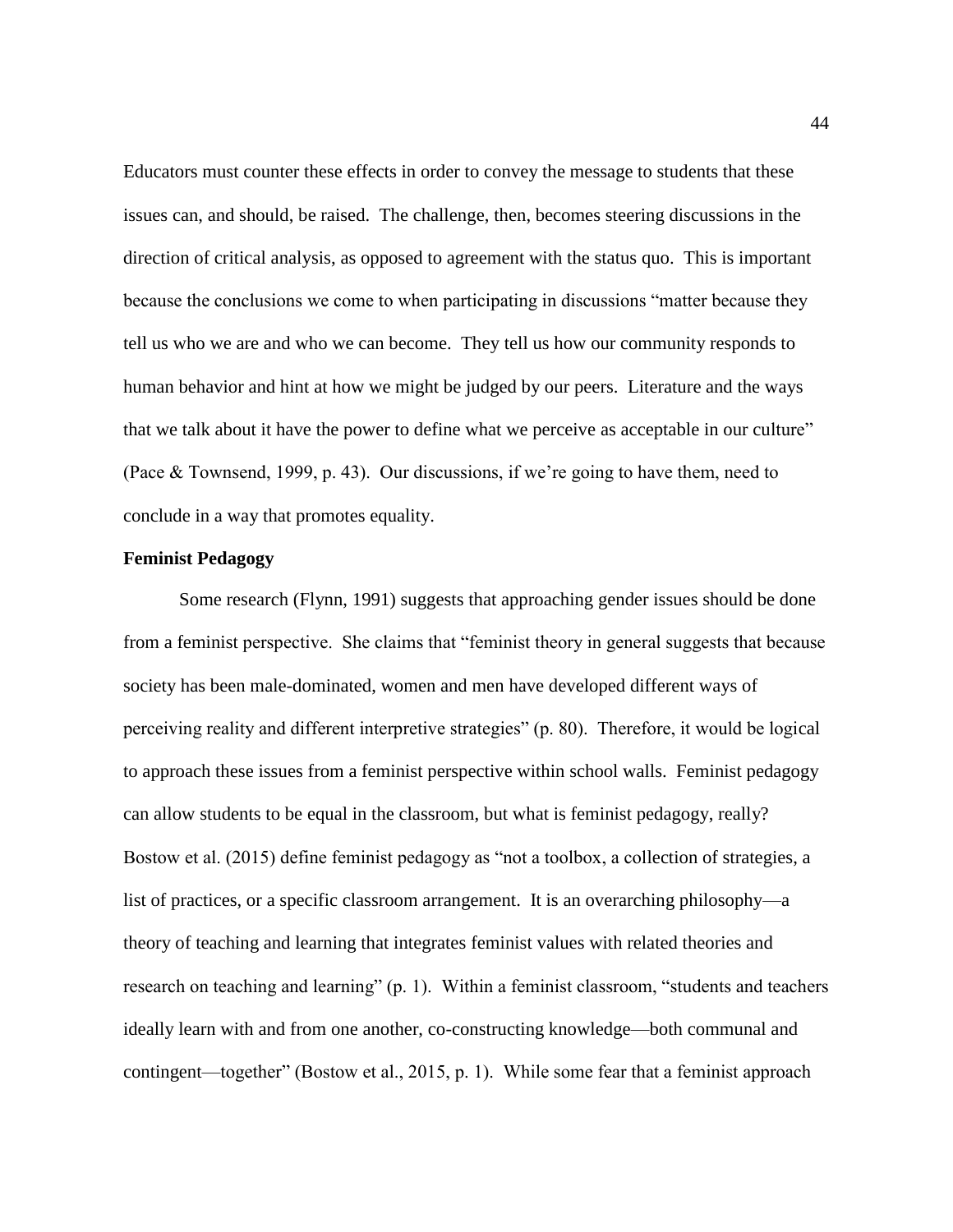may alienate boys, Tomsho (2008) found that boys have not been negatively affected by more feminist pedagogical approaches. Instead, the teaching style has brought girls up to a level closer to that of boys, working to close the achievement gap (Tomsho, 2008).

Because specific definitions of feminist pedagogy vary, it is important to consider the three key elements as according to Henderson (2013). They include 1. "Resisting hierarchy," which is where "the teacher figure and students work against the creation of a hierarchy of authority between teacher and student" and "the students also deliver 'content' and influence the design of the class;" 2. "Using experience as a resource" where the personal experiences of students and teachers is used as materials for learning along with traditional curriculum; and 3. "Transformative learning" which is where students and teachers don't simply "acquire new knowledge" but their thinking actually "shift[s] in new directions" (p. 1).

Unfortunately, middle school students may be concerned with the word *feminist*. Coats and Trites (2012), in their study of four language arts teachers, found that "many students continue to harbor binaristic stereotypes that cast feminists as (only) women who are (always) angry, rather than as people of both genders seeking equality and identity recognition" and that "most students believe that a feminist outlook has a negative connotation attached to it" (p. 145). Additionally, this study found that even beginning to help students recognize gender stereotypes within the literature poses a challenge. One teacher claimed that her students begin the year "'not really notic[ing] gender issues in the text'" and that her students claim "'everything is equal now between men and women" (Coats & Trites, 2012, p. 145). The experiences in my own classroom echo this claim. Students believe that things are equal because the laws and media claim that they are, which further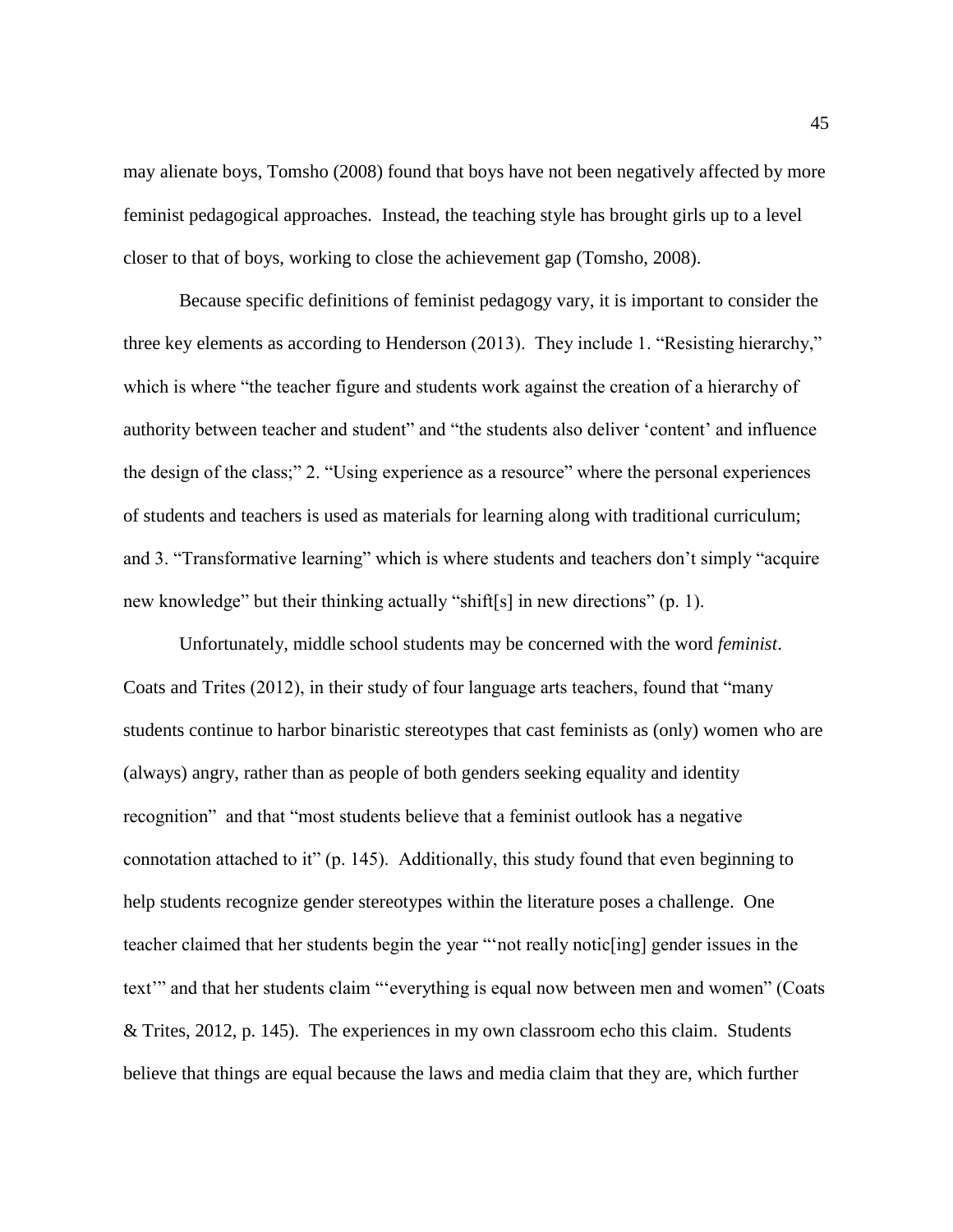supports the need to teach the skills for recognizing the stereotypes and working to change them.

Coats and Trites (2012) found that empathy is the "chief obstacle to feminist pedagogy of YAL" because middle school students must be "willing and able to see something from someone else's perspective" (p. 149). This may be difficult for students of this age because the brains of many adolescents are not yet developed enough to see things from the perspective of another. Adolescents tend to have a distorted view of reality, one that centers around themselves. Coats and Trites further recognize that "understanding the basic humanity of every individual is a prerequisite to feeling empathy - and to understand the importance of social justice" (p. 153). These reasons may be why adolescents find it difficult to be empathetic.

## **Gender Balanced Curriculum**

Another approach to combating gender stereotype issues in the classroom is to attempt to balance the curriculum with an equal representation of women and men among the literature (National Council of Teachers of English [NCTE] Committee on Women in the Profession, 1997). NCTE's Committee on Women in the Profession's document, released in 1997, lists several strategies for creating a "gender-balanced curriculum," as they "[urge] all English departments to integrate literature by and about women into the curriculum" (p. 2). They suggest including selections by or about women each quarter, using books in pairs (a book by a man paired with a book by a woman, especially if they have similar themes), and analyzing "video selections used in English courses" (p. 3) to determine how women are portrayed. It is also suggested that educators "put gender balance on the agenda for [...]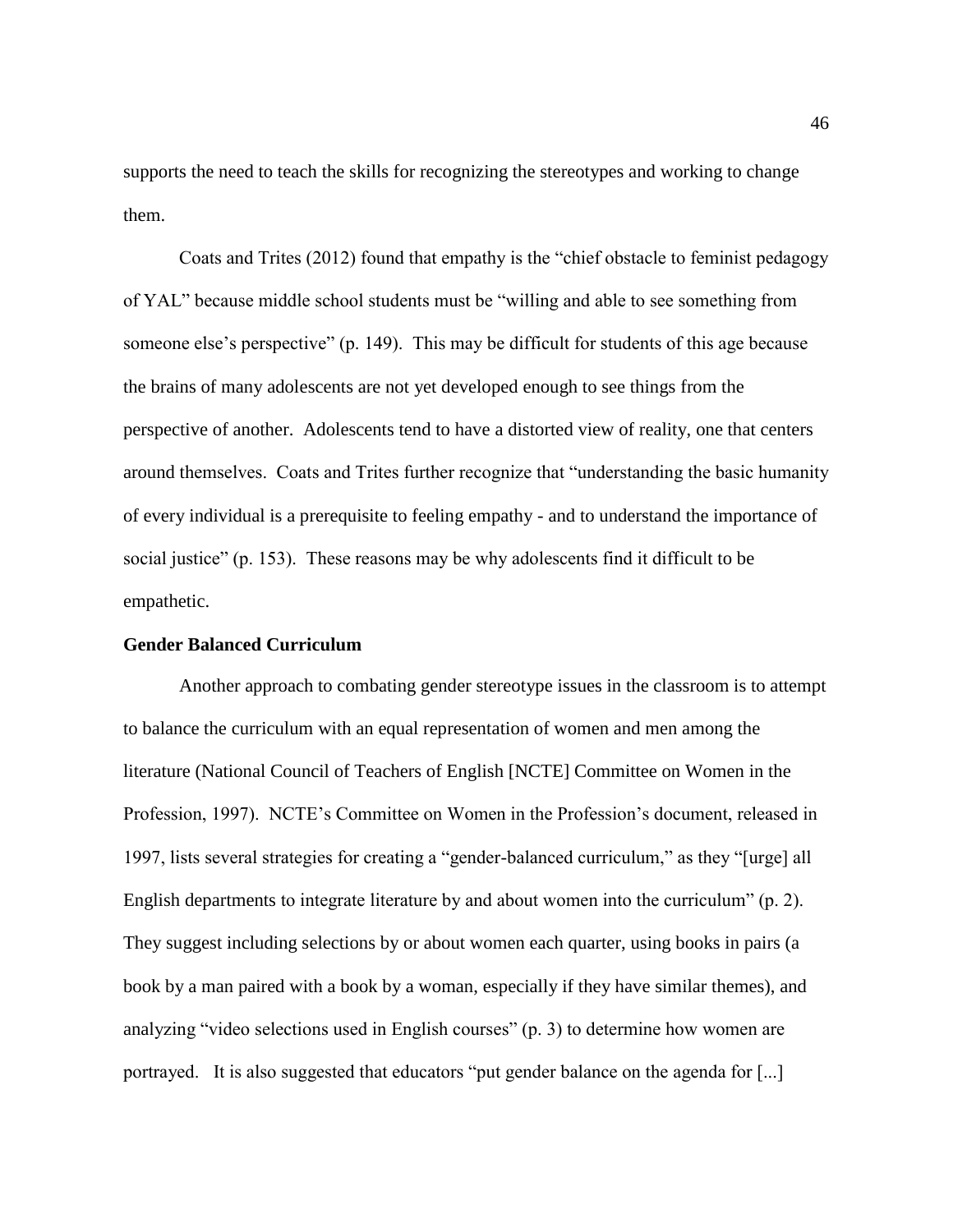departmental meeting[s]" and "involve the principal" (NCTE Committee on Women in the Profession, 1997, p. 3). Forming school committees and inviting female authors to speak are additional recommended strategies. Above all, in a one-word attempt to stress the importance of the issue, the NCTE recommend that educators, simply, "persist" (p. 3).

One issue presented by using literature from the canon is that it consists primarily of literature written by, and about, men. Flynn (1991) has found that "the first step in a practice informed by both feminism and reader-response criticism is to ensure that students read works by a balanced number of women and men" (p. 81). This is because students of both genders need to be able to see themselves in what they're reading. Including texts by and about women is important "because our identity is formed by the recognitions of others, the absence of such recognition as well as misrecognition can cause real harm" (Applebaum, 2003, p. 153). Research (Broughton & Fairbanks, 2003; Sadker & Sadker, 1994) has found that girls consider themselves less important than boys when the books they are reading do not contain female characters. Unfortunately, Flynn (1991) found:

There is no guarantee, of course, that teachers will actually select women's literature even if an anthology provides it. [She] recently scanned the book orders of teachers of literature in [her] own department and discovered to [her] dismay that the 41 texts selected for the nine courses included only one book by a woman. Surprisingly, five of the nine courses were taught by women. (pp. 81-82)

While Flynn's discovery is discouraging, today's educators need to use it to fuel their own desire to balance the curriculum for their students.

Of course, educators are bound by two important constraints when choosing instructional materials for their classrooms. First, they will work with what is available. Funds in education are typically allocated in another direction if class sets of books already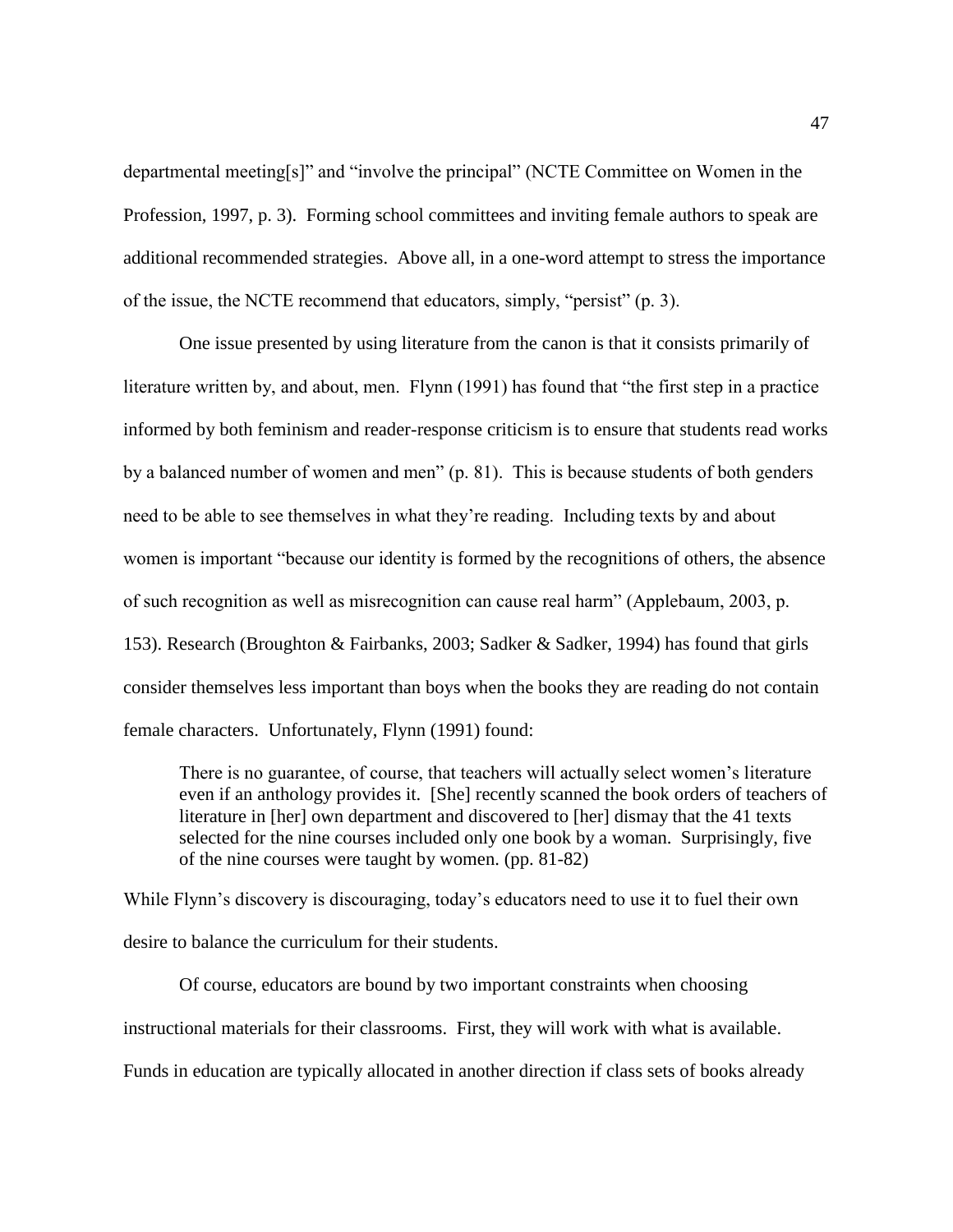exist. Secondly, parents and the community still have a strong hold on what educators can do in the classroom, even at the middle and high school levels. The Common Core provides these guidelines for text inclusion: "At a curricular or instructional level, within and across grade levels, texts need to be selected around topics or themes that generate knowledge and allow students to study those topics or themes in depth" (MN Dept. of Education, 2010, p. 79). Yet, many titles that enable students and teachers to encounter strong female characters have been challenged by parents, and some have been banned in districts (Social Sciences, Health, and Education Library, 2014). In my own district, *So Far From the Bamboo Grove* (Watkins, 2008) has been banned, and the Director of Teaching and Learning has unofficially banned *The Hunger Games* (Collins, 2008). Typically, these bannings follow parent complaints. In the case of *The Hunger Games*, I had planned to teach it in my seventh grade class and sent the title home on my class syllabus. A mom called me with concerns about the level of violence within the story. I had assured her that I would choose a different book with a similar theme for her son, but she didn't want him to be singled out. So, she went to my principal to try to get him to ban the book. He refused, so she went to the Director of Teaching and Learning, who informed me that I would no longer be able to teach the book. It should be noted that I teach at a public school, so this was a disappointment, to say the least. But my hands were tied.

Diekman and Murnen (2004) suggest that banning these books may be a step in the wrong direction. Having students read a variety of texts is a good idea because "limiting children's reading diet solely to gender-egalitarian models may not be the best way to work against sexism. In real life, children will surely encounter gender prejudice; educating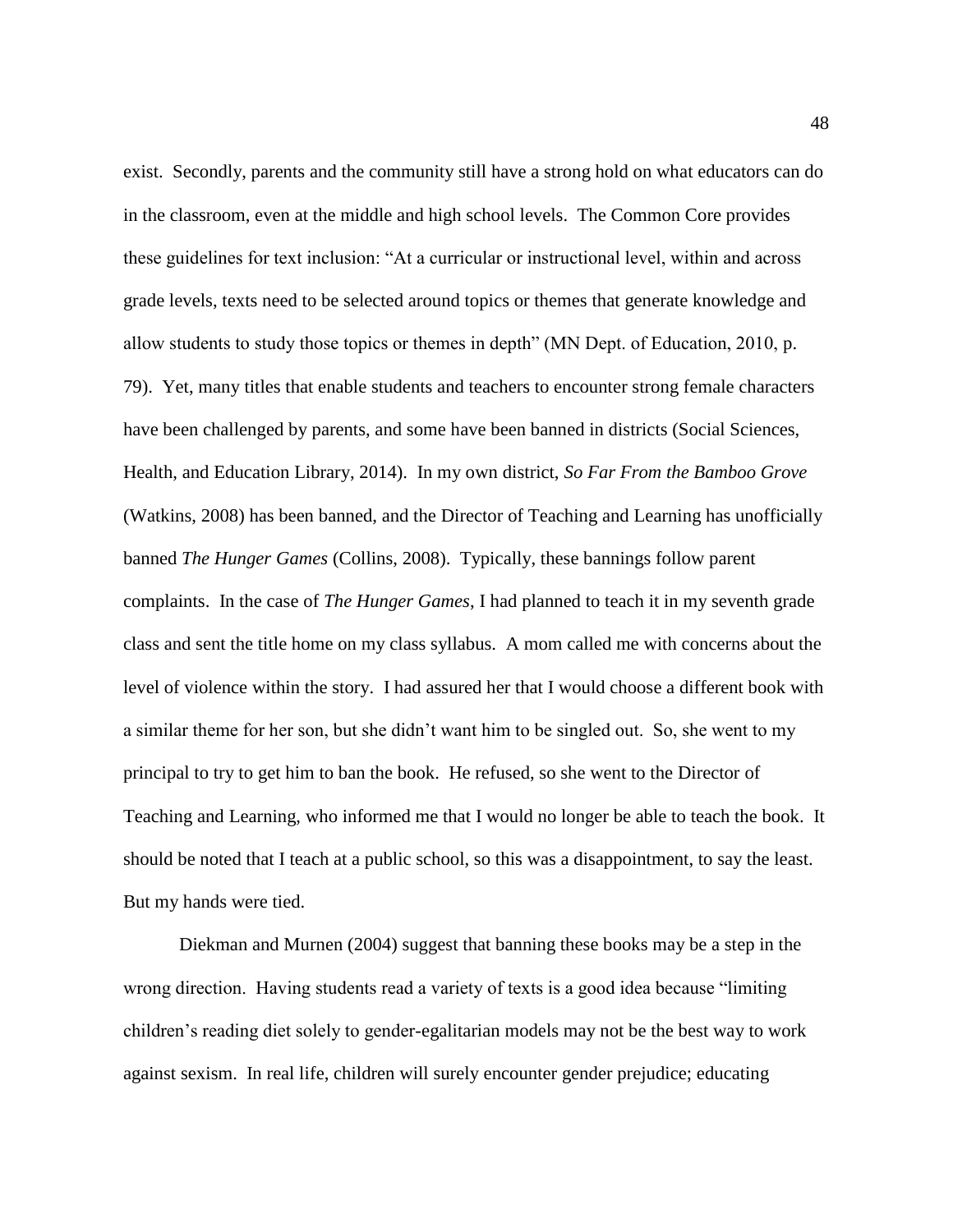children that such constructs exist, and how to work against them, can be more effective than ignoring the reality" (p. 382). Pace (2006) echoes the importance of students encountering oppressive texts and being able to work through them: "In each literary text that students encounter and in each cycle of response and interpretation that they experience there is an opportunity for becoming that can be enriched by the voices and perspectives of others" (pp. 592-593). Denying female students access to texts which mimic social realities would be sending them into the world unprepared to deal with society's expectations of them. Hubler (2000) found that "girls are better served by novels that offer them not only positive role models but also a structural 'map' of social reality, one which reveals the historical development, and interrelationship, of the institutions of gender, race, and class" (p. 85). And Younger (2012) says that "we must expand our vision of what is 'acceptable' in the middle school and high school classroom and bring as many challenging books as we can to the students [so that we can] push our students to critically think about the issues of justice, equality, and human rights that surround gender," (p. 59). We must offer students texts outside of the comfort zones of some parents, teachers, and kids in order to get them working at a level which will provoke critical analysis and societal change.

Flynn (1991) has additional suggestions regarding the implementation of woman writers into the curriculum. She suggested that "what students read matters as much as—if not more than—how they read; thus all courses, not just women's courses, must include women writers in substantial numbers" (p. 81). When receiving feedback from students after incorporating texts by and about women, she found that "several of the woman students clearly found the readings and the focus on gender to be empowering" (p. 86). Flynn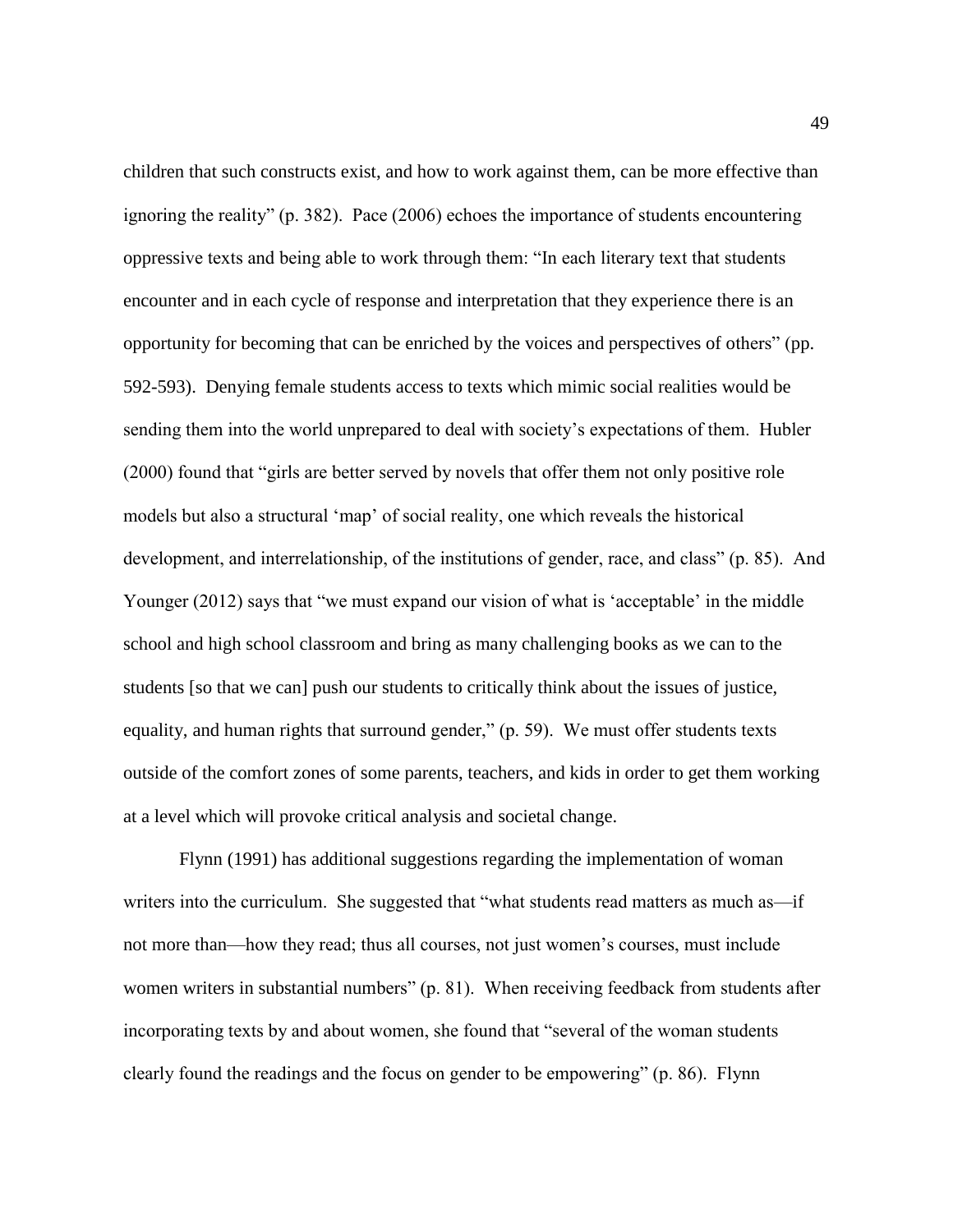recommends pairing a "potentially alienating text" with a feminist text "so as to nullify its dangerous effects on female readers and to make evident its androcentrism [because] the juxtaposition forces discussion of issues concerning gender" (p. 82). This suggestion is only made under the assumption that these "alienating" texts may be used at all. Flynn further recommends a different style of reading for feminists, or those reading with a feminist lens:

Feminist readers [should] read texts by male and female authors differently. Such a reader should read male texts critically, paying specific attention to the ways in which the text excludes women's perspectives and is thereby alienating, reading against the text so as to defend herself against loss of self. In contrast, she should read women's texts supportively, connectedly, defending the woman writer against possible assaults by male readers. (p. 82)

Paying specific attention to ways that women's perspectives are ignored will certainly help students recognize them, but students will likely be hesitant to read women's texts in a different way. Suggesting that they should be read supportively, and that the women need help with defense, may be implying that women writers are weak, and thereby furthering the gender stereotypes we hope to combat.

## **Active Reading**

Active reading is another way to ensure girls aren't simply absorbing negative messages from the fiction they read in the classroom (Hubler, 2000; Motes, 1998). Motes found that "if readers are conscious of the gendered messages found in texts, they can choose to adopt those understandings or rebel against them" (Motes, 1998, p. 49). This is not unlike adults viewing television programs that we recognize as biased in some way. We are not automatically programmed to view things differently just because we've encountered negative messages. Hubler (2000) reminds us that keen readers "are not passively shaped by their pleasure reading, but, as reader-response critics argue, actively construct the meanings of the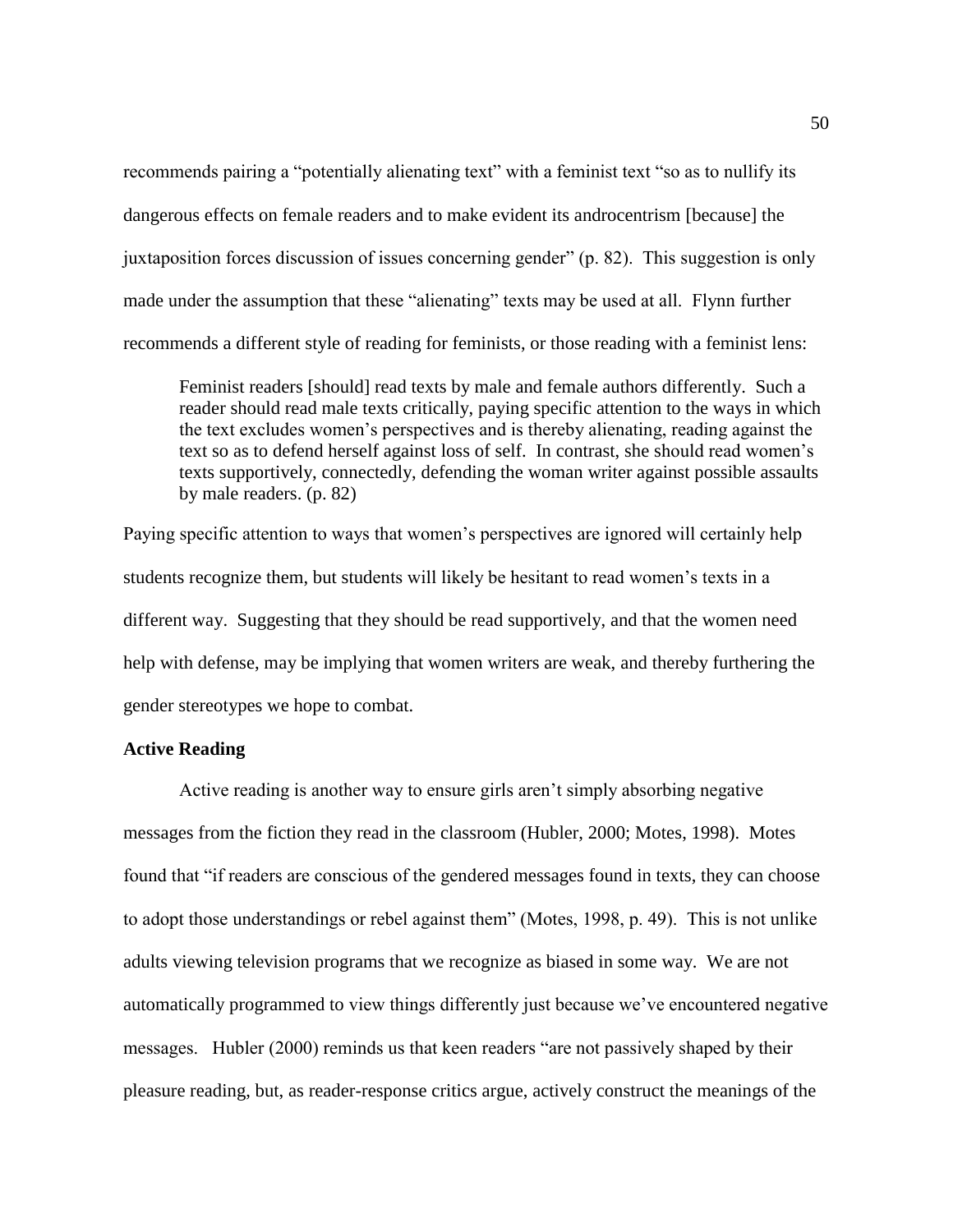texts they read" (p. 90). But students must be actively reading, because "if readers are passively, subconsciously digesting messages, the prescribed roles may become their social DNA long before they become aware of the transmission" (Motes, 1998, p. 50). Jacobs (2004) agrees that we must teach students to "read critically, so our youth will become skilled at forming their own opinions and not unquestioningly incorporate all messages they receive" (p. 19).

Active reading helps students learn to critically analyze texts, which is something with which middle school students struggle. If adults working with children can help them develop this skill, it can only offer benefits. In an analysis of educators and how they approached *Hamlet*, Pace and Townsend (1999) found that when students and teachers worked together to question Hamlet's actions, "Hamlet became more human, [and] his character became more complicated, more interesting, and more connected to students' lives" (p. 47). In fact, according to Younger (2012), girls "may also begin to define themselves by rejecting or resisting the depictions they read as they seek to come to terms with their own identities in a culture that continues to marginalize girls, especially girls who do not conform to ideal standards of acceptable femininity or beauty" (p. 57). This claim echoes those of Motes (1998) and Hubler (2000) that students are not necessarily absorbing texts at face value without examining the messages, assuming they are "actively reading."

What students are reading does not necessarily define them, much the same way adults who choose certain novels (romance, murder mystery) would not necessarily consider themselves defined by those texts. Hubler (2000) found that girls who read books with "traditional femininity" were "not doomed to imitation," but rather, were able "to reflect upon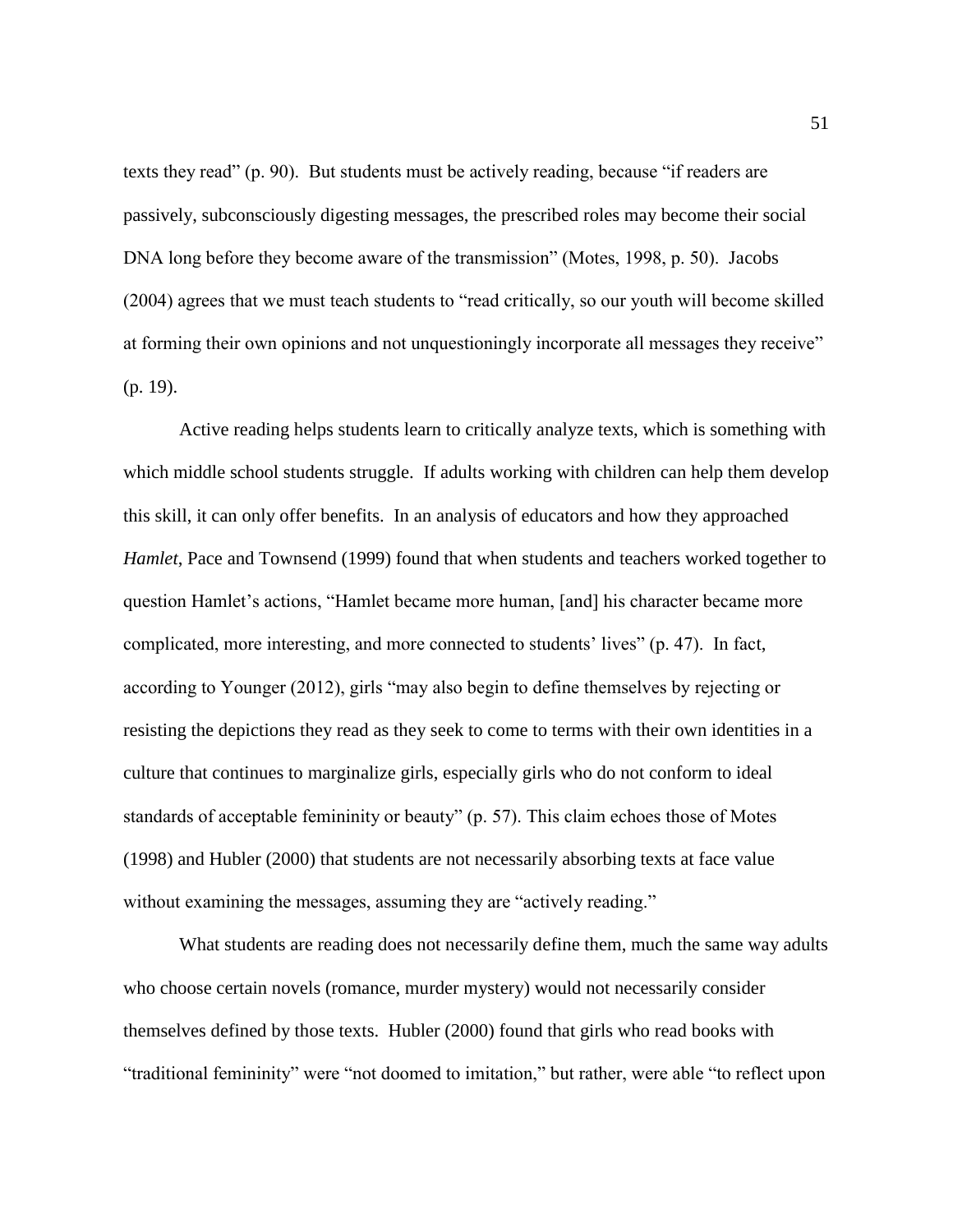the process of gender-role socialization, and thus to take an active role in the construction of [their] own gendered identity" (p. 91). However, many need educator guidance in order to do this. Additionally, literature for the classroom should still include characters with which educators want students to identify, and "along with strong role models, a feminist literature for girls should provide a knowledge of the historical development of women's subordination, and represent its role in structuring social institutions, including the family, sexuality, and the economy" (Hubler, 2000, p. 92). This way, students can piece together the components of what makes women's roles what they are today, and even form predictions about what they can become.

## **Teacher Modeling and Reflection**

Students, especially elementary and middle school students, need teachers to literally show them effective ways of navigating texts (Motes, 1998). Our reactions to, and interpretations of texts is extremely important for establishing how students will react to the gender roles they encounter within the literature. McGarry (2013) found that "beyond the written curriculum, what educators do and say as they teach has a great deal to do with [...] safe and respectful student learning" (p. 31). Pace and Townsend (1999) agree: "How we talk about characters and literature is as important as the characters and literature that we talk about" (p. 43). Not only does teacher modeling help students identify *what* they should be looking for, it can help them understand *how* they should be reacting. If educators want to elicit change for girls, we must be showing them how they may get there. One example of helping girls as they navigate sexist materials, as provided by Bem (1983), follows here:

Accordingly, before we read our daughter her first volume of fairy tales, we discussed with her the cultural beliefs and attitudes about men and women that the tales would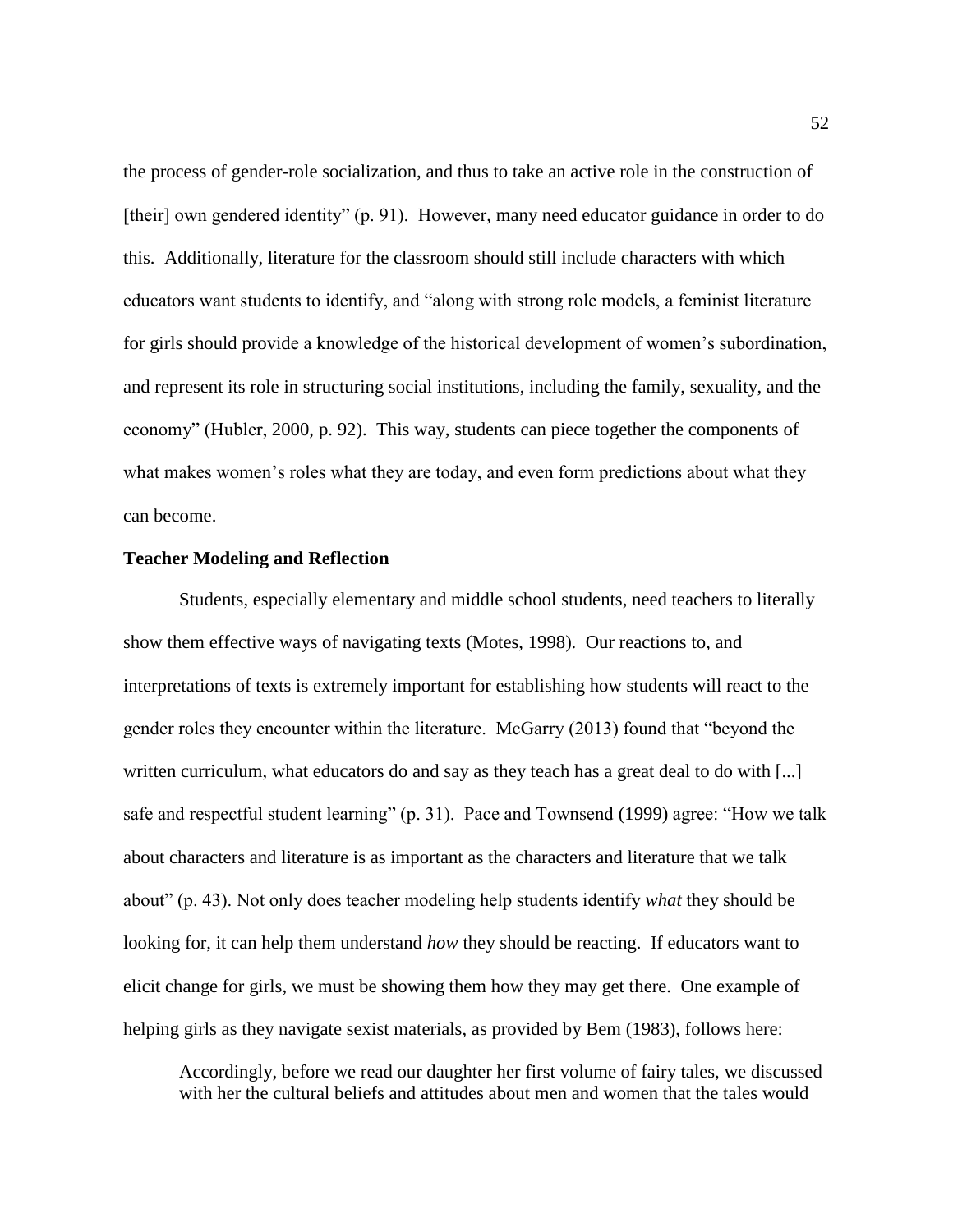reflect, and while reading the tales, we frequently made such comments as, 'Isn't it interesting that the person who wrote this story seems to think that girls always need to be rescued?' (p. 614)

By not only discussing what the young girl would encounter in the text prior to exposure, but also questioning the gender roles as they were unveiled, Bem's daughter was able to see the text for what it was instead of internalizing its messages that women need to be rescued by men.

Reflecting upon our own practices and beliefs is an important step in helping our students do the same. Rubinstein-Avila (2007) found that "engaging directly with youth requires that we reflect upon how our backgrounds, beliefs, and experiences, funds of knowledge and ideologies shape our social constructions and subjectivities so that we recognise [*sic*] how these factors affect the types of texts we select and recommend, the types of discussions we promote and the research questions we pose" (p. 372). It can be challenging to really think about our own identities, however, and the influences they may have on our teaching, but according to Coats and Trites (2012), "the most successful teachers are those willing to problematize their identities within their classrooms. This meant that subject matter and how students thought about it were no longer the only culprits in influencing critical thinking skills" (p. 143). We need to be able to recognize our own faults in order to address them, because, as Evans et al. (1997) remind us, "reflection is the means by which norms are challenged" (p. 120).

## **Reader Response and Media Literacy**

Reader response is a method in which the text itself is not the end-all meaning maker. Rather, the response of the reader is what ultimately gives meaning to text. Flynn (1991)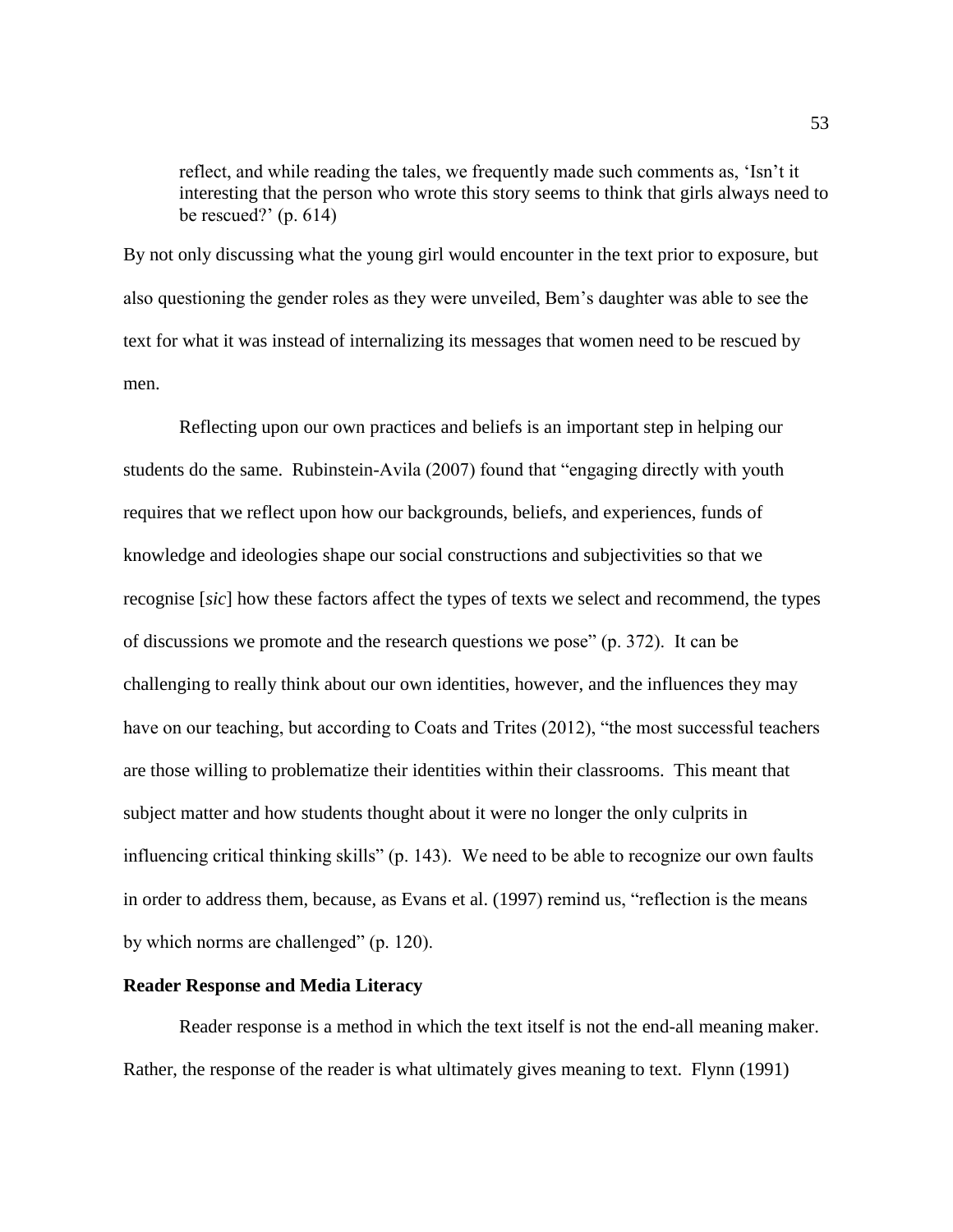states: "Readers-response [*sic*] pedagogy depends on the idea that the reader plays an important role in creating the meaning of a literary text and that students will best learn to read literature by responding to it and receiving feedback on those responses" (p. 80). The reader's response to the text is not the only "response" considered in reader response methods. The responses of others (teachers, peers, etc.) to the reader's initial response is also considered. This feedback, then, can assist the reader in ultimately making meaning from the text. Whatever the exact definition of reader response, "almost all approaches include collective negotiation of meaning" (Flynn, 1991, p. 80). This method reflects the methods of feminist pedagogy where the teacher isn't simply feeding knowledge to students. Rather, everyone is working together to come to conclusions. Flynn found that a classroom in which reader response is general practice, "students can respond to texts, exchange responses, and become aware of the gendered nature of their responses" (p. 82). Once aware, they can reflect on implications of these issues.

Media literacy skills can also be extremely important for students as they not only navigate the texts they're reading, but as they find meaning in the messages they receive from all forms of media. This is because the media "helps to construct the ways we think about standards, student achievement, school violence and how we consider how gender, or race, or social class are played out in classrooms" (Grant et al., 2000, p. 12). Mee (1995), Jacobs (2004), and Kommer (2006) highly recommend teaching media literacy skills to students. Studying media, according to the Common Core Standards (MN Department of Education, 2010), includes identifying bias, propaganda techniques, purpose, message, target audience, and other items in order to analyze the media. However, some worry that it may not be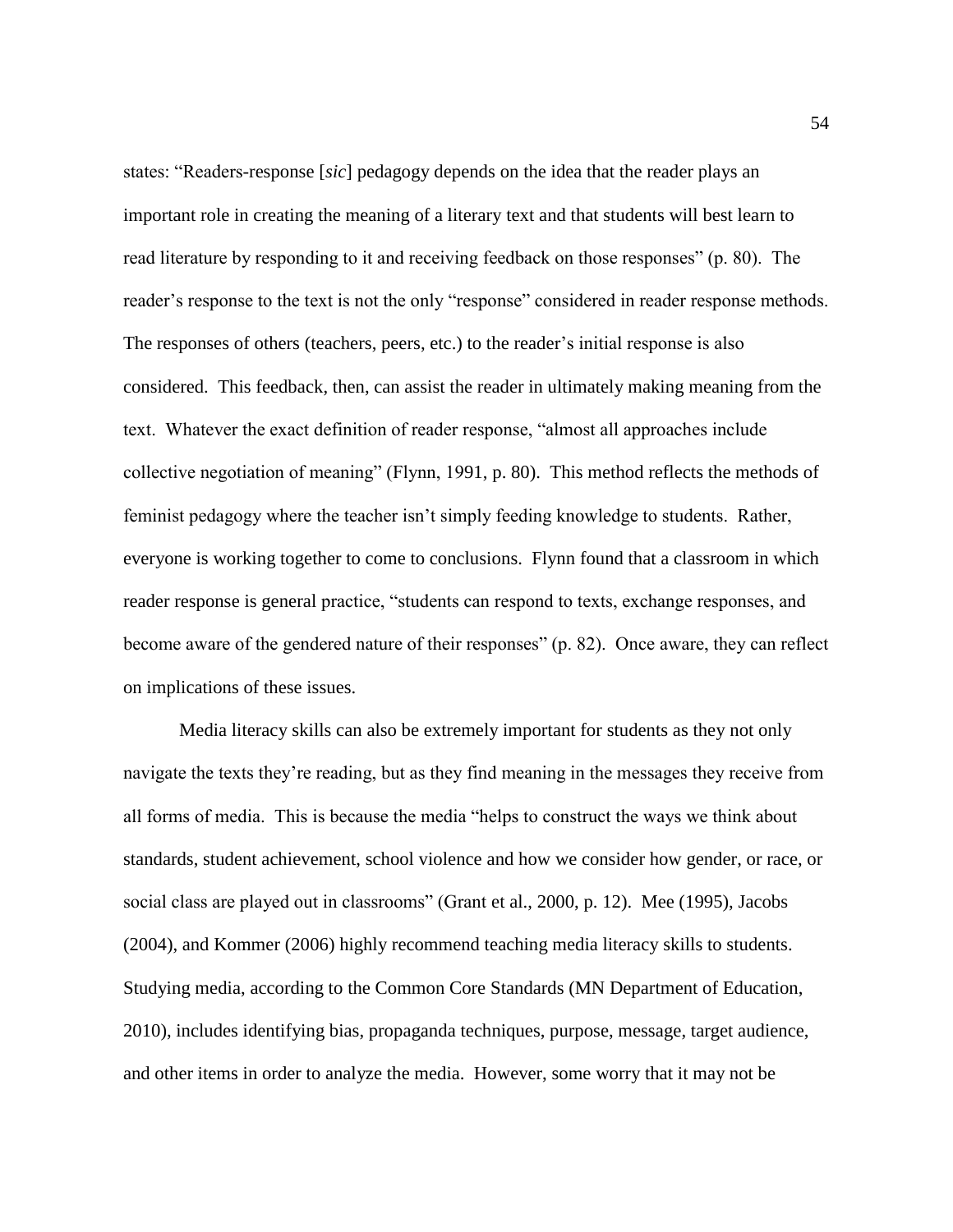enough, or worse, that students may feel angered by this approach. Moffatt and Norton (2005) found that "a traditional media literacy approach ends up constructing students as passive dupes of the media industry" (p. 2) because they learn how they have been taken advantage of. When presented with information this way, many students will not only defend themselves, but they may also become combative and deny that which educators are attempting to present to them.

## **Suggested Activities**

Some research suggests specific strategies for classroom inclusion to help students work through gender issues. Since we have already established that ignoring the issue only implies agreement, educators may be searching for individual activities with which to engage students. Some strategies with which researchers and educators have had success include: "sentence starters" in which teachers "ask students to write ten sentences beginning with Being a female means… or Being a male means… according to their gender," and "character descriptions" which involve reading passages from texts which describe characters, omitting names and pronouns which would reveal gender, and having students figure out which gender is being described, and providing justifications for their guesses (Mitchell, 1996, p. 77). Of course, discussion of outcomes would follow these activities. Taber et al. (2013) used several strategies when working with a small group of girls who were analyzing *The Hunger Games* (Collins, 2008). They included "synthesizing and summarizing the assignment readings, completing a number of theme-based discussions and activities, and ended with the girls forming predictions for the following session" (p. 1027). In addition, "session activities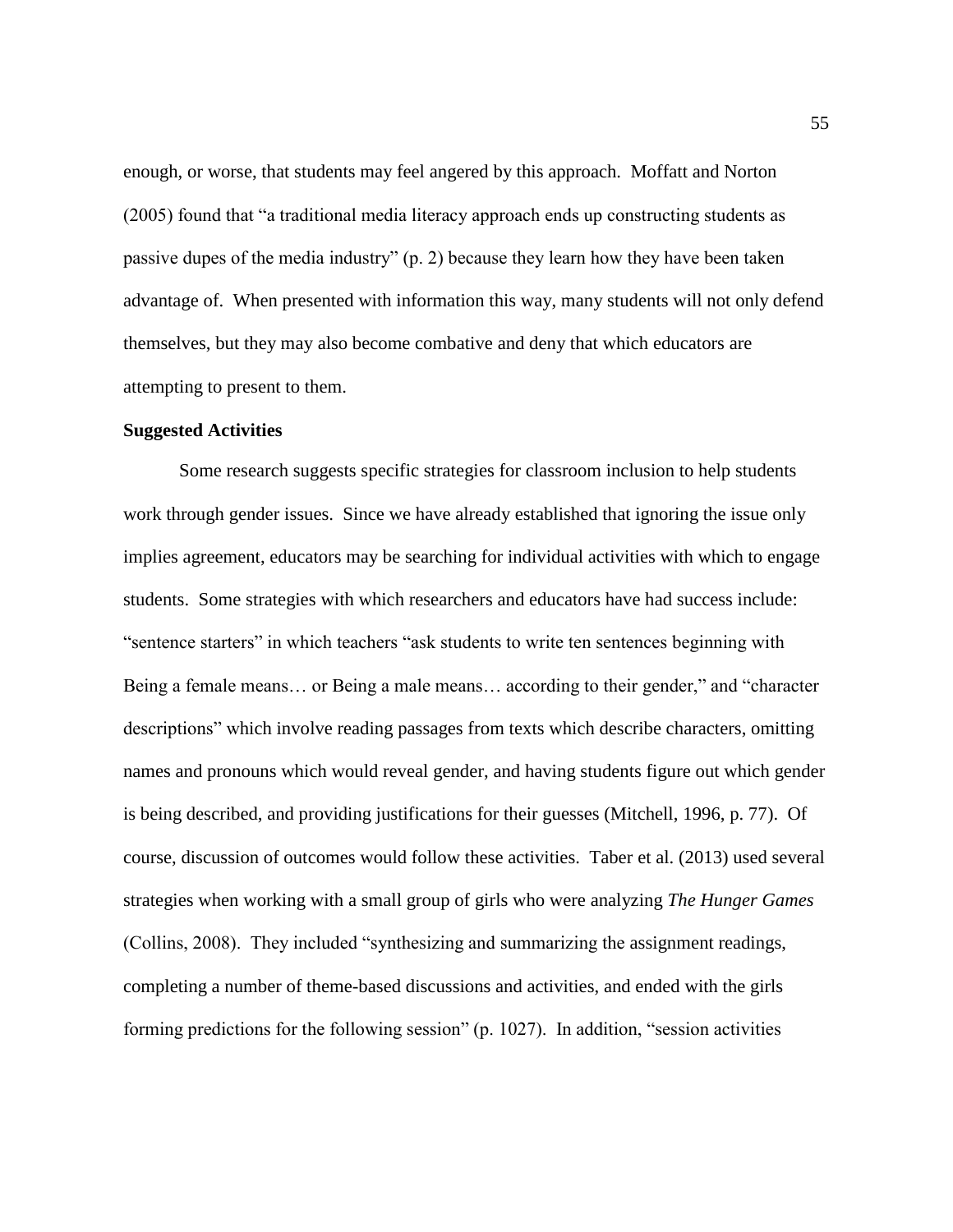included roleplaying, thematic discussions, character sketches, popular culture-text comparisons, and relationship explorations" (p. 1027) and "character silhouettes" (p. 1030).

Pace (2006) also recommends using color-coded responses to texts: "Students color code their reading journals to identify feeling responses, thinking responses (those connected to literary elements and style), and critical responses (those that are connected to social and cultural assumptions in the text)" (p. 592). This could help students stay organized and utilize their original responses quickly to use in essays or discussions. The NCTE Committee on Women in the Profession (1997) recommends utilizing students' own narrative writing to work with identifying gender stereotypes:

Invite students to write short-short stories and then analyze together the number of male and female central characters and the kinds of behaviors shown. Are there any clear observations that stand out? Do any of them suggest stereotyping that the whole class can consider? A similar idea would be to ask students for titles of their favorite books or films and to analyze them in the same way. (p. 2)

This strategy could be expanded to include song titles, favorite activities, television shows, movies, and others, so long as students are becoming more comfortable with the idea of identifying stereotypes. This can assist students with resisting traditional gender role conformity.

Blumberg (2008) suggests "exercises that first expose the bias and then get teachers and students to counteract it" (p. 357). Younger (2012) recommends a "spectrum activity" to help students identify bias:

After defining femininity, a first step toward a spectrum would be, either in small or large groups, to list words that might fit onto the spectrum. [These may include words such as:] girly, frilly, soft, passive, strong, active, powerful, weak, pretty, ugly, aggressive, loud, quiet, obedient, respectful, attractive, big, small, shapely, shrill, silent, smooth, rough, sharp, fast, slow, and perhaps nurturing. (p. 68)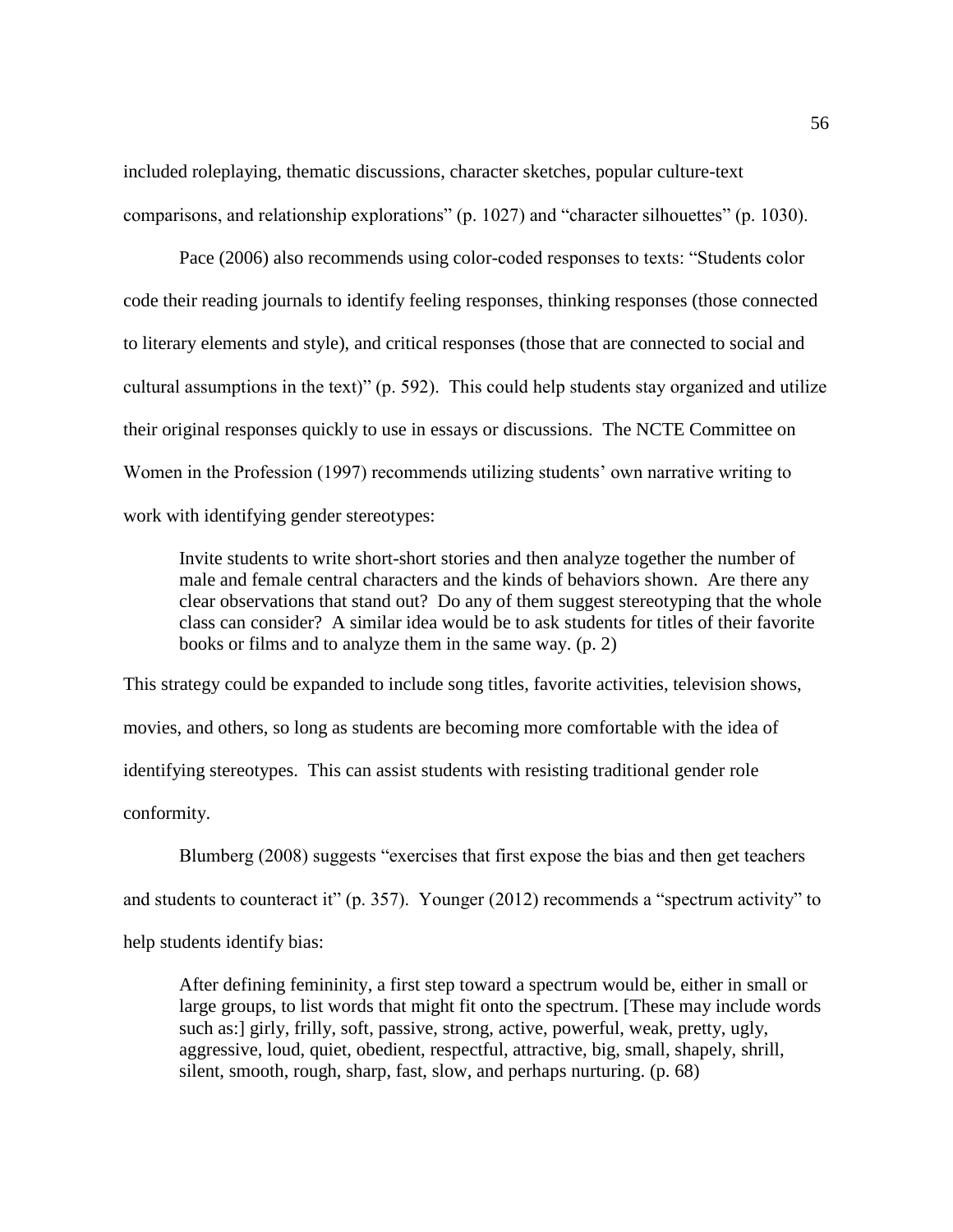After creating this list, the students and teacher work together to put them on a spectrum, ranging from extremely stereotypical to uncharacteristic of traditional gender roles. This can help students identify that the ways in which females are described may be more or less stereotypical than they originally thought.

Many educators use "trigger warnings" to warn students of potentially damaging content prior to reading it. This practice is especially common in middle and high school classrooms, where parents still have a finger in the pot, so to speak, dictating what type of education their children are receiving. But, The American Association of University Professors "argues that trigger warnings threaten academic freedom" (Schmidt, 2014, p. A15). Schmidt found that "the use of trigger warnings suggests 'that classrooms should offer protection and comfort rather than an intellectually challenging education'" (p. A15). While this may be true at the university level, where most students are not adolescents seeking identity, it still is important to help middle school students navigate their way through potentially damaging texts.

Some researchers (Costello, 2008; Kommer, 2006; Taber et al., 2013) recommend using gender to divide students for some activities in order to help prevent oppression of girls by boys within these groups. Costello recommends single-gendered reading activities while Taber et al. suggest girl-focused groups for analysis as well. Kommer states: "Students should at some times have an opportunity to work in a gender-matched activity, while at other times they should learn to function in a more typical gender-mismatched one [because] to teach only one way for each gender would do a disservice to the boys and girls who do not fit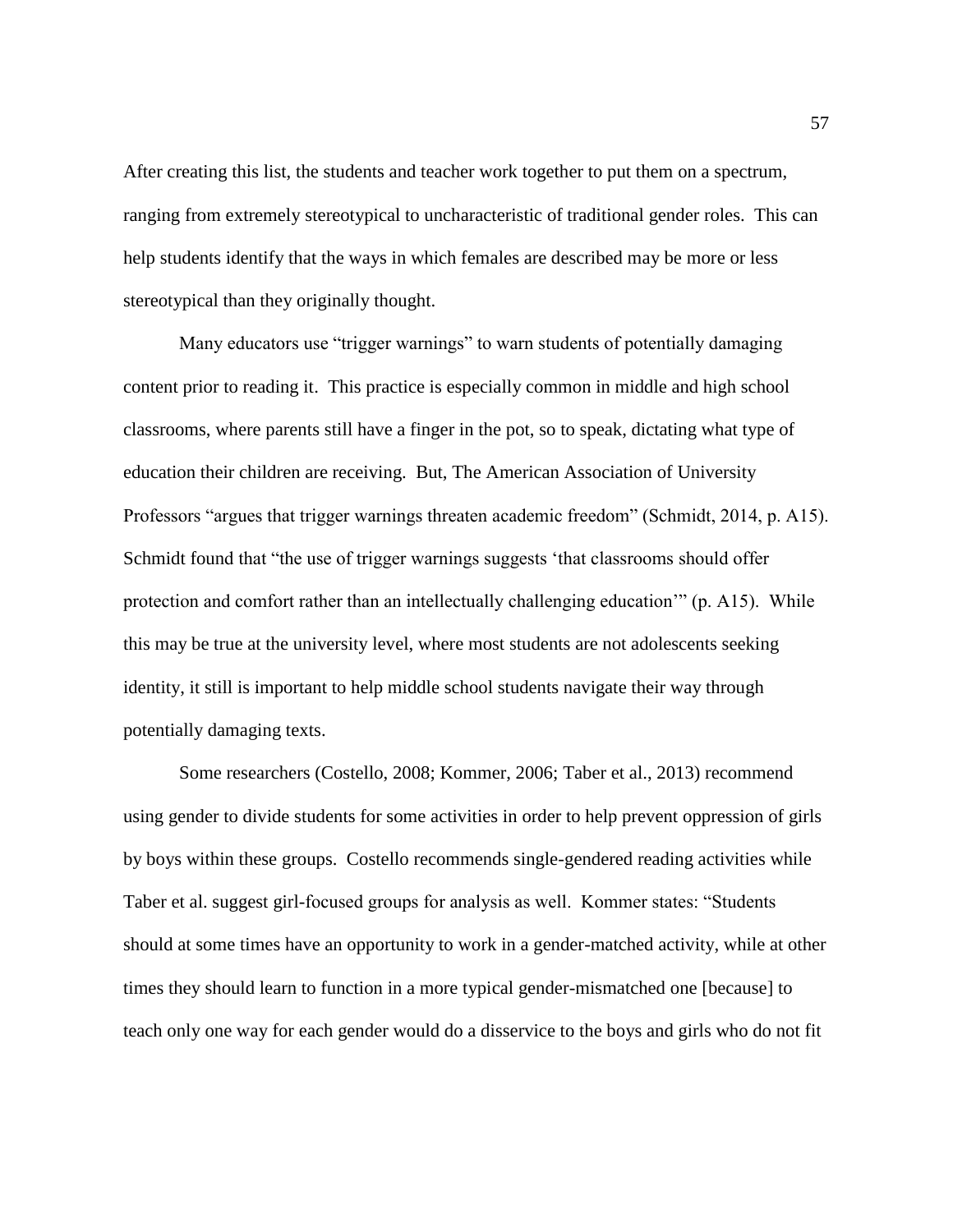the stereotype" (p. 250). Kommer assumes here that if we divide groups by gender, we will teach differently to each group.

Ruggieri (2001) suggests helping students gain a better understanding of what it truly means to be beautiful. A recommended activity is to have students:

Collect advertisements directed toward teen girls and women and then analyze their contents for elements of persuasion. Students could then write persuasive letters or poems about the issue to a person of their own choosing, either to strongly suggest changes to the advertisers or to convince a friend that she should not endanger her health for the sake of her appearance. (p. 50)

By following through with the persuasive letter, students can have a personal stake in the content of media advertisements, creating a more real connection than asking students to simply identify the techniques used. This may be a good introduction for identifying gender issues within texts, because students will feel passionate already.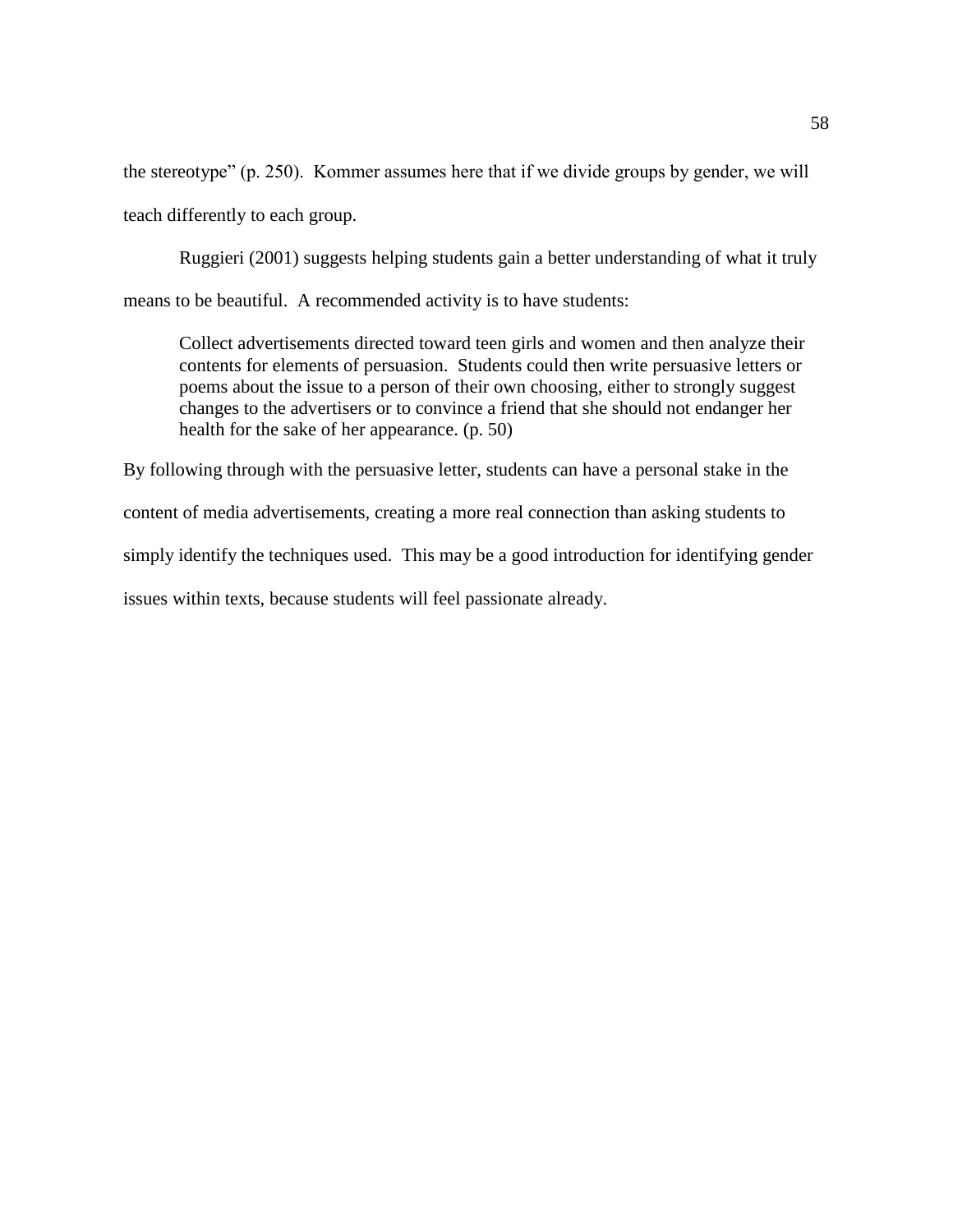### **Chapter V: Conclusion**

When I think back on the day when I read *Where the Red Fern Grows* to my students and together, we encountered the sexist passage, it pains me to remember that I did nothing. When I saw that they did not expect me to do anything, I had decided it was not worth the time and effort to engage in a discussion about gender oppression (though I did follow up with significant research). Did I cause real harm with this decision? I believe I did. By not taking a stance, I was implying compliance, and teaching all my students—both boys and girls—that girls belong in the second class in society, and that it is acceptable to make judgements about people based solely on their gender.

Gender-schema theory, sex-role socialization, and numerous studies contained herein, suggest that what girls are reading is having a profound impact on them, and that behaviors of both boys and girls have changed after reading both materials that contain traditional gender roles and stereotypes, and those that did not. Readers make meaning from fiction, and these imagined experiences may later be referred to in order to make real meaning in a new scenario. The characters to which students are exposed and the actions of those characters provide lessons to kids that may never be unlearned without proper intervention.

Educators have to draw attention to these traditional gender roles for students so they can learn to recognize them and deal with their implications in the real world. Our girls must be able to combat sexism when they encounter it. We know that men and women who subscribe to traditional gender roles are more likely to blame women in cases of rape and gender violence. We know that the self-esteem of adolescent girls plummets to levels well below that of boys, and remains there for the lifespan. Girls cannot come up with answers to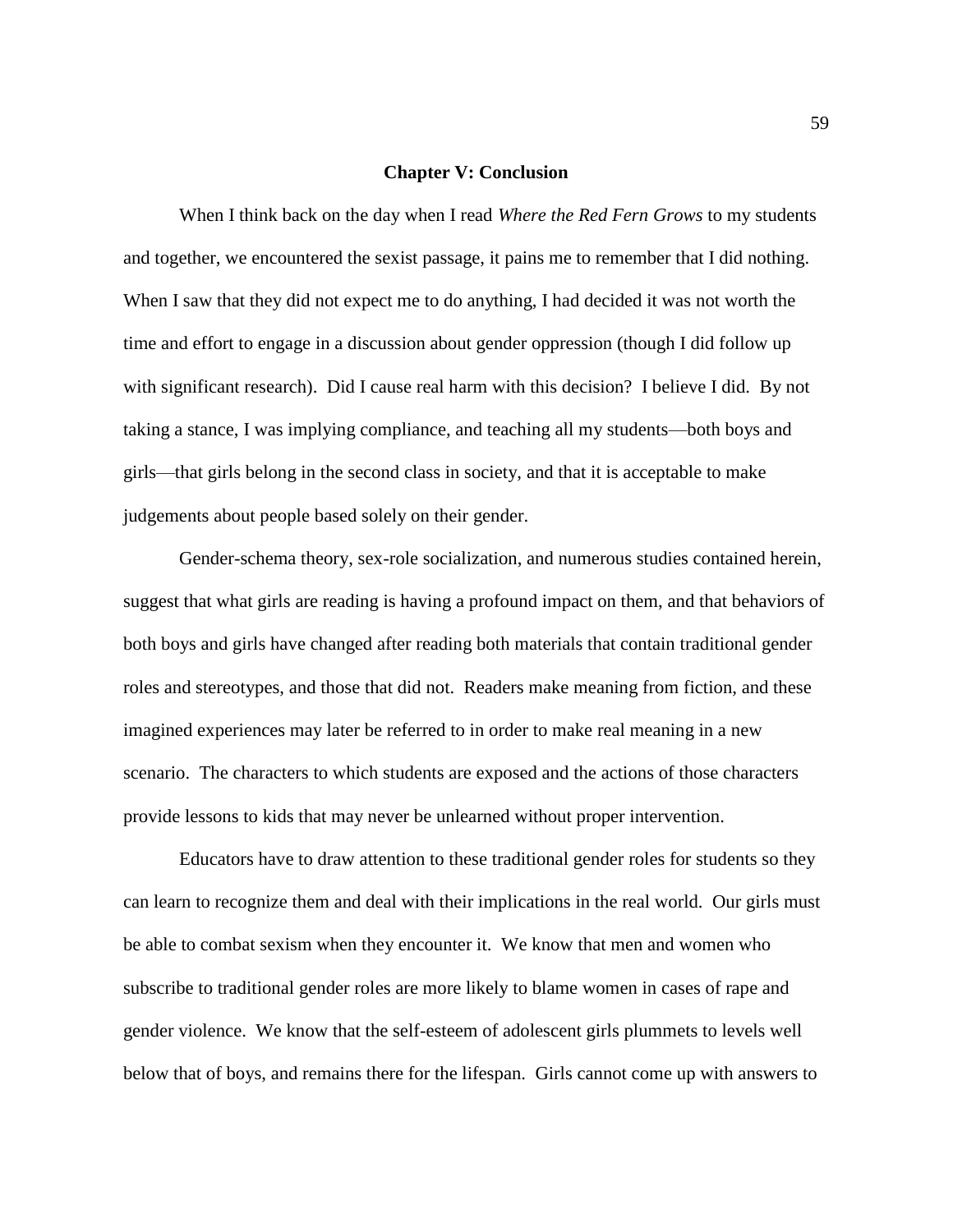questions about the benefits of their gender, and they continue to feel pressure to conform to roles in order to impress their peers, even if doing so comes at an academic cost. When we provide students with texts that exacerbate the problem without working to counter the potential effects, we are implicitly teaching our girls that not only does society not care about them, but neither do we.

While the reviews of different types of literature (by and about women, young adult literature, canonical selections, and others) did not elicit a specific recommendation, it did allow us to see that the content is not necessarily as important as what we *do* with that content. We cannot simply supply it to youth and expect them to come to healthy conclusions about their genders. Educators must guide them through it, via modeling, reflection, identification of the issues, various modes of discussion, and other pedagogical strategies as previously discussed. It is likely that a review of most young adult literature would conclude with similar findings as I have discovered here with *The Hunger Games*: that much of it is wonderful and much of it is not. Although, again, we have seen here that the content itself is not as important as how we use it, and if we're helping students navigate the pages of their text instead of making assumptions about what they'll be able to accomplish on their own, we will be doing them a significant favor.

In regard to *The Hunger Games* specifically, I suggest a lot of "hand-holding" for middle school students. They must be able to see the transformation in Katniss and be able to recognize the reasons for her change: she must pretend to be in love with Peeta in order to save them both. It is just as important for them to see the reactions of the audience to how Katniss behaves as indicative of society's reactions to how girls should behave. While saving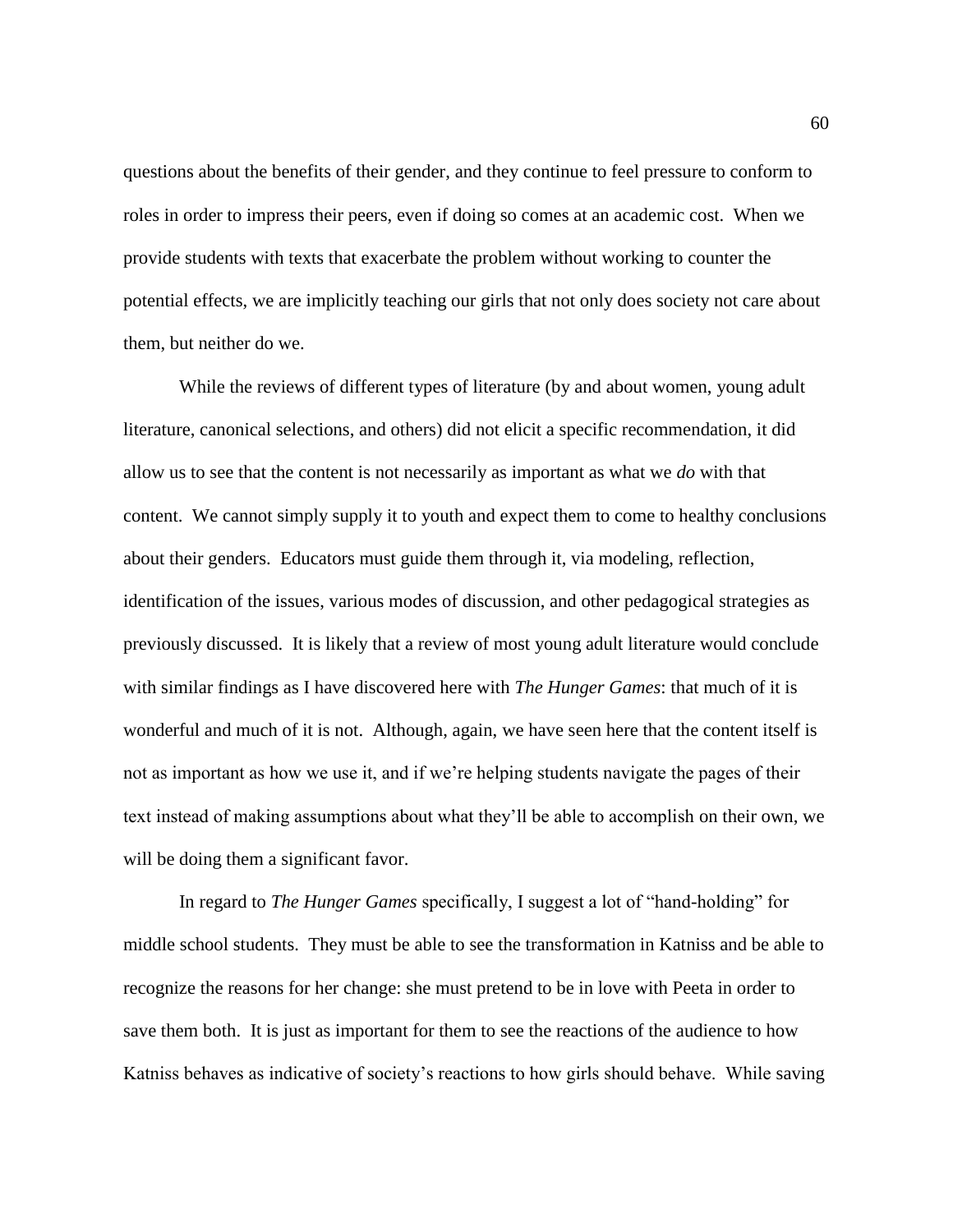her own life is her primary concern, the romance entangled within the plot is not ignorable, and students will need help identifying it as a concern since they are so accustomed to a romance plot. Taber et al. (2013) had much success with analysis of *The Hunger Games* by using the several strategies listed here in Suggested Activities and by using small groups of females only.

Even though some research here has suggested that discussion may do more harm than good for female students, it seems that in order to help students through any potentially damaging text, the teacher and students *together* must talk about it. Additionally, teacher modeling is important whenever educators are concerned that students might not be questioning the messages they're receiving, as is likely the case with *The Hunger Games*. I read aloud the passages highlighted above so that I may model my thoughts for students. I might also ask my students to compose compare/contrast essays, highlighting the similarities and differences between The Capitol and society, or between Katniss and another female protagonist in a different novel. This deep analysis will force students to ask questions that they may not otherwise ask, which will ideally move them in the direction of being able to ask the questions themselves, both in and out of the classroom.

There is no specific reply to the question of "what should educators do to combat the negative messages girls are receiving in the literature we assign to them?" but the answer is *something*. The strategies contained herein are a great place to start, and with adequate teacher reflection and good intentions, along with feminist pedagogical strategies, educators can continue to help create awareness among staff and students alike. Doing so will move things in the right direction, girls nationwide will benefit, and we can sleep better knowing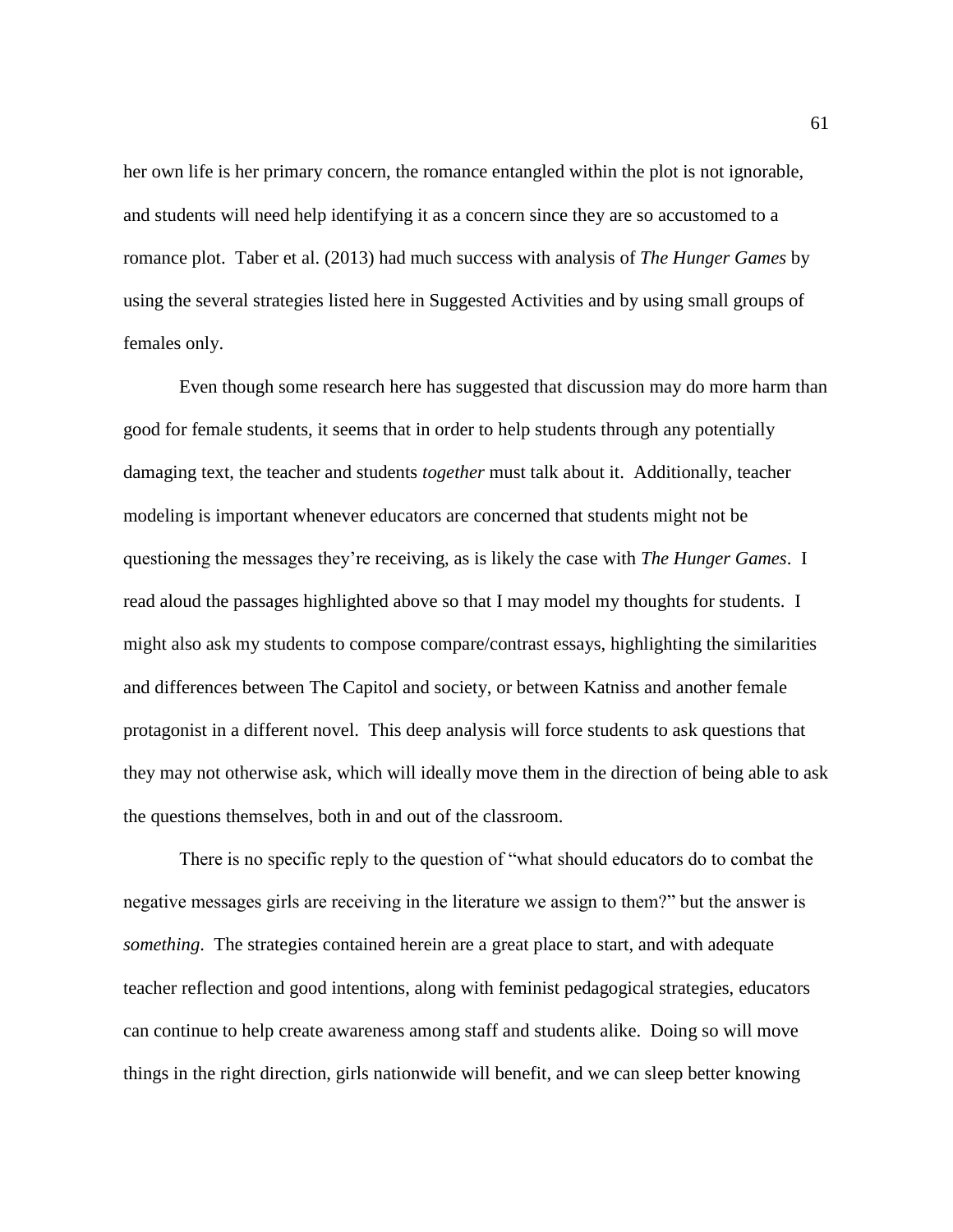that maybe one day, doing something like a girl will no longer be an insult. We must work to place gender on a level where it is simply a descriptor as opposed to a defining characteristic for all things attainable. Because, what are educators if not an advocate for all their students, and guides along the paths which elicit change? It is time to recognize the implications of sexist texts and help our students be everything they can be, regardless of gender, period.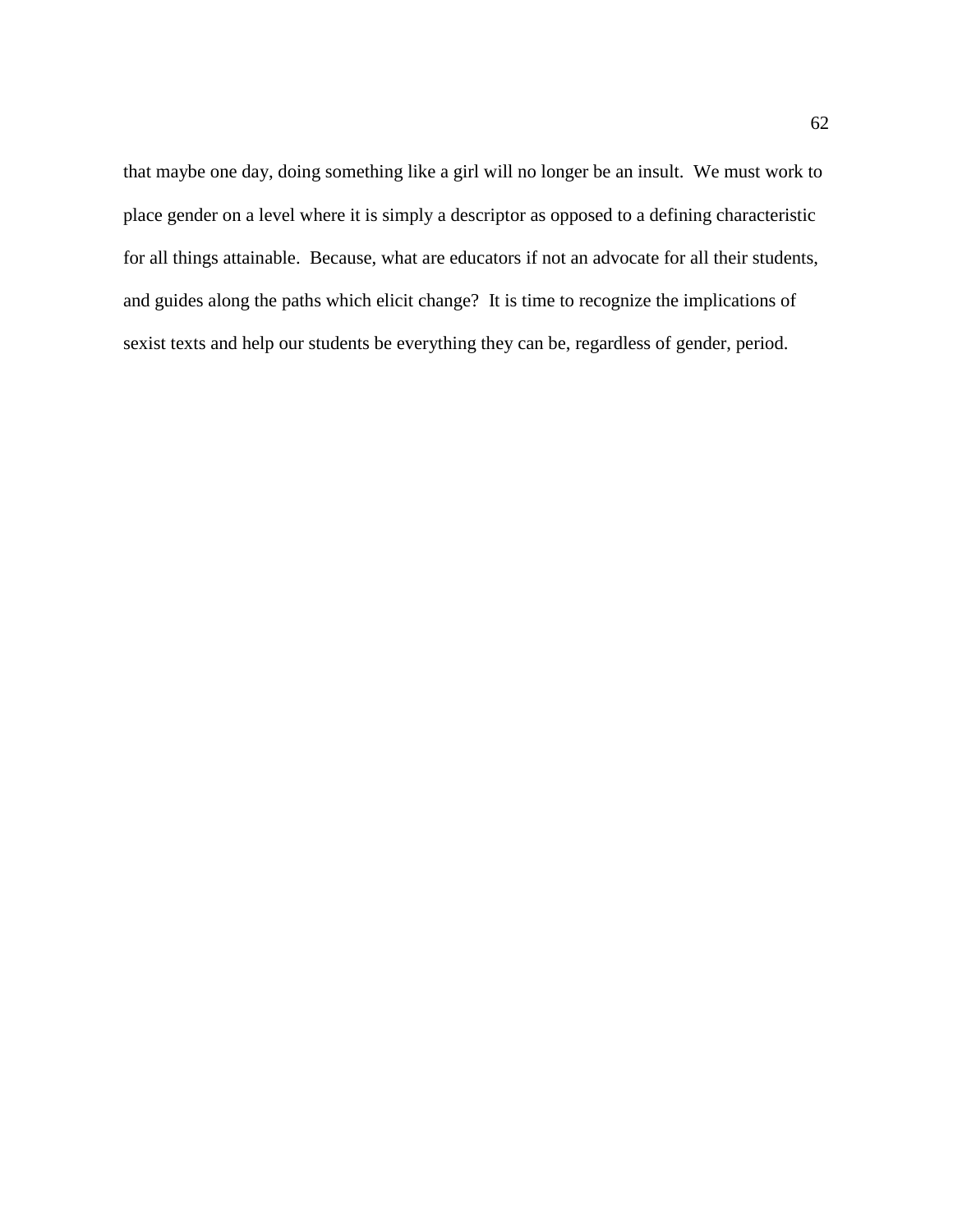### **References**

- American Association of University Women. (1992). *The AAUW report: How schools shortchange girls*. Washington, DC: Author.
- Applebaum, B. (2003). Social justice, democratic education and the silencing of words that wound. *Journal of Moral Education, 32*(2), 151.
- Bem, S. L. (1983). *Gender schema theory and its implications for child development: Raising gender-aschematic children in a gender-schematic society.* University of Chicago Press.
- Black, K., A., & McCloskey, K., A. (2013). Predicting date rape perceptions: The effects of gender, gender role attitudes, and victim resistance. *Violence Against Women, 19*(8), 949-967. doi:10.1177/1077801213499244
- Blumberg, R. L. (2008). The invisible obstacle to educational equality: Gender bias in textbooks. *Prospects: Quarterly Review of Comparative Education, 38*(3), 345-361.
- Bostow, R., Brewer, S., Chick, N., Galina, B., McGrath, A., Mendoza, K., Navarro, K., & Valle-Ruiz, L. (2015). *A guide to feminist pedagog*y. Retrieved from https://my.vanderbilt.edu/femped/.
- Broughton, M. A., & Fairbanks, C. M. (2003). In the middle of the middle: Seventh-grade girls' literacy and identity development. *Journal of Adolescent & Adult Literacy, 46*(5), 426.
- Card, O. S. (2005). The problem of evil in fiction. In S. K. George (Ed.), *Ethics, literature, theory* (pp. 225-230). Lanham, MD: Rowman & Littlefield.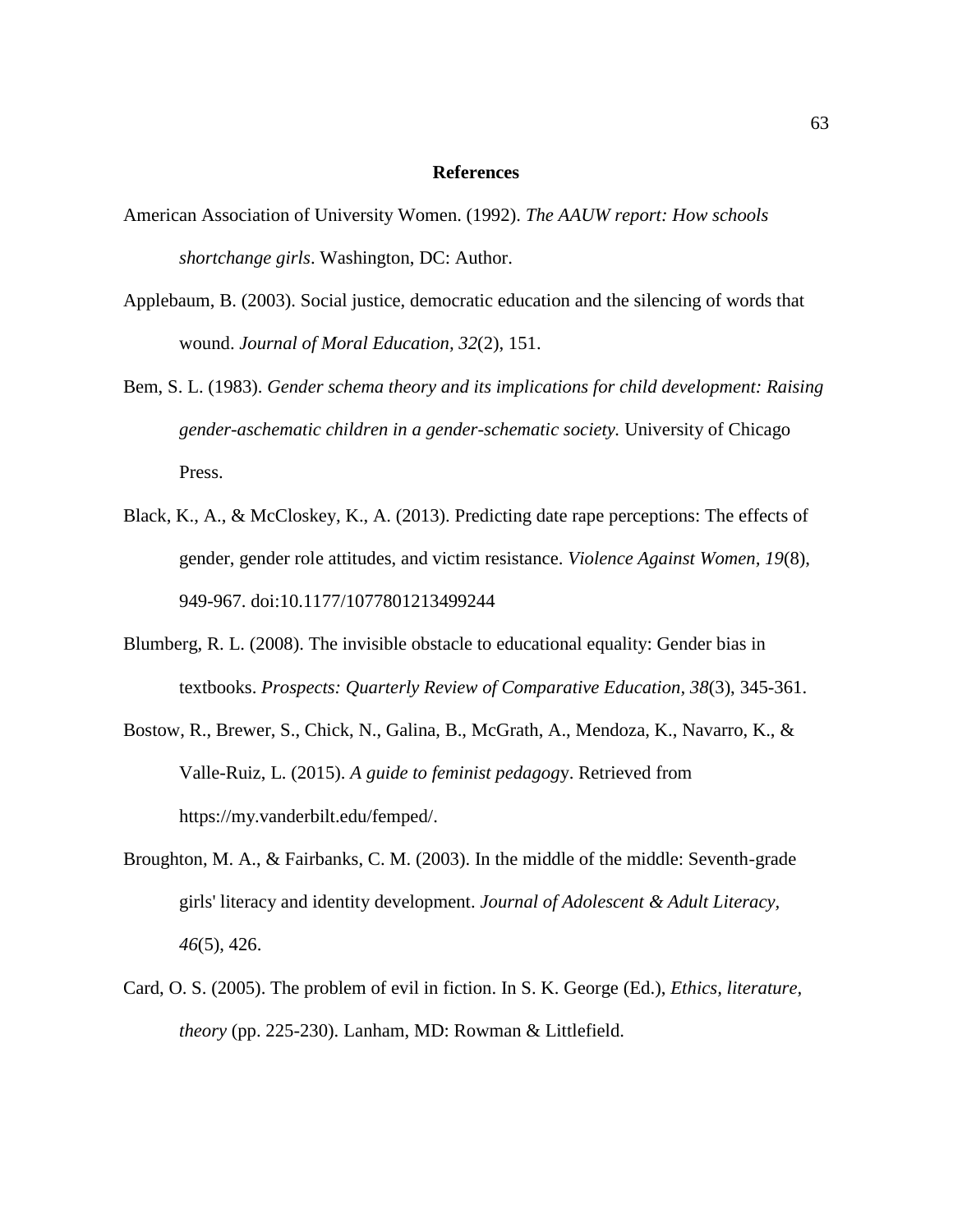- Carpenter, S. (2000). Gender gaps: Feminism and gender studies. *Reading lessons: An introduction to theory* (pp. 89-114). Upper Saddle River, NJ: Prentice Hall.
- Child, I. L., Potter, E. H., & Levine, E. M. (1946). Children's textbooks and personality development: An exploration in social psychology of education. *Psychological Monographs, 60*, 1-54.
- Coats, K., & Trites, R. S. (2012). Complicating gender binaries in the feminist English classroom. In E. O'Quinn (Ed.), *Girls' literacy experiences in and out of school: Learning and composing gendered identities* (pp. 141-154). Florence, KY: Routledge.

Collins, S. (2008). *The hunger games*. New York: Scholastic Press.

- Costello, B. (2008). Leveraging gender differences to boost test scores. *Education Digest, 73*(9), 32.
- Diekman, A. B., & Murnen, S. K. (2004). Learning to be little women and little men: The inequitable gender equality of nonsexist children's literature. *Sex Roles: A Journal of Research,* (5-6), 373.
- Evans, K. S., Alvermann, D., & Anders, P. L. (1997). Literature discussion groups: An examination of gender roles. *Reading Research and Instruction, 37*(2), 107-122.
- Finders, M. (1997). *Just girls: Hidden literacies and life in junior high*. New York: Teachers College Press.
- Flynn, E. A. (1991). Engendering the teaching of reading. *College Literature, 18*(2), 80.
- Grant, C. A., Wieczorek, K., & Gillette, M. (2000). *Text materials and the intersections of race, class, gender and power.* Race, Gender & Class.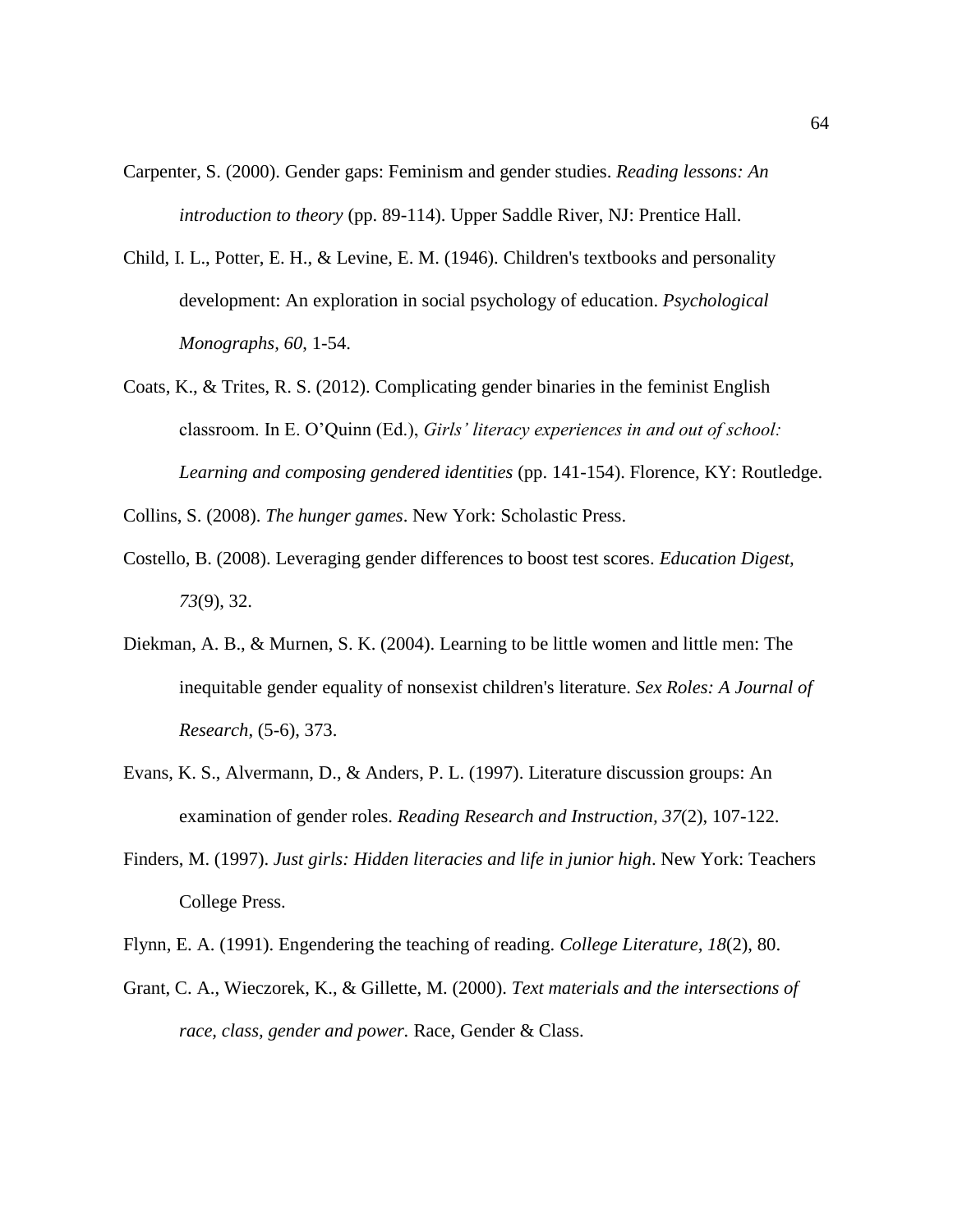- Greenbaum, V. (1999). 'Girl' books and 'boy' books: Stemming student stereotypes. *Education Digest,* (3), 53.
- Grubb, A., & Turner, E. (2012). Attribution of blame in rape cases: A review of the impact of rape myth acceptance, gender role conformity and substance use on victim blaming. *Aggression and Violent Behavior, 17*(5), 443-452. doi:10.1016/j.avb.2012.06.002
- Heine, P., Inkster, C., Kazemek, F., Williams, S., Raschke, S., & Stevens, D. (1999). *Talking about books: Strong female characters in recent children's literature* National Council of Teachers of English.
- Henderson, E. F. (2013). *Feminist pedagogy*. Retrieved from [http://www.genderandeducation.](http://www.genderandeducation/) com/resources/pedagogies/feminist-pedagogy/.
- Hubler, A. E. (2000). *Beyond the image: Adolescent girls, reading, and social reality.* Indiana University Press.
- Jacobs, K. (2004). Gender issues in young adult literature. *Indiana Libraries, 23*(2), 19-24.
- Jensen, K. (2014). *Sexual violence in YA lit: Librarian karen jensen uses her site teen librarian toolbox to talk frankly.* Library Journals, LLC.
- Kinman, J. R., & Henderson, D. L. (1985). An analysis of sexism in Newbery Medal Award books from 1977 to 1984. *The Reading Teacher, 38*(9), 885-889.
- Kommer, D. (2006). Boys and girls together. *Clearing House, 79*(6), 247-251.
- Kortenhaus, C. M., & Demarest, J. (1993). Gender role stereotyping in children's literature: An update. *Sex Roles, 28*(3-4), 219-232. doi:10.1007/BF00299282
- Lawrence, C. R. (1990). *If he hollers let him go: RegKinmanulating racist speech on campus.* Duke University School of Law, *1990.431*.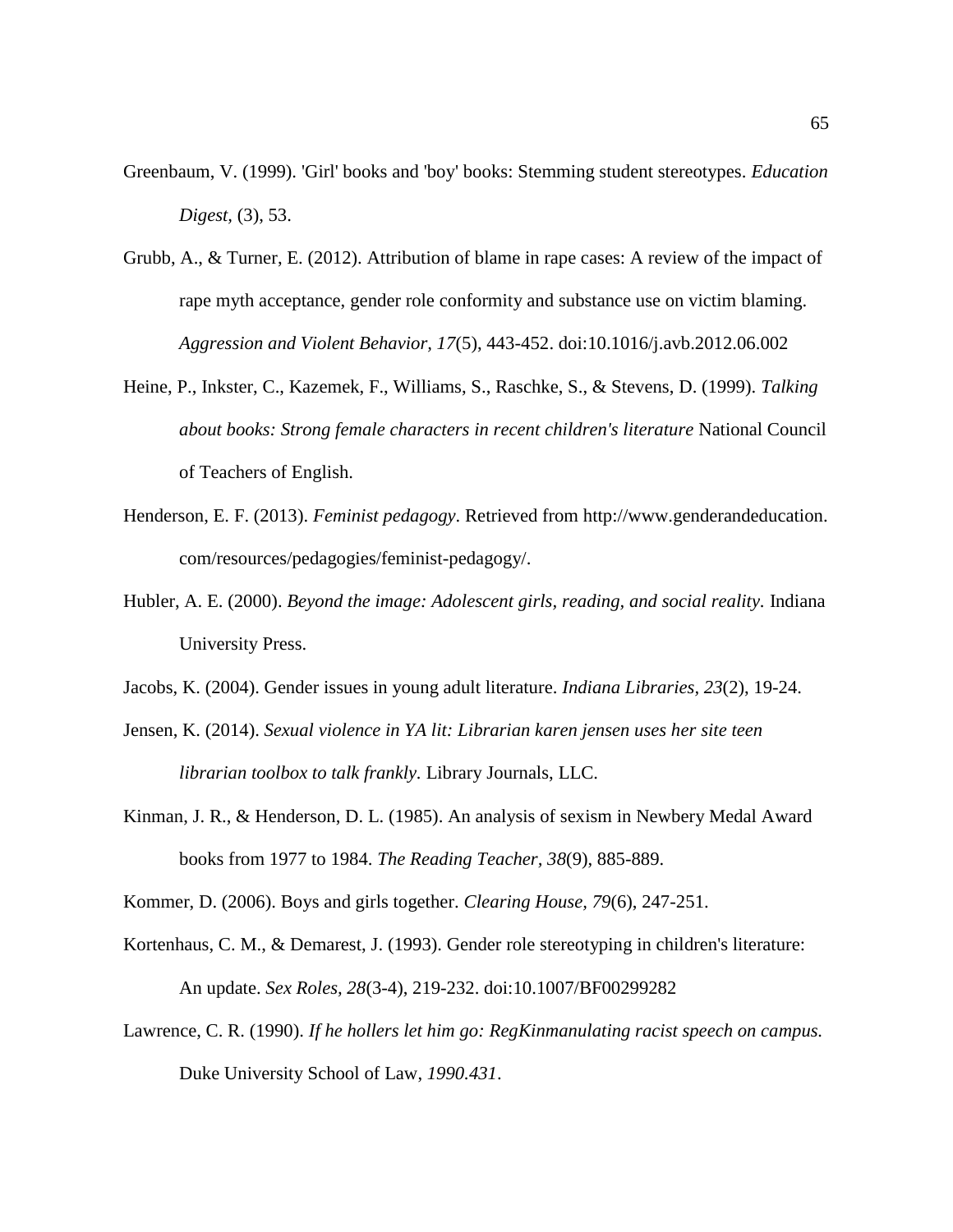- Lewis, M. G. (1993). *Without a word: Teaching beyond women's silence.* New York: Routledge.
- Ma'ayan, H. D. (2012). *Reading girls: The lives and literacies of adolescents*. New York: Teachers College Press.
- Marshall, E. (2004). *Stripping for the wolf: Rethinking representations of gender in children's literature (desvestirse para el lobo: Repensando las representaciones de género en la literatura infantil) (strippen für den wolf: Überdenken von geschlechter- darstellunen in kinderliteratur) (*狼のため の脱衣:児童文学に おけるジェンダー描 写の再考 察*) (déshabiller le loup : Repenser les représentations du genre dans la littérature de jeunesse) (PаЗДевание для boлка: снова o пoнятии пoла вдeтcкoй литepaтуpe).* International Reading Association.
- McGarry, R. (2013). *Build a curriculum that includes everyone.* Phi Delta Kappa International.
- McKay, M. T., Dempster, M., & Byrne, D. G. (2014). An examination of the relationship between self-efficacy and stress in adolescents: The role of gender and self-esteem. *Journal of Youth Studies, 17*(9), 1131-1151. doi:10.1080/13676261.2014.901494
- Mee, C. S., Education Development Center, Inc, Newton, MA Women's Educational Equity Act, Dissemination Center, & Others, A. (1995). *Middle school voices on gender identity.* Women's Educational Equity Act Publishing Center Digest.
- Melton, H., C., & Sillito, C., Lefeve. (2012). The role of gender in officially reported intimate partner abuse. *Journal of Interpersonal Violence, 27*(6), 1090-1111. doi:10.1177/0886260511424498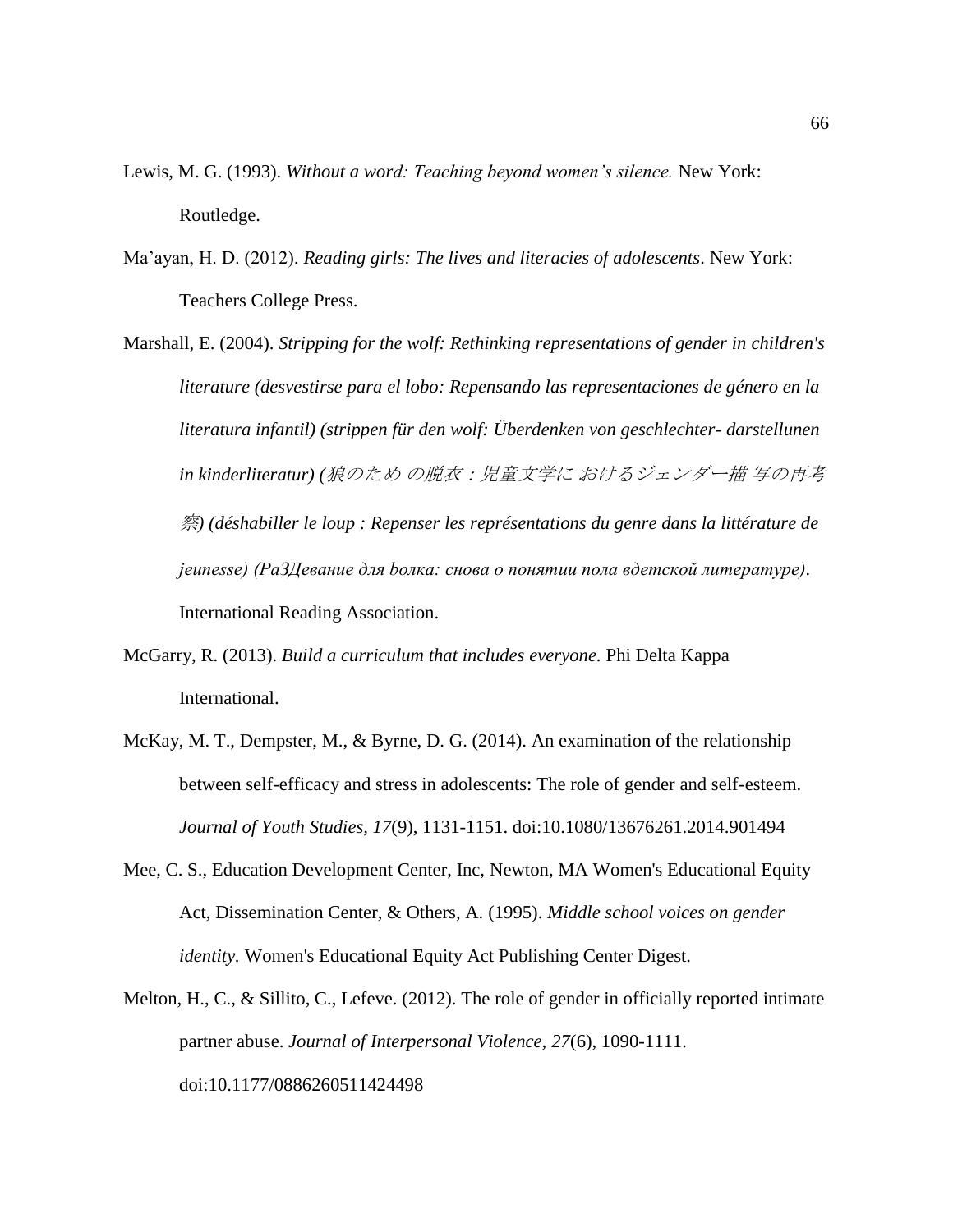- Minnesota Department of Education. (2010). *Texts illustrating the complexity, quality, and range of student reading 6-12*. Minnesota Academic Standards: English Language Arts K-12.
- Mitchell, D. (1996). *Approaching race and gender issues in the context of the language arts classroom.* National Council of Teachers of English.
- Moffatt, L., & Norton, B. (2005). Popular culture and the reading teacher: A case for feminist pedagogy. *Critical Inquiry in Language Studies, 2*(1), 1-12.
- Motes, J. J. (1998). Teaching girls to be girls: Young adult series fiction. *New Advocate, 11*(1), 39-53.
- National Council of Teachers of English (NCTE). (1997). *Guidelines for a gender-balanced curriculum in English, grades 7-12.* Urbana, IL: NCTE, Committee on Women in the Profession.
- National Middle School Association. (1995). *This we believe: Developmentally responsive middle level schools*. Columbus, OH: Author.
- Pace, B. G. (2002). *Conversations from the commissions: Exploring gender issues in English education.* National Council of Teachers of English.
- Pace, B. G. (2006). *Between response and interpretation: Ideological becoming and literacy events in critical readings of literature.* International Reading Association.
- Pace, B. G., & Townsend, J. S. (1999). *Gender roles: Listening to classroom talk about literary characters.* National Council of Teachers of English.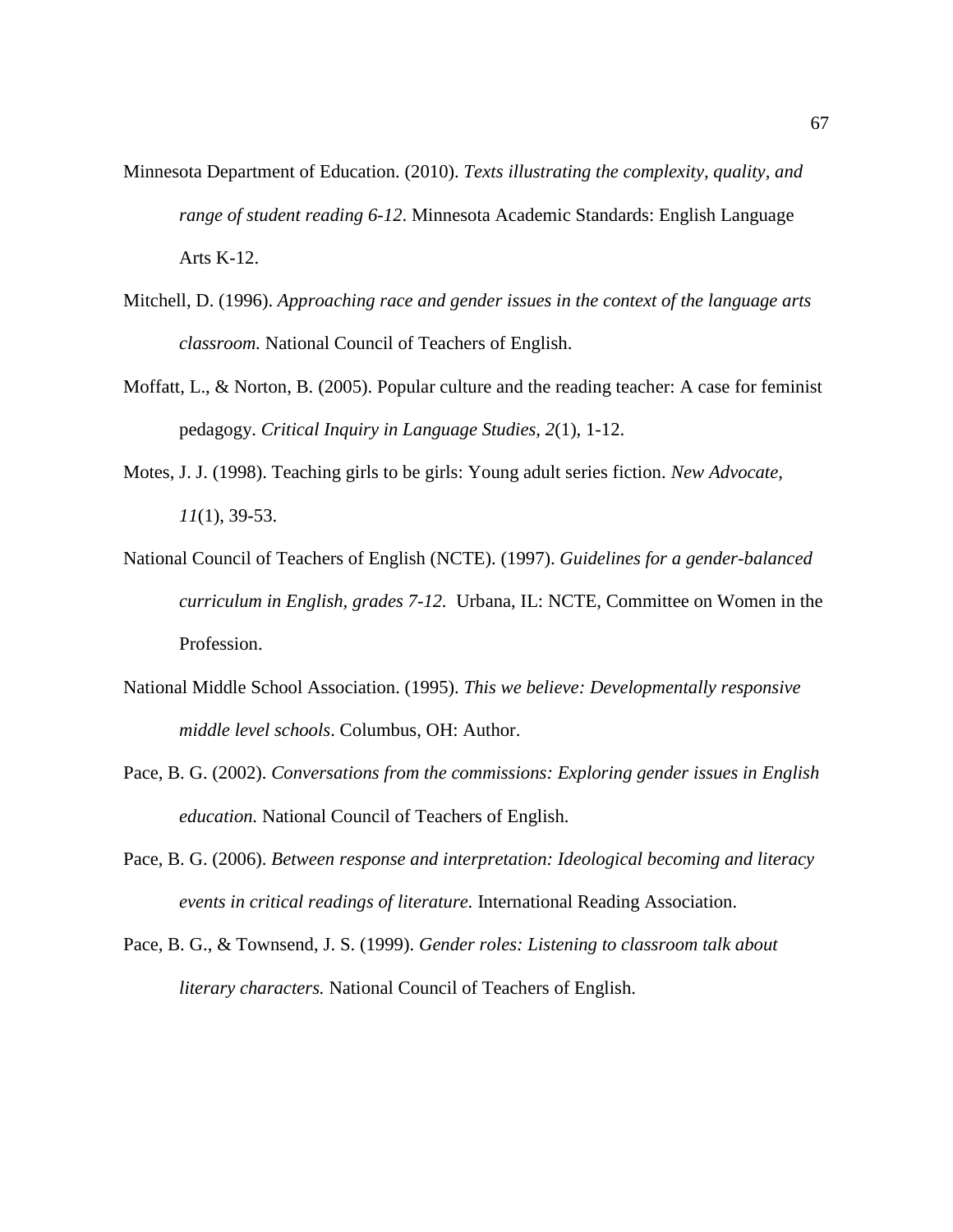- Peterson, S., & Lach, M. A. (1990). Gender stereotypes in children's books: Their prevalence and influence on cognitive and affective development. *Gender and Education*, *2*, 185- 197.
- Rawls, W. (1961). *Where the red fern grows*. New York: Laurel-Leaf.
- Rice, L. J. (2012). Teaching historically based, culturally rich YA novels with strong girl protagonists. In E. O'Quinn (Ed.), *Girls' literacy experiences in and out of school: Learning and composing gendered identities* (pp. 29-43). Florence, KY: Routledge.
- Robins, R. W., & Trzesniewski, K. H. (2005). Self-esteem development across the lifespan. *Current Directions in Psychological Science (Wiley-Blackwell), 14*(3), 158-162. doi:10.1111/j.0963-7214.2005.00353.x
- Rubinstein-Avila, E. (2007). Examining representations of young adult female protagonists through critical race feminism. *Changing English: Studies in Culture & Education, 14*(3), 363-374. doi:10.1080/13586840701711966
- Ruggieri, C. A. (2001). *What about our girls? Considering gender roles with 'shabanu'.* National Council of Teachers of English.
- Sadker, M., & Sadker, D. (1994). *Failing at fairness: How America's schools cheat girls*. New York: Charles Scribner's Sons.
- Schmidt, P. (2014). In brief: AAUP says 'trigger warnings' threaten academic freedom. *Chronicle of Higher Education* 61(3), A15.
- Scott, K. P. (1986). *Effects of sex-fair reading materials on pupils' attitudes, comprehension, and interest.* American Educational Research Association.